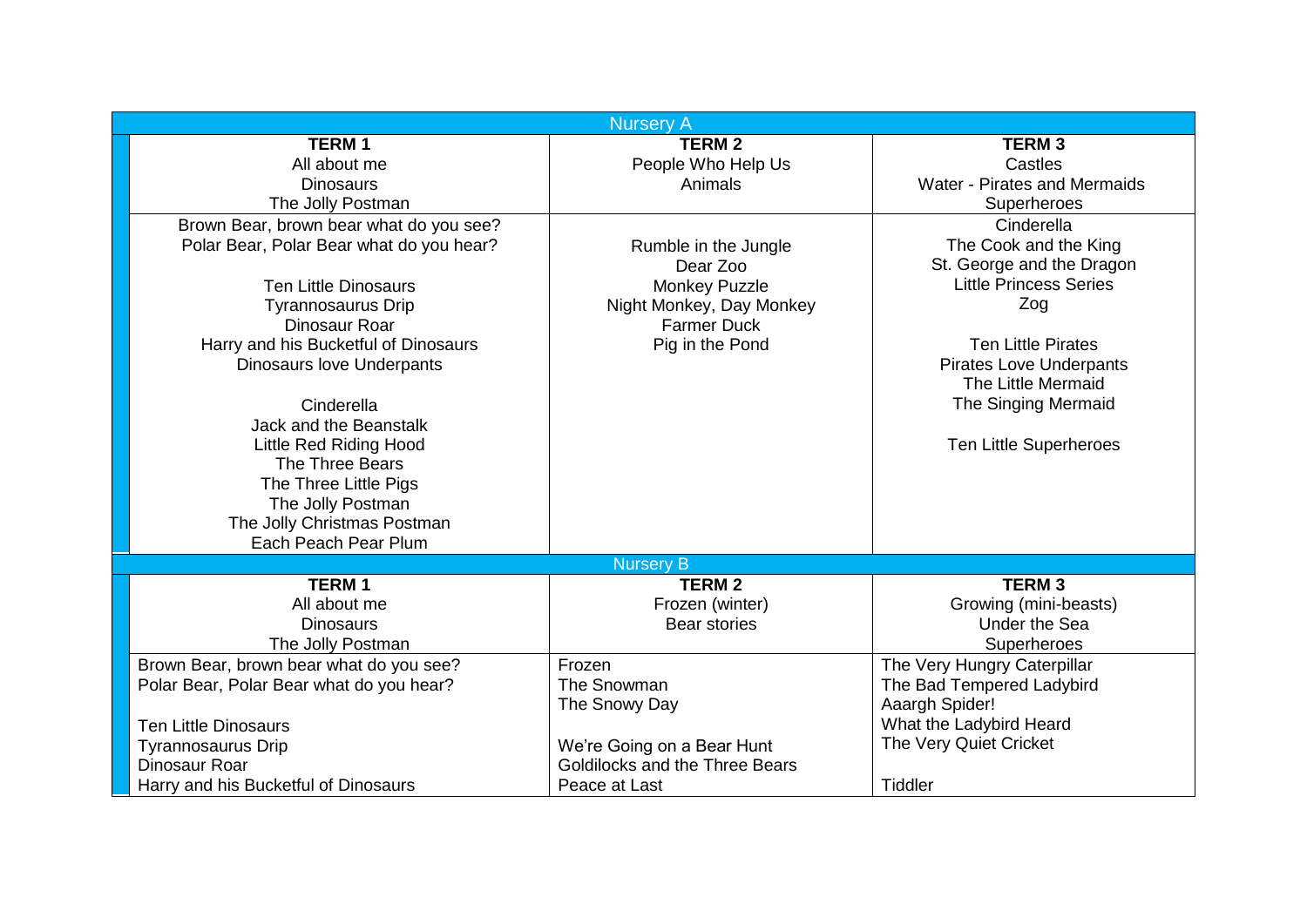| Dinosaurs love Underpants                                        | Can't you Sleep Little Bear<br>Old Bear |                                           | Commotion in the Ocean<br>Sharing a shell               |
|------------------------------------------------------------------|-----------------------------------------|-------------------------------------------|---------------------------------------------------------|
| Cinderella                                                       |                                         |                                           | Fidgety fish                                            |
| Jack and the Beanstalk                                           |                                         |                                           | <b>Rainbow Fish</b>                                     |
| Jim and the Beanstalk                                            |                                         |                                           |                                                         |
| Little Red Riding Hood                                           |                                         |                                           | Ten Little Superheroes                                  |
| The Three Bears                                                  |                                         |                                           |                                                         |
| The Three Little Pigs                                            |                                         |                                           |                                                         |
| The Jolly Postman                                                |                                         |                                           |                                                         |
| The Jolly Christmas Postman                                      |                                         |                                           |                                                         |
| Each Peach Pear Plum                                             |                                         |                                           |                                                         |
| Key 'must have' reads for Nursery (RWI and Pie Corbett's Reading |                                         | Odd Dog Out - Rob Biddulph                |                                                         |
| Spine):                                                          |                                         | Oi Frog! - Kes Gray                       |                                                         |
| A Dark, Dark Tale - Ruth Brown                                   |                                         | Owl Babies- martin Waddell                |                                                         |
| Avocado Baby - John Burningham                                   |                                         | Peace at Last - Jill Murphy               |                                                         |
| Dear Zoo- Rod Campbell                                           |                                         | Rosie's Walk - Pat Hutchins               |                                                         |
| Each Peach Pear Plum - Janet and Allan Ahlberg                   |                                         | Spinderella - Julia Donaldson             |                                                         |
| Five Minute's Peace - Jill Murphy                                | Stick Man - Julia Donaldson             |                                           |                                                         |
| Funnybones- Janet and Allan Ahlberg                              |                                         | The Snail and the Whale - Julia Donaldson |                                                         |
| Goodnight Moon - Margaret Wise Brown                             |                                         |                                           | The Tiger Who came to Tea - Judith Kerr                 |
| Gorilla - Anthony Browne                                         |                                         | The Very Hungry Caterpillar- Eric Carle   |                                                         |
| Guess How Much I Love You-Sam McBratney                          |                                         |                                           | There's a Monster in Your Book - Tom Fletcher           |
| Hairy Maclary- Lynley Dodd                                       |                                         |                                           | There Was an Old Lady Who Swallowed a Fly - Pam Adams   |
| Hug- Jez Albrough                                                |                                         | They all Saw a Cat - Brendan Wenzel       |                                                         |
| Jasper's Beanstalk- Nick Butterworth                             |                                         | You Choose- Nick Sharatt                  |                                                         |
| Little Rabbit Foo Foo - Michael Rosen                            |                                         |                                           | We're Going on a Bear Hunt- Michael Rosen               |
| Lost and Found - Oliver Jeffers                                  |                                         |                                           | Where the Wild Things Are - Maurice Sendak              |
| Meg and Mog - Helen Nicoll                                       |                                         | Where's Spot? - Eric Hill                 |                                                         |
| Mr Gumpy's Outing - John Burningham                              |                                         |                                           |                                                         |
| Not Now, Bernard - David McKee                                   |                                         | Diverse and Inclusive:                    |                                                         |
|                                                                  |                                         | Baby Young Gifted Black- Jamia Wilson     |                                                         |
|                                                                  |                                         | <b>Baby Goes to Market-Atinuke</b>        |                                                         |
|                                                                  |                                         |                                           | My First Heroes Eco Warriors- Greta Thunberg and Isatou |
|                                                                  |                                         | Caesay                                    |                                                         |
|                                                                  |                                         | Whose Toes are Those? - Jabari Asim       |                                                         |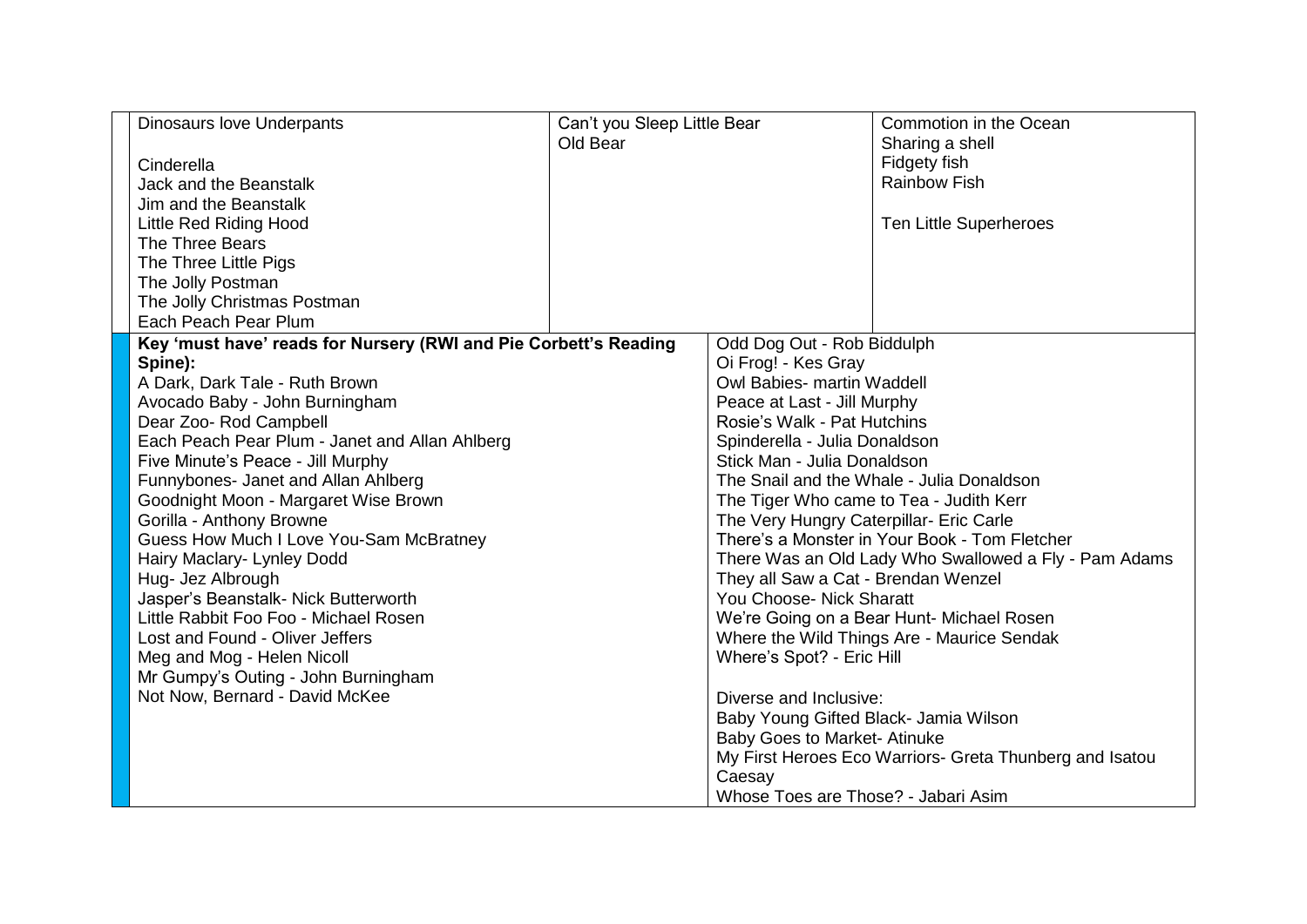| Whose Knees are These?- Jabari Asim |
|-------------------------------------|
|                                     |
|                                     |
|                                     |
|                                     |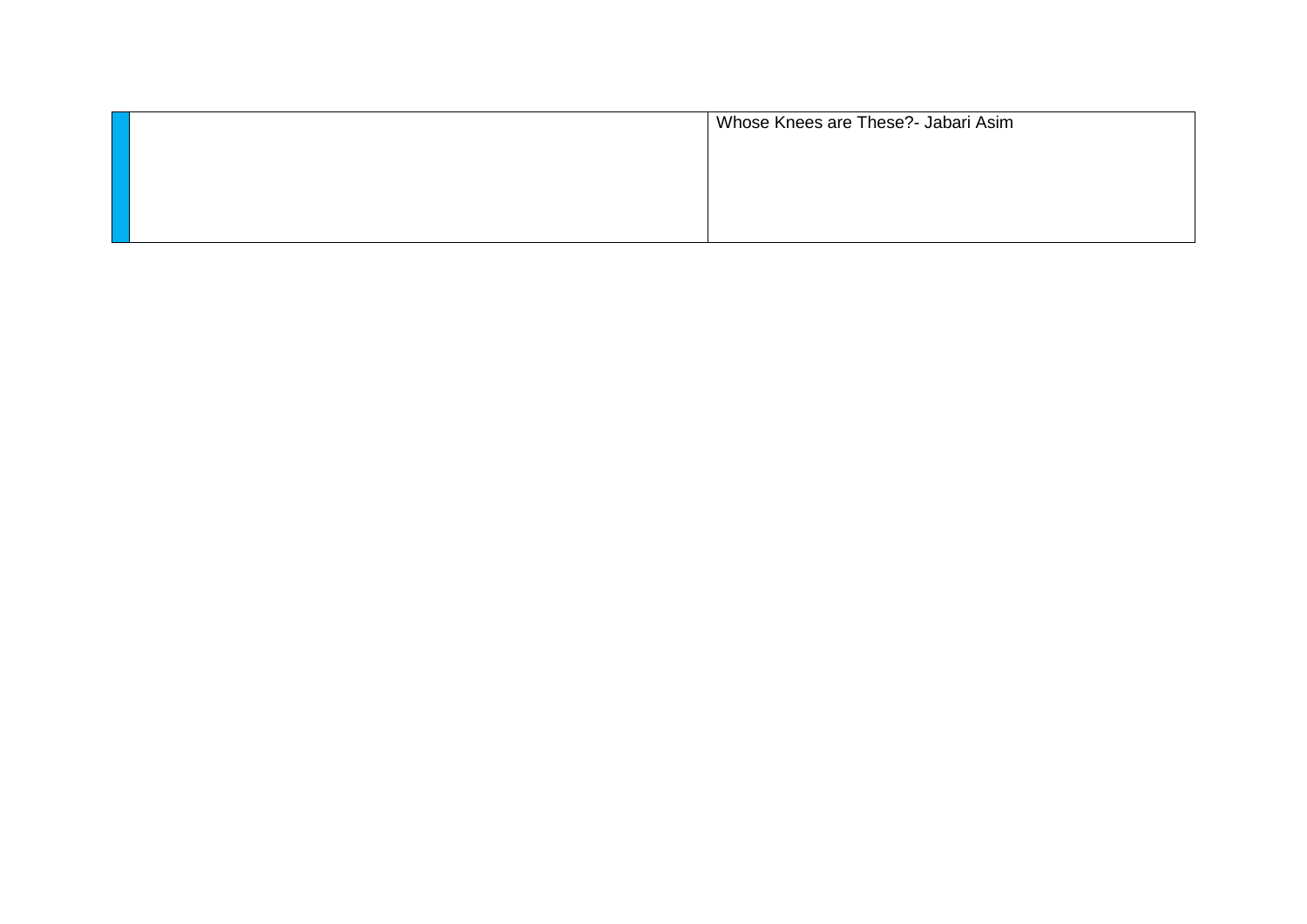| <b>Reception</b> |                                                                                                                                                                                      |                                                 |                                                                                     |                              |                                           |                                                |                                   |
|------------------|--------------------------------------------------------------------------------------------------------------------------------------------------------------------------------------|-------------------------------------------------|-------------------------------------------------------------------------------------|------------------------------|-------------------------------------------|------------------------------------------------|-----------------------------------|
|                  | <b>Ourselves</b>                                                                                                                                                                     | What's in the                                   | Animals                                                                             |                              | Transport and                             | Minibeasts and                                 | Holidays and                      |
|                  | Wood?                                                                                                                                                                                |                                                 |                                                                                     | Space                        | Growing                                   | the World                                      |                                   |
|                  |                                                                                                                                                                                      | We're Going on a                                | I Wanna Iguana-Karen                                                                | On Sudden Hill-              |                                           | Sam and Dave Dig a                             | If Sharks                         |
|                  |                                                                                                                                                                                      | Bear Hunt-                                      | Kaufman Orloff (NF-                                                                 | Benji Davies                 |                                           | Hole- Mac Barnett                              | Disappeared (NF)                  |
|                  |                                                                                                                                                                                      | Michael Rosen                                   | persuasion)<br><b>Rainbow Fish- Marcus</b>                                          | Pig's Might Fly-<br>Jonathan |                                           | Jack and the Jellybean<br>Stalk-Rachael        | Handa's Surprise-<br>Eileen Brown |
|                  |                                                                                                                                                                                      | <b>Perfectly Norman-</b><br><b>Tom Percival</b> | <b>Pfister</b>                                                                      | Emmett                       |                                           | Mortimer                                       | Ruby's Worry-                     |
|                  |                                                                                                                                                                                      |                                                 | Penguins (NF-fact file)                                                             |                              |                                           | How to Make a                                  | <b>Tom Percival</b>               |
|                  |                                                                                                                                                                                      |                                                 |                                                                                     |                              |                                           | Chocolate Mug Cake                             |                                   |
|                  |                                                                                                                                                                                      |                                                 |                                                                                     |                              |                                           | (instructions)                                 |                                   |
|                  | Key 'must have' reads for Reception (Pie Corbett's<br><b>Reading Spine):</b><br><b>Owl Babies- Martin Waddell</b><br>The Gruffalo- Julia Donaldson<br>Handa's Surprise- Eileen Brown |                                                 |                                                                                     |                              |                                           | Diverse and inclusive books for Reception:     |                                   |
|                  |                                                                                                                                                                                      |                                                 |                                                                                     |                              | So Much-Trish Cooke                       |                                                |                                   |
|                  |                                                                                                                                                                                      |                                                 |                                                                                     |                              |                                           | Astro Girl- Ken Wilson-Max                     |                                   |
|                  |                                                                                                                                                                                      |                                                 |                                                                                     |                              |                                           | Shu Lin's Grandpa- Matt Goodfellow             |                                   |
|                  |                                                                                                                                                                                      |                                                 |                                                                                     |                              |                                           | Pablo's Feelings- Pablo                        |                                   |
|                  | Mr Gumpy's Outing- Jon Burningham<br>What Happened to You? - James Catchpole<br>Six Dinner Sid-Inga Moore<br>It's a No Money Day- Kate Milner                                        |                                                 |                                                                                     |                              |                                           |                                                |                                   |
|                  |                                                                                                                                                                                      |                                                 |                                                                                     |                              |                                           |                                                |                                   |
|                  |                                                                                                                                                                                      | Mrs Armitage on Wheels- Quentin Blake           |                                                                                     |                              |                                           | The Girl Who Thought in Pictures- Julie Finley |                                   |
|                  |                                                                                                                                                                                      | <b>Whatever Next!- Jill Murphey</b>             |                                                                                     |                              |                                           | Baby Young Gifted and Black- Jamia Wilson      |                                   |
|                  |                                                                                                                                                                                      | <b>Farmer Duck- Martin Waddell</b>              |                                                                                     |                              |                                           | Hair Love- Matthew A. Cherry                   |                                   |
|                  | <b>Sshh- Sally Grindley</b>                                                                                                                                                          |                                                 |                                                                                     |                              | It's Your World Now- Barry Falls          |                                                |                                   |
|                  | Odd Dog Out- Rob Biddulph                                                                                                                                                            |                                                 |                                                                                     |                              | To Market! To Market! Anushka Ravishanker |                                                |                                   |
|                  |                                                                                                                                                                                      |                                                 |                                                                                     |                              |                                           |                                                |                                   |
|                  |                                                                                                                                                                                      |                                                 |                                                                                     |                              |                                           | The Great Big Book of Families- Mary Hoffman   |                                   |
| Writing:         |                                                                                                                                                                                      |                                                 | Write simple sentences which can be read by themselves and others.                  |                              |                                           |                                                |                                   |
| composition      |                                                                                                                                                                                      |                                                 |                                                                                     |                              |                                           |                                                |                                   |
|                  |                                                                                                                                                                                      |                                                 | Use and orally to join two ideas. Begin to use but, so, and or in spoken sentences. |                              |                                           |                                                |                                   |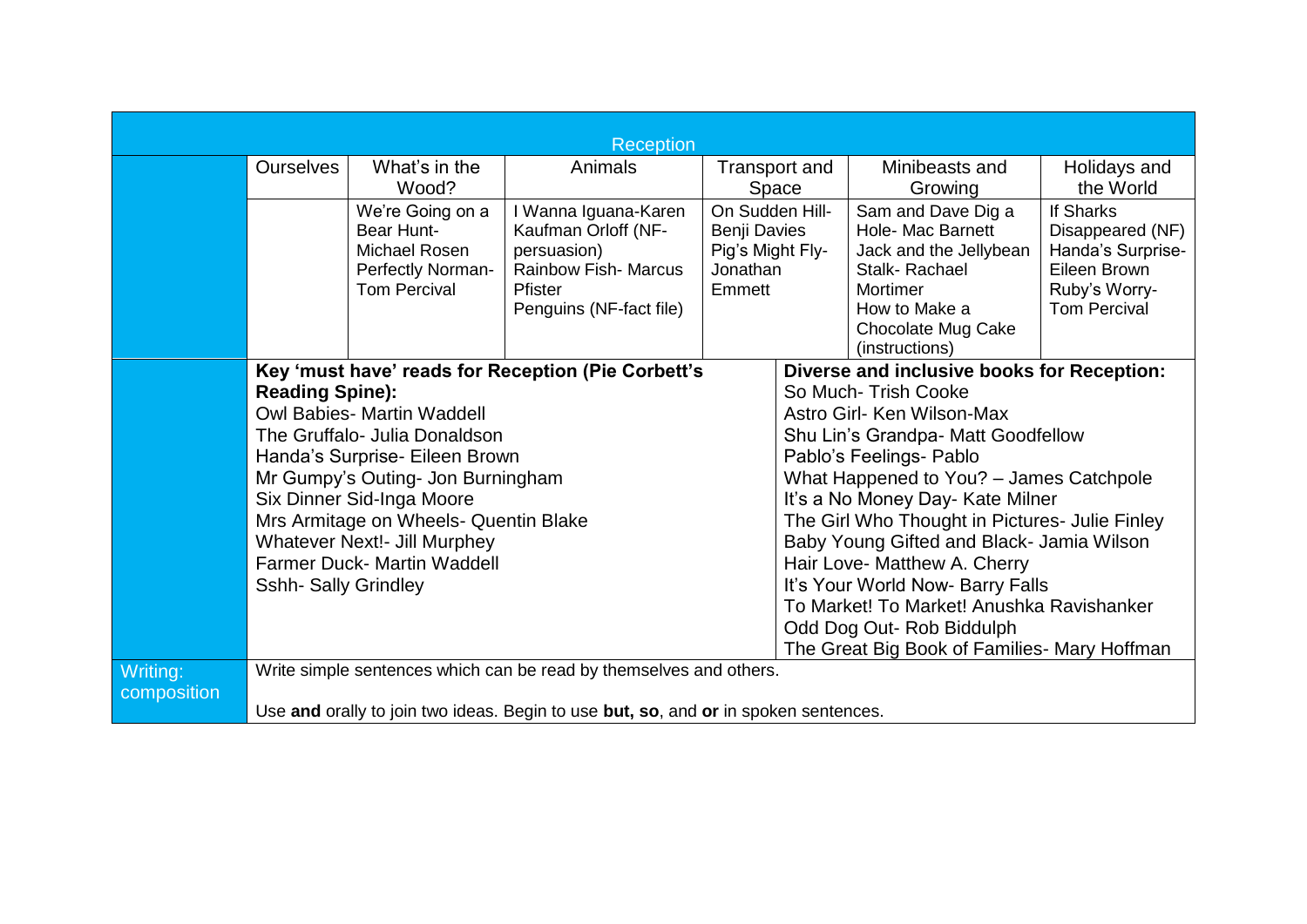| Spelling | Use phonic knowledge to write words in ways which match spoken sounds. |  |
|----------|------------------------------------------------------------------------|--|
|          | Some words are spelt correctly and others are phonetically plausible.  |  |
|          | Write some common irregular words.                                     |  |
|          |                                                                        |  |
|          |                                                                        |  |
|          |                                                                        |  |
|          |                                                                        |  |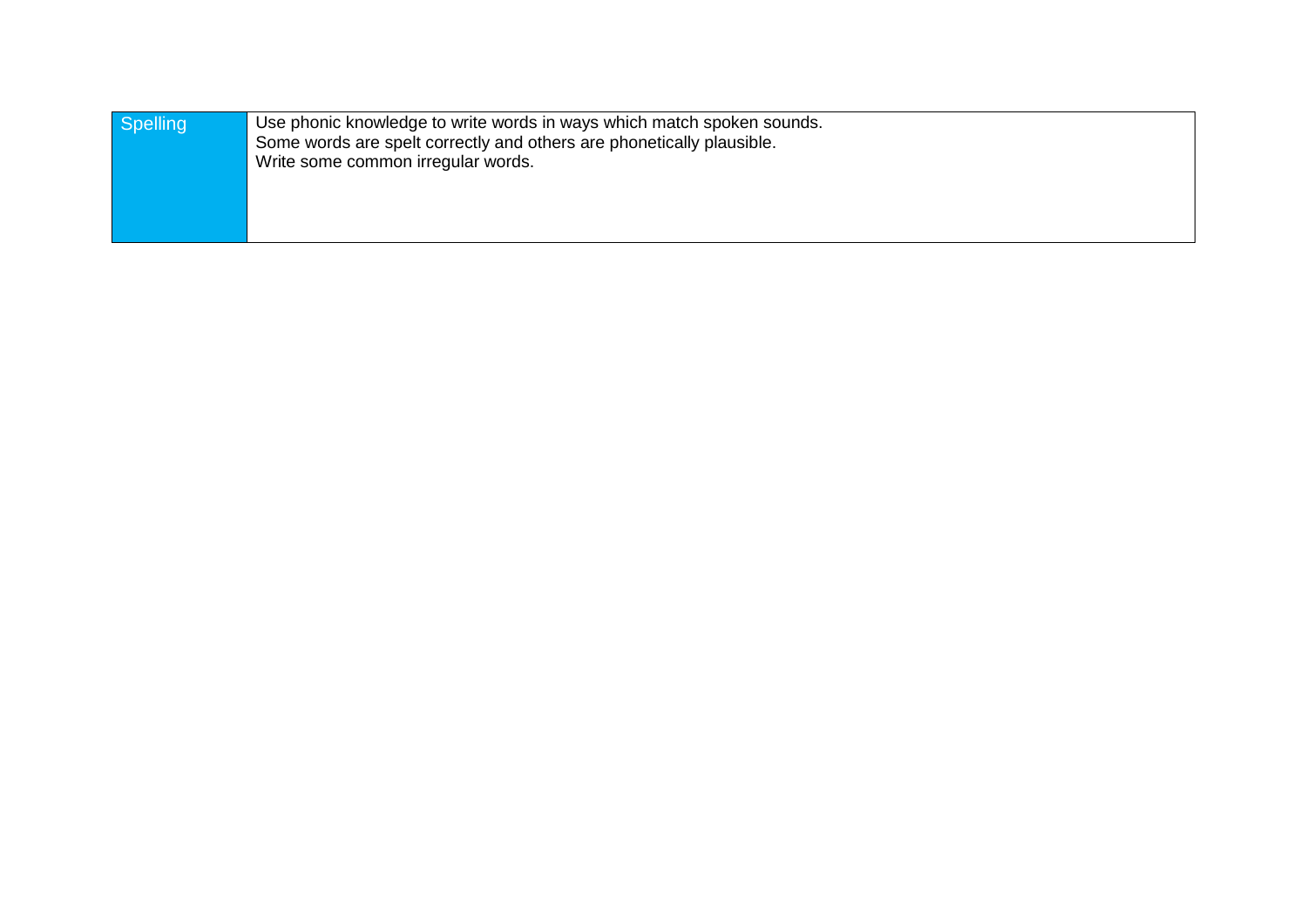| <b>Topic</b>                                             | <b>Text type</b>                                                         | Text unit 2021-2022                                                                                                          | Other key texts                                                                                                                                                                   | 'Must Have' reads (based on<br><b>Pie Corbett's Reading</b><br>Spine)                                                                                          |
|----------------------------------------------------------|--------------------------------------------------------------------------|------------------------------------------------------------------------------------------------------------------------------|-----------------------------------------------------------------------------------------------------------------------------------------------------------------------------------|----------------------------------------------------------------------------------------------------------------------------------------------------------------|
| Autumn 1<br><b>What is Your Favourite</b><br>Story?      | Narrative<br>Narrative                                                   | <b>EYFS unit- Bear Hunt</b><br><b>EYFS unit- Handa's</b><br>Surprise                                                         |                                                                                                                                                                                   | Peace at Last - Jill Murphy<br>Can't You sleep Little Bear-<br><b>Martin Waddell</b>                                                                           |
|                                                          | Narrative                                                                | EYFS unit-Ruby's<br>Worry                                                                                                    |                                                                                                                                                                                   | Where the Wild Things Are-<br><b>Maurice Sendak</b>                                                                                                            |
| Autumn 2<br>Where do we live?                            | Recount                                                                  | Recount-Our Trip to the<br>Woods<br>Outcome: recount of<br>trip to the library                                               | Bear Shaped- Dawn Coulter<br>(neurodiversity)<br>The House that Once Was- Julie<br>Fogliano                                                                                       | The Elephant and the Bad<br>Baby- Raymond Briggs<br>Avocado Baby- John<br>Birmingham<br>The Tiger Who Came to Tea-                                             |
|                                                          | Poetry (list<br>Firework night<br>Outcome: own firework<br>poem)<br>poem |                                                                                                                              | <b>Judith Kerr</b><br>Lost and Found-Oliver Jeffers<br>Beegu- Alexis Deacon<br>Dogger- Shirley Hughes<br>Cops and Robbers- Alan and<br>Janet Ahlberg<br><b>Elmer- David McKee</b> |                                                                                                                                                                |
|                                                          | Adventure                                                                | The Queen's Hat-<br><b>Steve Antony</b>                                                                                      |                                                                                                                                                                                   | Longer and chapter books:                                                                                                                                      |
| Spring 1<br>What is it? (dinosaurs<br>and other animals) | Narrative<br>(science fiction)<br>Persuasive<br>leaflet                  | The Way Back Home-<br><b>Oliver Jeffers</b><br>Ice Planet Adventure<br>Park<br>Outcome: Leaflet for a<br>dinosaur theme park | Little People, Big Dreams (Mary<br>Anning)<br>Look Up- Nathan Byron (BAME<br>main character)<br>An Alien in the Jam Factory-<br><b>Chrissie Sains (medical conditions)</b>        | The Owl who was Afraid of the<br>Dark-Jill Tomlinson<br>Harry the Poisonous<br>Centipede- Lynne Reid Banks<br>Daisy and the Trouble With<br>Chocolate-Kos Gray |
|                                                          | <b>Traditional tale</b>                                                  | Pinocchio-Carlo Collodi                                                                                                      | Captain Flinn and the Pirate<br><b>Dinosaurs- Giles Andreas</b><br>Life on Earth: Dinosaurs- Heather<br>Alexander (NF)                                                            | Mr Majeika-Humphrey<br>Carpenter<br>Sophie's Adventures- Dick<br>King Smith                                                                                    |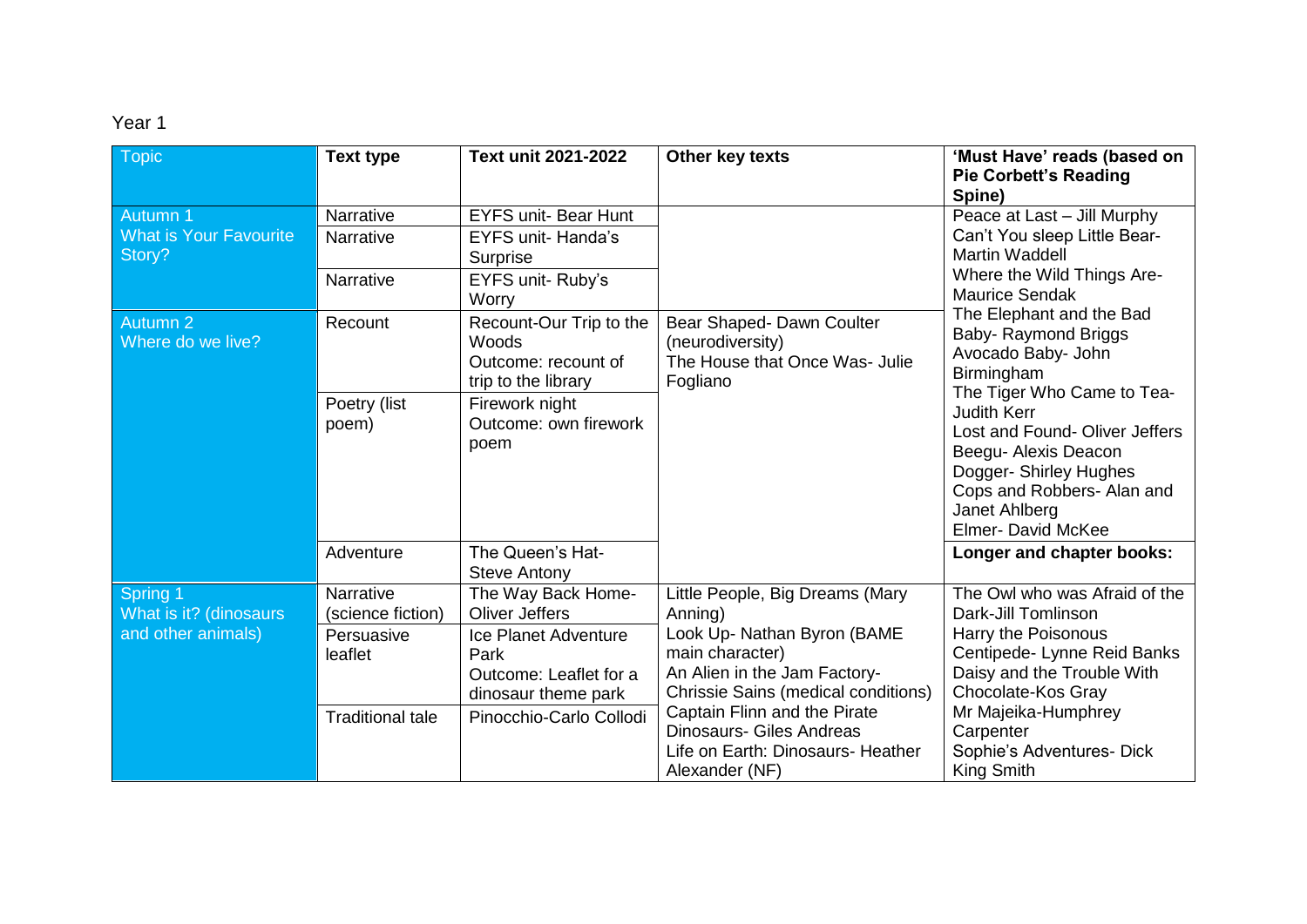| Spring 2                          | <b>Narrative</b>                | The Train Ride- June                                | The Dinosaur who lost her voice-<br><b>Julie Ballard</b><br><b>Mad About Dinosaurs- Giles</b><br>Andreae (poetry)<br>Nimesh the Adventurer- Ranjit                                                                                                                                                |  |
|-----------------------------------|---------------------------------|-----------------------------------------------------|---------------------------------------------------------------------------------------------------------------------------------------------------------------------------------------------------------------------------------------------------------------------------------------------------|--|
| How do we get there?              |                                 | Crebbin                                             | Singh (BAME main character)                                                                                                                                                                                                                                                                       |  |
|                                   | <b>Narrative</b>                | Grandad's Island- Benji<br>Davis                    | Polonius the Pit Pony- Richard<br>O'Neil (Cultural diversity)<br>Milo Imagines the World- Mattt de<br>la Pena (different types of families)<br>Naughty Bus - Jan and Jerry Oke<br>All Aboard for the BoBo Road-<br>Stephen Davis (Cultural diversity)<br>Emma Jane's Aeroplane - Katie<br>Haworth |  |
| Summer 1                          | Poetry (rhyming)                | When I am by myself                                 | Lailah's lunchbox: A Ramadan                                                                                                                                                                                                                                                                      |  |
| How do we<br>Communicate?         | <b>Narrative</b>                | Last Stop on Market<br>Street-Matt de la Pena       | Story - Faruqi (cultural diversity)<br>I am Helen Keller- Brad Melzer                                                                                                                                                                                                                             |  |
|                                   | <b>Traditional tale</b>         | Little Red riding Hood-<br>Lari Don                 | (real life heroes)                                                                                                                                                                                                                                                                                |  |
| Summer 2<br>What are the seasons? | <b>Narrative</b><br>(adventure) | <b>Wombat Goes</b><br>Walkabout-Michael<br>Morpurgo | <b>Gregory Cool- Caroline Binch</b><br>(Cultural diversity)<br>Lila and the Secret of the Rain-                                                                                                                                                                                                   |  |
|                                   | Travel journal                  | On Safari<br>Outcome: imaginative<br>journal        | David Conway (Cultural diversity)<br>Secrets of Winter- Carron Brown<br>(NF)                                                                                                                                                                                                                      |  |
|                                   | Narrative (myth)                | Song of the Sea                                     | Why do Leaves Fall from the Tree-<br>Ruth Owen (NF)<br>The Growing Story- Ruth Krauss<br>Hibernation Hotel- John Kelly (Lit<br>$Shed +$                                                                                                                                                           |  |

|  | vritino<br>lon.<br><b>compol</b> | <b>Plan writing:</b><br>Say out loud what they are going to write about |
|--|----------------------------------|-------------------------------------------------------------------------|
|--|----------------------------------|-------------------------------------------------------------------------|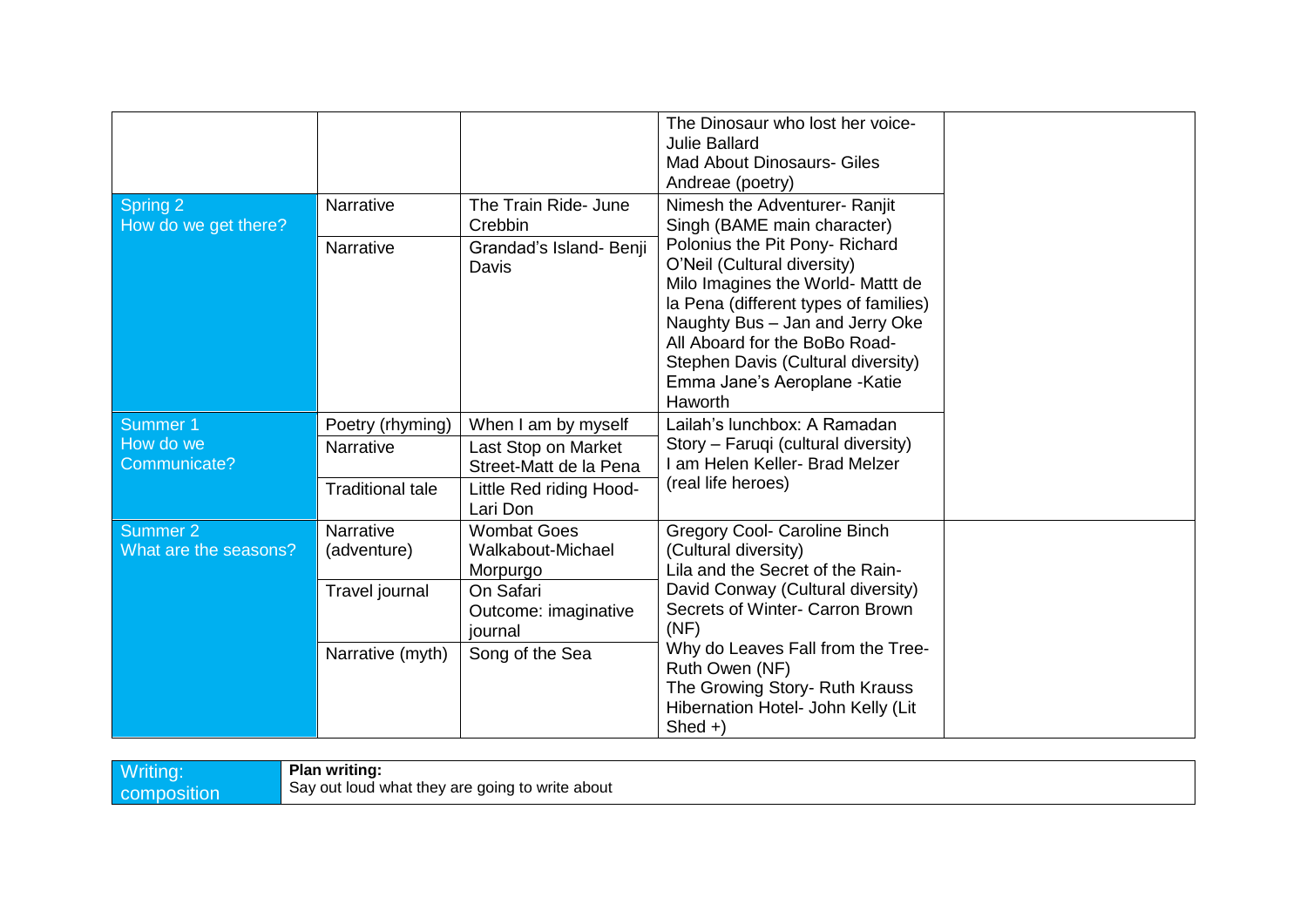|                          | <b>Drafting and writing:</b>                                                        |                                                                      |
|--------------------------|-------------------------------------------------------------------------------------|----------------------------------------------------------------------|
|                          | Compose a sentence orally before writing.                                           |                                                                      |
|                          | Sequence sentences to form short narratives.                                        |                                                                      |
|                          | Re-read what they have written to check that it makes sense.                        |                                                                      |
|                          | Discuss what they have written with the teacher or other pupils.                    |                                                                      |
|                          | Read aloud their writing clearly enough to be heard by their peers and the teacher. |                                                                      |
| <b>Writing: Sentence</b> | <b>Continue to embed:</b>                                                           | Teach:                                                               |
| structure                | Write simple sentences which can be read by                                         | How words can combine to make sentences.                             |
|                          | themselves and others. Begin to use but, so, and or in                              | Joining words and joining sentences using and.                       |
|                          | spoken sentences.                                                                   |                                                                      |
| <b>Writing: Text</b>     | <b>Continue to embed:</b>                                                           | Teach:                                                               |
| structure                |                                                                                     | Sequence sentences to form short narratives.                         |
| Writing:                 | <b>Continue to embed:</b>                                                           | Teach:                                                               |
| Punctuation              |                                                                                     | Separation of words with finger spaces.                              |
|                          |                                                                                     | Introduction to capital letters, full stops, question marks and      |
|                          |                                                                                     | explanation marks to demarcate sentences.                            |
|                          |                                                                                     | Capital letters for names and the personal pronoun I.                |
| Writing:                 | <b>Continue to embed:</b>                                                           | Teach:                                                               |
| Terminology              |                                                                                     | Letter, capital letter<br>$\bullet$                                  |
|                          |                                                                                     | Word, singular, plural                                               |
|                          |                                                                                     | <b>Sentence</b>                                                      |
|                          |                                                                                     | Punctuation, full stop, question mark, exclamation mark<br>$\bullet$ |
| Writing:                 | <b>Continue to embed:</b>                                                           | Teach:                                                               |
| <b>Spelling</b>          | Use phonic knowledge to write words in ways which                                   | Spell words containing each of the 40+ phonemes taught already.      |
|                          | match spoken sounds.                                                                | Spell common exception words.                                        |
|                          | Some words are spelt correctly and others are                                       | Spell days of the week.                                              |
|                          | phonetically plausible.                                                             | Name the letters of the alphabet:                                    |
|                          | Write some common irregular words.                                                  | Name in order<br>$\bullet$                                           |
|                          |                                                                                     | Use letter names to distinguish between alternative spellings of     |
|                          |                                                                                     | the same sound.                                                      |
|                          |                                                                                     | Add prefixes and suffixes:                                           |
|                          |                                                                                     | $-$ s or $-$ es                                                      |
|                          |                                                                                     | -un                                                                  |
|                          |                                                                                     | -ing, -ed, -er and -est                                              |
|                          |                                                                                     | Write from memory simple sentences dictated by the teacher that      |
|                          |                                                                                     | include words using the phonemes and common exception words          |
|                          |                                                                                     | taught so far.                                                       |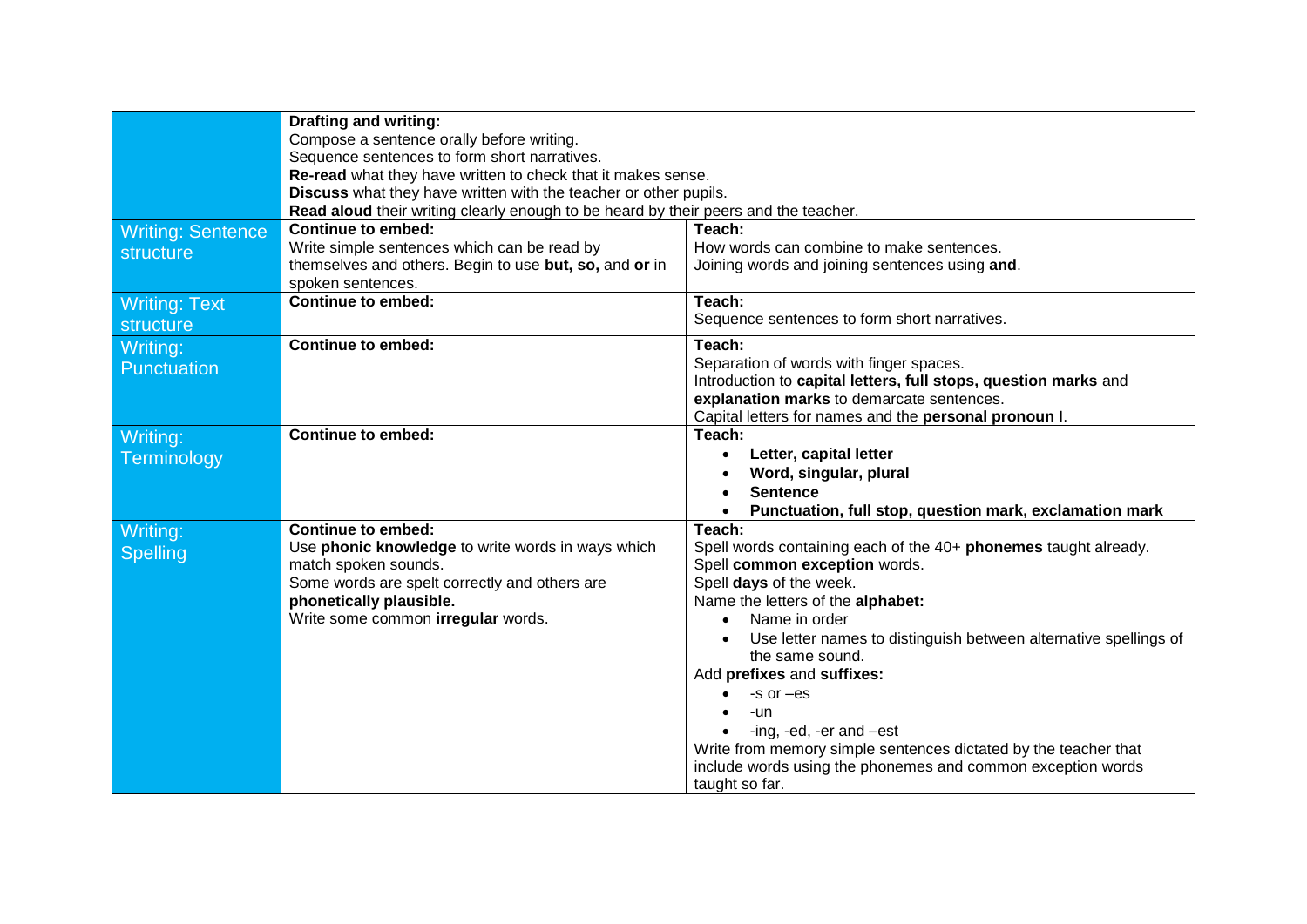| Writing:           |                    | Use onomatopoeia to grab the reader's attention.                        |
|--------------------|--------------------|-------------------------------------------------------------------------|
| <b>Writerly</b>    |                    | Use alliteration to make writing interesting.                           |
| techniques:        |                    |                                                                         |
| Vocabulary:        |                    | Use simple speech- like words.                                          |
|                    |                    | Use simple descriptive words (shape, colour, size, emotion)             |
| <b>Handwriting</b> | Continue to embed: | Teach:                                                                  |
|                    |                    | Sit correctly at table, holding pencil comfortably and correctly.       |
|                    |                    | Begin to form lower-case letters in the correct direction, starting and |
|                    |                    | finishing in the right place.                                           |
|                    |                    | Form capital letters.                                                   |
|                    |                    | Form digits 0-9.                                                        |
|                    |                    | Understand which letters belong to which handwriting families and       |
|                    |                    | practise these.                                                         |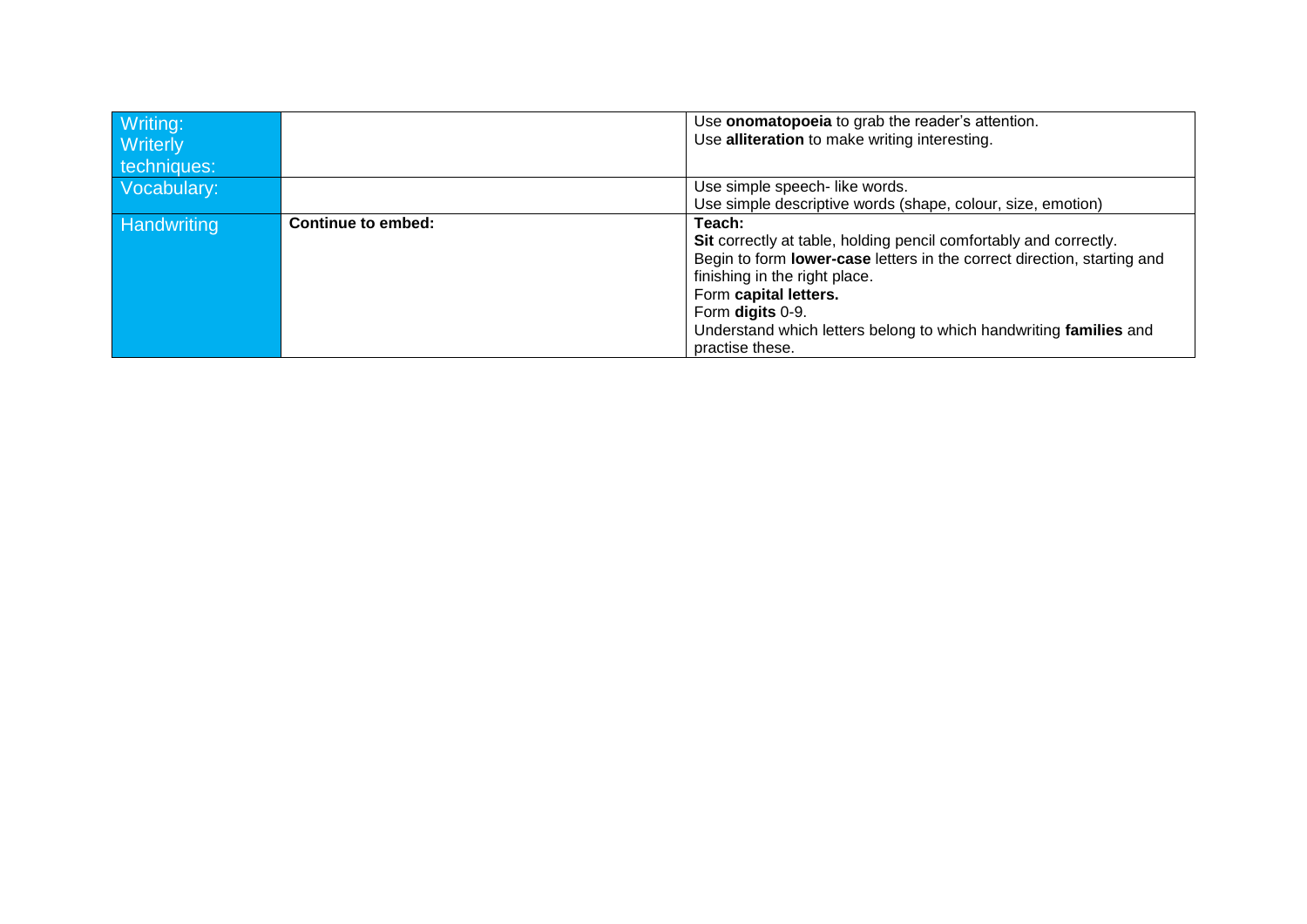| Poetry for Y2 (Pie Corbett's Poetry Spine) |                             |  |  |
|--------------------------------------------|-----------------------------|--|--|
| Chosen by Pie Corbett<br>The works KS1     |                             |  |  |
| A First Poetry Book                        | Pie Corbett and Gaby Morgan |  |  |
| <b>Crazy Mayonnaisy Mum</b>                | Julia Donaldson             |  |  |
| Heard it in the Playground   Allan Ahlberg |                             |  |  |

| <b>Topic</b>    | <b>Text type</b>        | Text unit 2021-2022           | <b>Whole Class Reading</b> | Other key texts               | <b>Class texts</b> |
|-----------------|-------------------------|-------------------------------|----------------------------|-------------------------------|--------------------|
| Autumn 1        | Lyrical                 | In my Heart: A Book of        | The Secret Sky             | The Last Wolf- Mini Grey      | The Boy who        |
| Where does our  | explanation             | Feelings- Jo Witek            | Garden-Linda Sarah         | Wangari's Trees of peace:     | Grew Dragons-      |
| food come from? |                         | Outcome: explore how to       | and Fiona Lumbers (Lit     | A True Story from Africa      | Andy Shepherd      |
|                 |                         | be a good friend              | $Shed +$                   | (cultural diversity)          |                    |
|                 | <b>Traditional tale</b> | Little Red Riding Hood-       |                            |                               |                    |
|                 |                         | Lucy Rowland                  | Town Mouse, Country        |                               |                    |
|                 | Instructions            | How to Make a Bird            | Mouse-Libby Walden         |                               |                    |
|                 |                         | Feeder                        | and Richard Jones (Lit     |                               |                    |
|                 |                         | Outcome: instructions-        | $Shed +$                   |                               |                    |
|                 |                         | how to make a hedgehog        |                            |                               |                    |
|                 |                         | house                         |                            |                               |                    |
| Autumn 2        | Non-                    | Hibernation                   | Toby and the Great         | Winter Sleep: A               | Claude in the      |
| What makes a    | chronological           | Outcome: non-                 | Fire of London-            | hibernation story             | City- Alex Smith   |
| house a home?   | report                  | chronological report          | Margaret Nash and          | Vlad and the Great Fire of    |                    |
|                 |                         | based on Winter Sleep: A      | Jane Cope (Lit Shed +)     | London- Kate and Sam          |                    |
|                 |                         | <b>Hibernation Story</b>      |                            | Cunningham                    |                    |
|                 | Diary                   | The Great Fire of London      |                            | The great Fire of London-     |                    |
|                 |                         |                               |                            | Liz Gogerly (NF)              |                    |
|                 |                         |                               |                            | In Every House on Every       |                    |
|                 | Narrative               | My Christmas Star-BBC         |                            | Street - Jess Hitchman        |                    |
|                 |                         |                               |                            | and Lila La Beleine           |                    |
|                 |                         |                               |                            | (different types of families) |                    |
| Spring 1        | Narrative               | <b>Stardust- Jeanne Wills</b> |                            |                               |                    |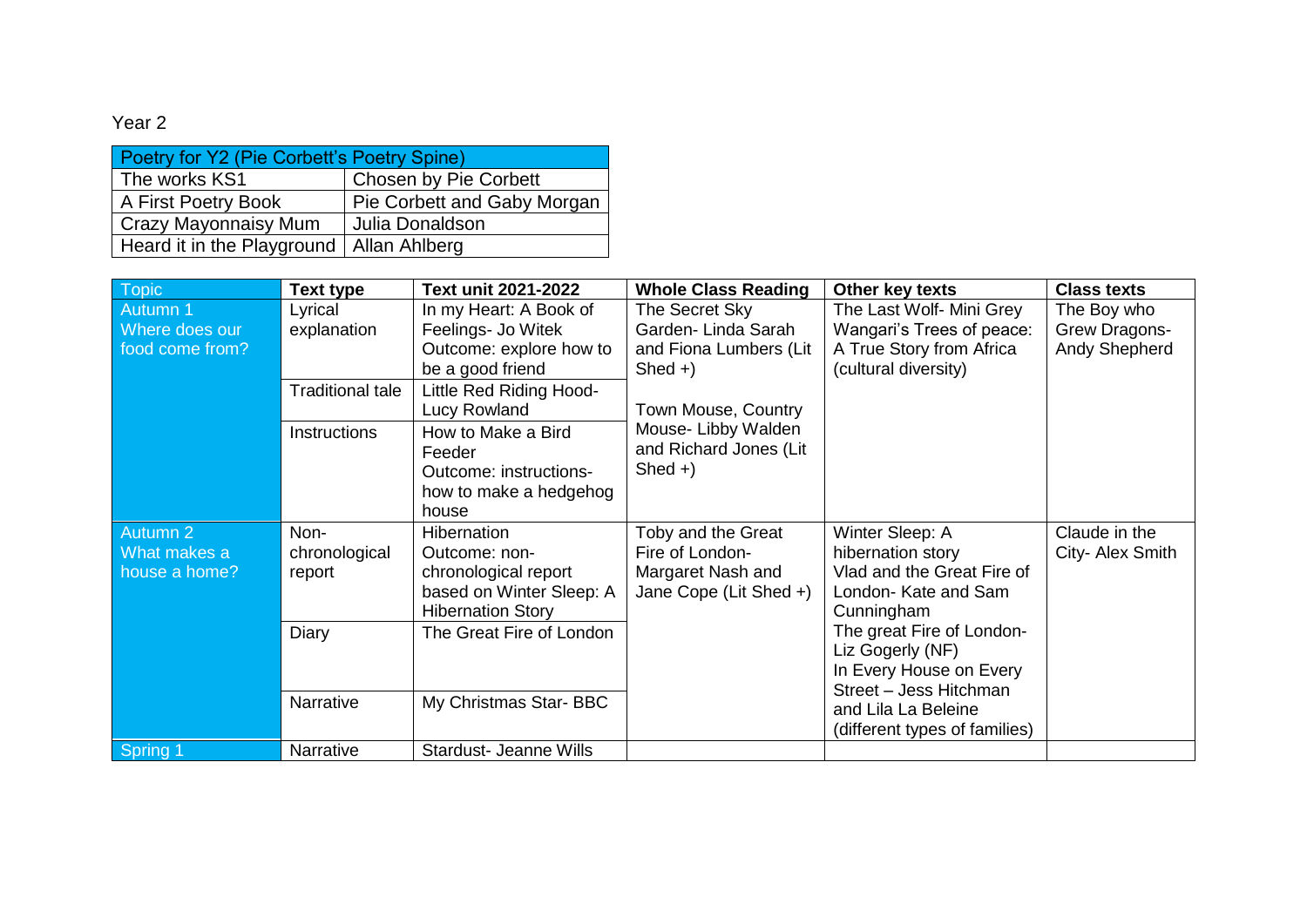| What is it like to live<br>in Uganda/Kenya?           | Non-<br>chronological<br>report | Singapore<br>Outcome: report on<br>Uganda/Kenya<br><b>Or</b><br><b>Big Cats</b><br>Outcome: report on<br>African animal | Sleep Well, Siba and<br>Saba- Nansubuga<br>Nagayda (Lit Shed +)                             | Africa is Not a Country-<br>Margy Burns Knight<br>(cultural diversity)<br>To Market, to Market<br>(cultural diversity)<br>Catch That goat! A Market<br>Day in Nigeria- Polly |                                                            |
|-------------------------------------------------------|---------------------------------|-------------------------------------------------------------------------------------------------------------------------|---------------------------------------------------------------------------------------------|------------------------------------------------------------------------------------------------------------------------------------------------------------------------------|------------------------------------------------------------|
|                                                       | Adventure                       | The Owl Who was Afraid<br>of the Dark-Jill Tomlinson                                                                    |                                                                                             | Alakija                                                                                                                                                                      |                                                            |
| Spring 2<br>What was it like                          | Legend                          | George and the Dragon-<br><b>Christopher Wormwell</b>                                                                   | The Clockwork Dragon-<br>Jonathan Emmett (Lit                                               | <b>Bold Women in Black</b><br>History - Biography of Mary                                                                                                                    |                                                            |
| long ago?                                             | Recount                         | <b>Neil Armstrong</b><br>Outcome: recount on<br>significant figure in history                                           | $Shed +$<br>Sir Scallywag and the<br>Golden Underpants-<br>Giles Andreae (Lit<br>Shed $+$ ) | Seacole                                                                                                                                                                      |                                                            |
|                                                       | Adventure                       | The Building Boy-Ros<br>Montgmery and David<br>Litchfield                                                               |                                                                                             |                                                                                                                                                                              |                                                            |
|                                                       | Fable                           | The Crow's tale- Naomi<br>Howarth                                                                                       |                                                                                             |                                                                                                                                                                              |                                                            |
| Summer 1<br>What can you see<br>around you?           | Poetry (free<br>verse)          | If I Were in Charge of the<br>World<br>Outcome: If I were in<br>charge of                                               | Jim and the Beanstalk-<br>Raymond Briggs (Lit<br>$Shed +)$                                  |                                                                                                                                                                              | The Owl who<br>was Afraid of the<br>Dark-Jill<br>Tomlinson |
|                                                       | Narrative                       | The Marvellous Fluffy<br>Squishy Itty Bitty-<br><b>Beatrice Alemanga</b>                                                | Poetry- Lonely Street-<br>Francisco Lopez<br>Merino (Opening                                |                                                                                                                                                                              |                                                            |
|                                                       | Persuasive<br>letter            | The Day the Crayons<br><b>Quit-Drew Darwell</b><br>Outcome: persuasive<br>letter to get the<br>chairs/tables back       | Doors)                                                                                      |                                                                                                                                                                              |                                                            |
| Summer <sub>2</sub><br>Do you find at the<br>seaside? | Non-<br>chronological<br>report | <b>Pirates</b><br>Outcome: own report on<br>pirate ship foods and jobs                                                  | The Pirates Next Door-<br>Jonny Duddle (Lit Shed<br>$+$                                     | Flotsam- David Wiesner                                                                                                                                                       | Oliver and the<br>Seawigs                                  |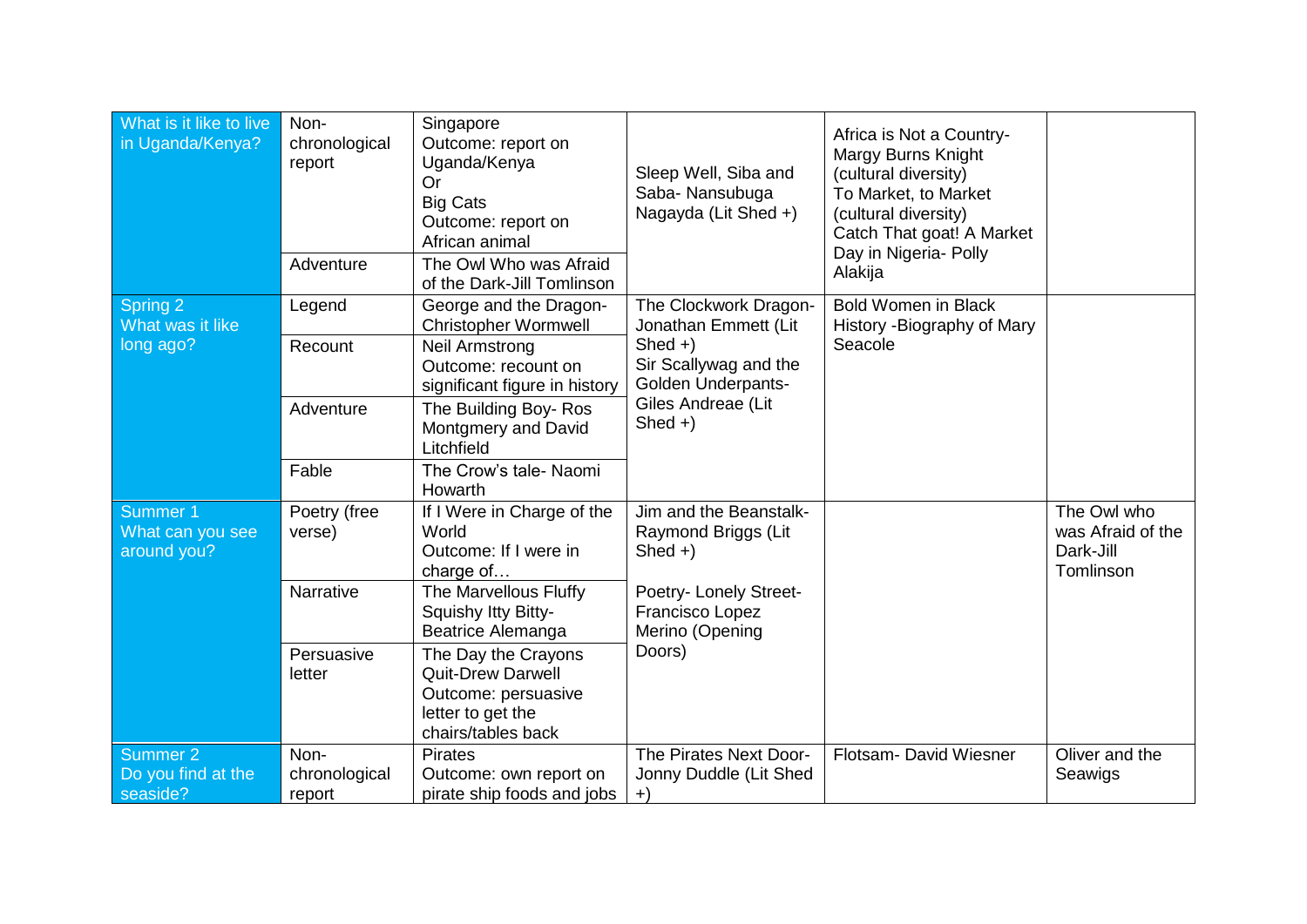| Biography |            | Grace Darling-rescue at<br>sea                | Poetry- Slowly the Tide                                | A Planet Full of Plastic and<br>How you Can Help-Neal                                            |  |
|-----------|------------|-----------------------------------------------|--------------------------------------------------------|--------------------------------------------------------------------------------------------------|--|
| Poetry    | (humorous) | Desk Diddler<br>Outcome: own fiddling<br>poem | Creeps up the Sand-<br>James Reeves<br>(Opening Doors) | Layton (NF)<br>One Plastic Bag- Miranda<br>Paul (Cultural diversity)<br>The Secret of Black Rock |  |

| Writing:<br>composition                  | <b>Continue to embed:</b><br><b>Plan writing:</b><br>Say out loud what they are going to write about<br><b>Drafting and writing:</b><br>Compose a sentence orally before writing.<br>Sequence sentences to form short narratives.<br>Re-read what they have written to check that it makes<br>sense.<br>Discuss what they have written with the teacher or other<br>pupils.<br>Read aloud their writing clearly enough to be heard by their<br>peers and the teacher. | Teach:<br><b>Plan writing:</b><br>Write ideas and/or key words including new vocabulary.<br><b>Drafting and writing:</b><br>Encapsulate what they want to say sentence by sentence.<br>Make additions, revisions and corrections to their own writing by:<br>Evaluating their writing with the teacher or other pupils.<br>Re-reading to check it makes sense and that verbs to<br>indicate time are used correctly and consistently, including<br>verbs in the continuous form.<br>Proof-read what they have written to check for errors in spelling,<br>grammar and punctuation.<br>Read aloud their writing with appropriate intonation to make the<br>meaning clear. |
|------------------------------------------|-----------------------------------------------------------------------------------------------------------------------------------------------------------------------------------------------------------------------------------------------------------------------------------------------------------------------------------------------------------------------------------------------------------------------------------------------------------------------|--------------------------------------------------------------------------------------------------------------------------------------------------------------------------------------------------------------------------------------------------------------------------------------------------------------------------------------------------------------------------------------------------------------------------------------------------------------------------------------------------------------------------------------------------------------------------------------------------------------------------------------------------------------------------|
| Writing:<br><b>Sentence</b><br>structure | <b>Continue to embed:</b><br>How words can combine to make sentences.<br>Joining words and joining sentences using and.                                                                                                                                                                                                                                                                                                                                               | Teach:<br>Subordination (using when, if, that, because) and co-ordination<br>(using or, and, but).<br><b>Expanded noun phrases for description and specification.</b><br>The function of a sentence as a statement, question, exclamation<br>or command.<br>Begin sentences with an adverb/adverbial phrase and reposition in<br>different places within the sentence e.g. 'ly' word, quickly                                                                                                                                                                                                                                                                            |
| <b>Writing: Text</b><br>structure        | <b>Continue to embed:</b><br>Sequence sentences to form short narratives.                                                                                                                                                                                                                                                                                                                                                                                             | Teach:<br>Correct choice and consistent use of the present tense and past<br>tense throughout writing.<br>Use of the progressive form of verbs in the present and past<br>tense to mark actions in progress.                                                                                                                                                                                                                                                                                                                                                                                                                                                             |
| Writing:<br>Punctuation                  | <b>Continue to embed:</b><br>Separation of words with finger spaces.                                                                                                                                                                                                                                                                                                                                                                                                  | Teach:                                                                                                                                                                                                                                                                                                                                                                                                                                                                                                                                                                                                                                                                   |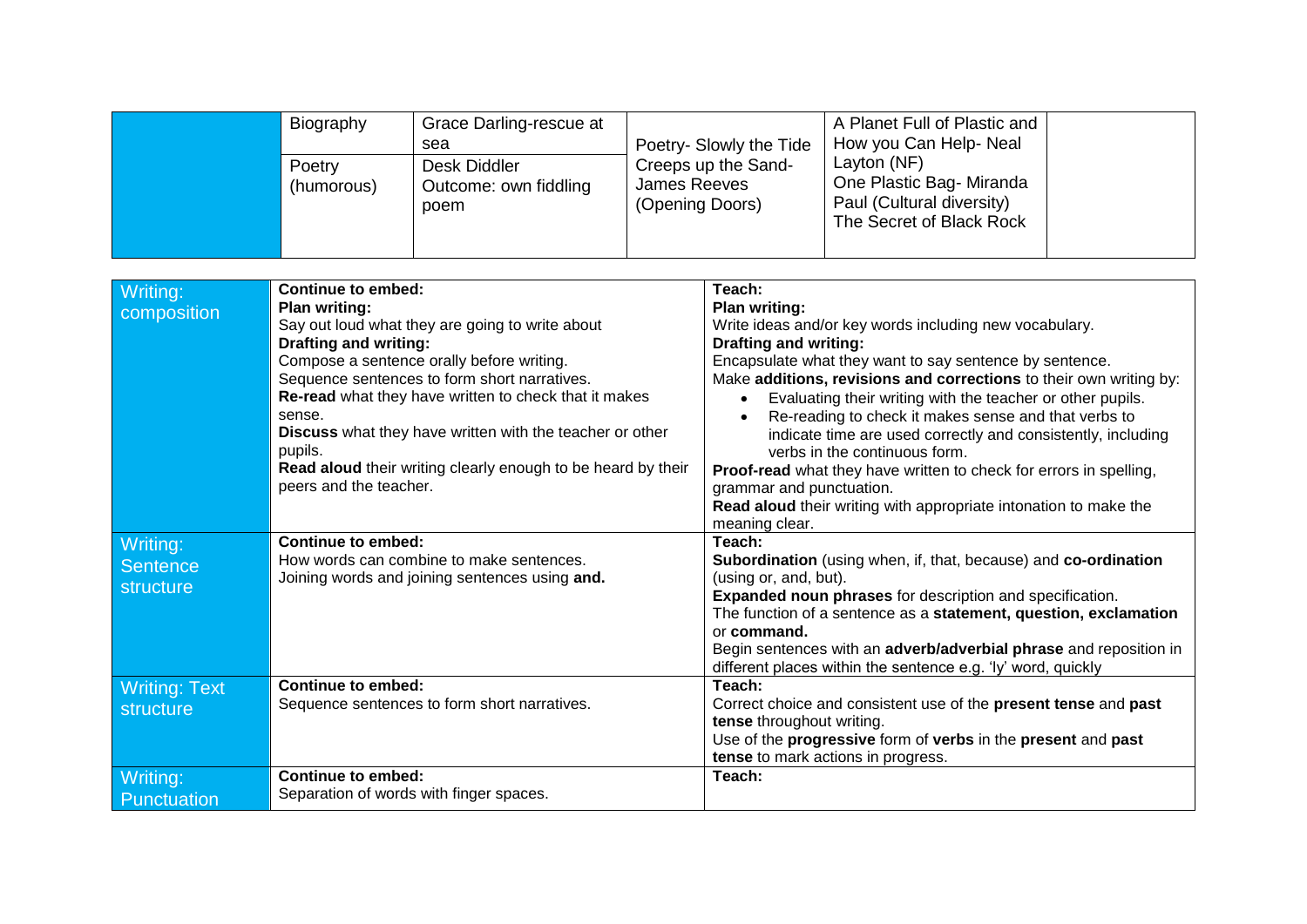|                 | Introduction to capital letters, full stops, question marks      | Use of capital letters, full stops, question marks and explanation                                                            |
|-----------------|------------------------------------------------------------------|-------------------------------------------------------------------------------------------------------------------------------|
|                 | and explanation marks to demarcate sentences.                    | marks to demarcate sentences.                                                                                                 |
|                 | Capital letters for names and the personal pronoun I.            | <b>Commas</b> to separate items in a list.                                                                                    |
|                 |                                                                  | Apostrophes to mark where letters are missing in to mark singular                                                             |
|                 |                                                                  | possession in nouns.                                                                                                          |
| Writing:        | <b>Continue to embed:</b>                                        | Teach:                                                                                                                        |
| Terminology     | Letter, capital letter<br>$\bullet$                              | Noun, noun phrase<br>$\bullet$                                                                                                |
|                 | Word, singular, plural<br>$\bullet$                              | Statement, command, exclamation, question                                                                                     |
|                 | <b>Sentence</b><br>$\bullet$                                     | <b>Compound, suffix</b>                                                                                                       |
|                 | Punctuation, full stop, question mark,                           | Tense (past, present)                                                                                                         |
|                 | exclamation mark                                                 | Apostrophe, comma                                                                                                             |
| Writing:        | <b>Continue to embed:</b>                                        | Teach:                                                                                                                        |
| Writerly        | Use onomatopoeia to grab the reader's attention.                 | Use rhyme for effect e.g. He was snoring and roaring.                                                                         |
|                 | Use alliteration to make writing interesting.                    | Use repetition in a basic way that follows story models e.g. run, run,                                                        |
| techniques      |                                                                  | as fast as you can.                                                                                                           |
| Vocabulary      | Use simple speech- like words.                                   | Choose words appropriate to the writing.                                                                                      |
|                 | Use simple descriptive words (shape, colour, size, emotion)      | Construct sentences that include adjectives, adverbs and precise                                                              |
|                 |                                                                  | verbs.                                                                                                                        |
| Writing:        | <b>Continue to embed:</b>                                        | Teach:                                                                                                                        |
| <b>Spelling</b> | Spell words containing each of the 40+ phonemes taught           | Spell by segmenting words into <b>phonemes</b> and representing these                                                         |
|                 | already.                                                         | by graphemes, spelling many correctly.                                                                                        |
|                 | Spell common exception words.                                    | Learn new ways of spelling phonemes for which one or more                                                                     |
|                 | Spell days of the week.                                          | spellings are already known and learn some words with each                                                                    |
|                 | Name the letters of the alphabet:                                | spelling, including a few common homophones.                                                                                  |
|                 | Name in order<br>$\bullet$                                       | Spell common exception words.                                                                                                 |
|                 | Use letter names to distinguish between alternative<br>$\bullet$ | Spell more words with contracted forms.                                                                                       |
|                 | spellings of the same sound.                                     | Distinguish between homophones and near homophones.<br>Add suffixes to spell longer words: -ment, -ness, -ful, -less and -ly. |
|                 | Add prefixes and suffixes:                                       | Write from memory simple sentences dictated by the teacher that                                                               |
|                 | $-S$ or $-es$                                                    | include words using the phonemes and common exception words                                                                   |
|                 | -un                                                              | and punctuation taught so far.                                                                                                |
|                 | -ing, -ed, -er and -est                                          | Spell words using the possessive apostrophe (singular).                                                                       |
|                 | Write from memory simple sentences dictated by the               |                                                                                                                               |
|                 | teacher that include words using the phonemes and                |                                                                                                                               |
|                 | common exception words taught so far.                            |                                                                                                                               |
| Handwriting     | <b>Continue to embed:</b>                                        | Teach:<br>Form lower case letters of the correct size relative to one another.                                                |
|                 | Sit correctly at table, holding pencil comfortably and           |                                                                                                                               |
|                 | correctly.                                                       |                                                                                                                               |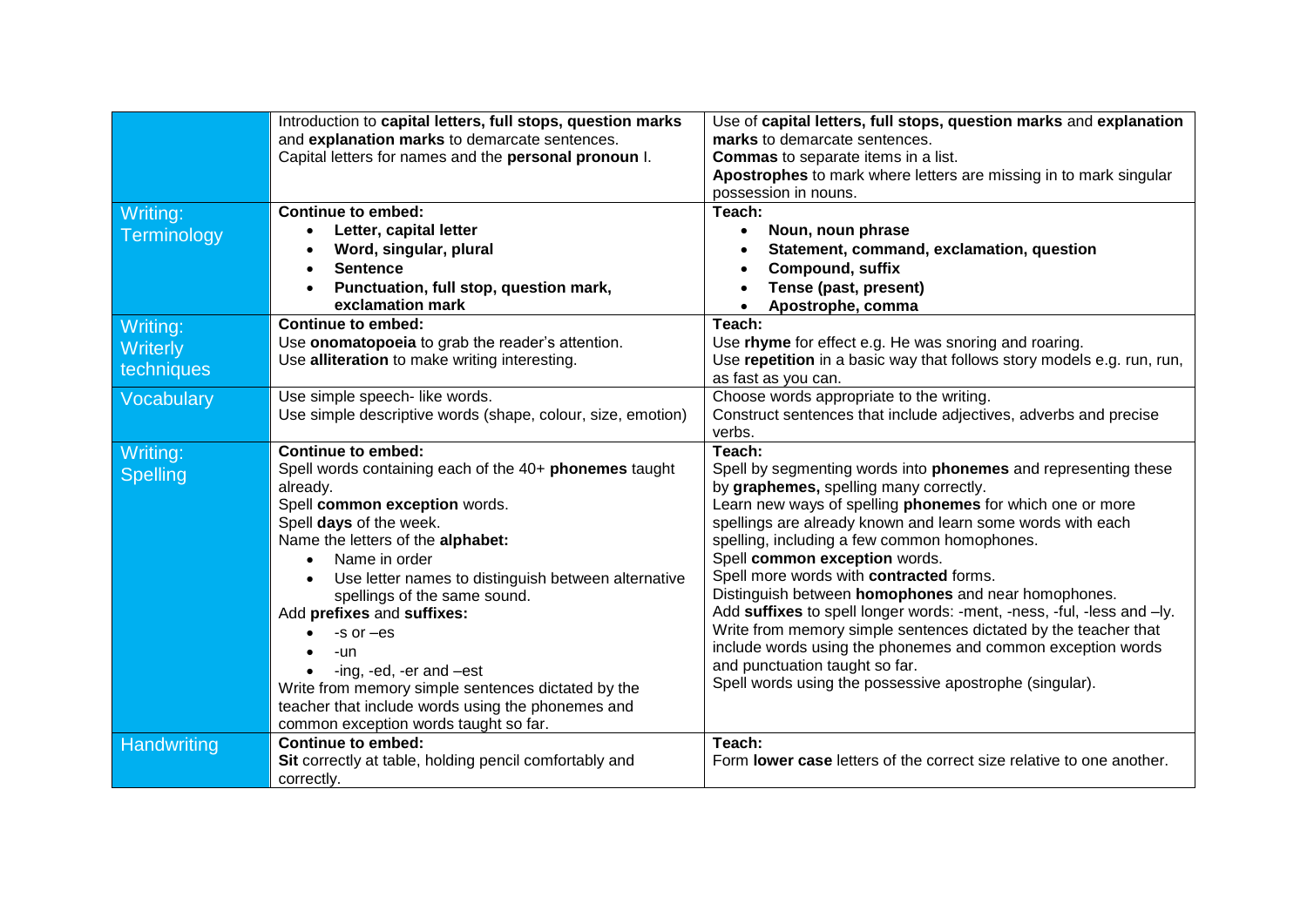| Begin to form <b>lower-case</b> letters in the correct direction, | Start using some of the diagonal and horizontal strokes needed to       |
|-------------------------------------------------------------------|-------------------------------------------------------------------------|
| starting and finishing in the right place.                        | join letters and understand which letters, when adjacent to one         |
| Form capital letters.                                             | another, are best left un-joined.                                       |
| Form digits 0-9.                                                  | Write capital letters in the correct size, orientation and relationship |
| Understand which letters belong to which handwriting              | to one and other and to lower case letters.                             |
| families and practise these.                                      | Use spacing between words that reflects the size of the letters.        |
|                                                                   | Write digits of the correct size and orientation.                       |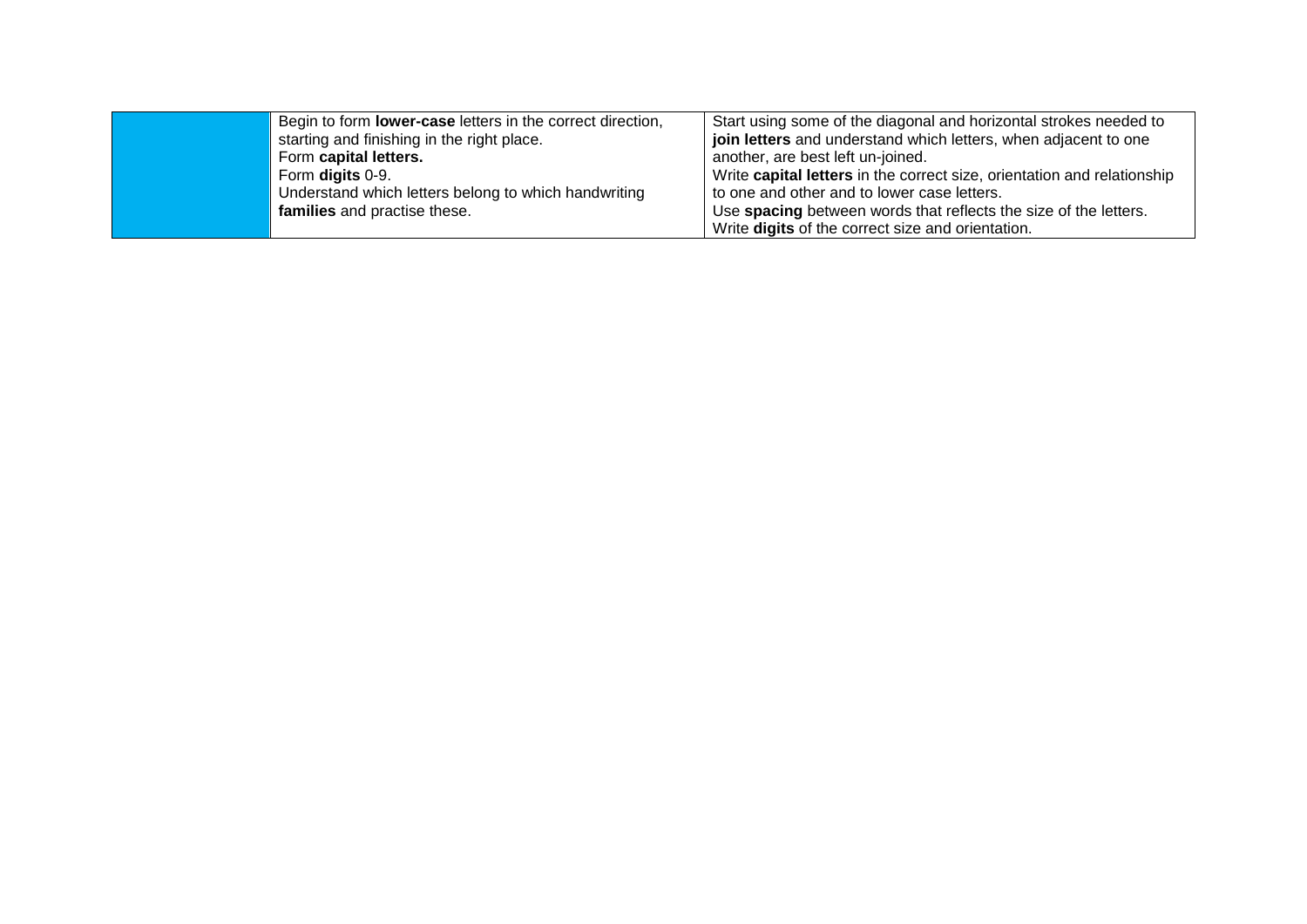| Poetry for Y3 (Pie Corbett's Poetry Spine)  |                      |  |  |
|---------------------------------------------|----------------------|--|--|
| Paint Me a Poem                             | <b>Grace Nichols</b> |  |  |
| Quick, Let's Get out of Here                | <b>Michael Rosen</b> |  |  |
| The World's Greatest Space Cadet            | <b>James Carter</b>  |  |  |
| The Puffin Book of Utterly Brilliant Poetry |                      |  |  |

| Topic                                                              | Text type                                           | Text unit 2021-2022                                                                                                                                                     | <b>Whole Class</b><br>Reading                                                                                                                                                                                                                                                                                                                                                 | Other key texts- wider<br>curriculum           | Class novels                                                       |
|--------------------------------------------------------------------|-----------------------------------------------------|-------------------------------------------------------------------------------------------------------------------------------------------------------------------------|-------------------------------------------------------------------------------------------------------------------------------------------------------------------------------------------------------------------------------------------------------------------------------------------------------------------------------------------------------------------------------|------------------------------------------------|--------------------------------------------------------------------|
| Autumn 1<br>What changed from<br>the Stone Age to<br>the Iron age? | Story<br>Persuasive<br>brochure                     | Stone Age Boy-Satoshi<br>Kitamura<br>Skara Brae<br>Outcome: persuasive<br>visitor brochure for                                                                          | Stone Age Boy-<br>The Secrets of<br>Satoshi Kitamura<br>Stonehenge- Mick<br>(Lit Shed +)<br>Manning<br>The Stone age: Hunters,<br><b>Gatherers and Wooly</b><br>Stig of the Dump (Lit<br>Mammoths-Marcia<br>$Shed +$<br>Williams (NF)<br>How to Wash a Wooly<br>Mammoth-Michelle<br>Robinson<br>The History Detecive<br>Investigates: Stone age to<br>Iron Age- Clare Hibbert |                                                | The Boy with the<br>Bronze Axe: Skara<br>Brae - Kathleen<br>Fidler |
|                                                                    | <b>Story</b>                                        | Stonehenge<br>Star in the Jar- Sam Hay                                                                                                                                  |                                                                                                                                                                                                                                                                                                                                                                               |                                                |                                                                    |
| Autumn 2<br>Are you What you<br>Eat?                               | Comedy<br>Non-<br>chronological<br>report<br>Poetry | The Incredible Book<br><b>Eating Boy-Oliver Jeffers</b><br>Skeletons and muscles<br>Outcome: plan and write a<br>non-chronological report<br>on teeth<br>Autumn is here | A Bear Called<br>Paddington-Michael<br>Bond (Lit Shed +)<br>Poetry- Chocolate                                                                                                                                                                                                                                                                                                 | Life on Earth: Human<br>Body-Heather Alexander | The Astounding<br>Broccoli Boy- Frank<br><b>Cottrell Boyce</b>     |
|                                                                    |                                                     | Outcome: own autumn<br>poem                                                                                                                                             | Cake-Michael<br>Rosen                                                                                                                                                                                                                                                                                                                                                         |                                                |                                                                    |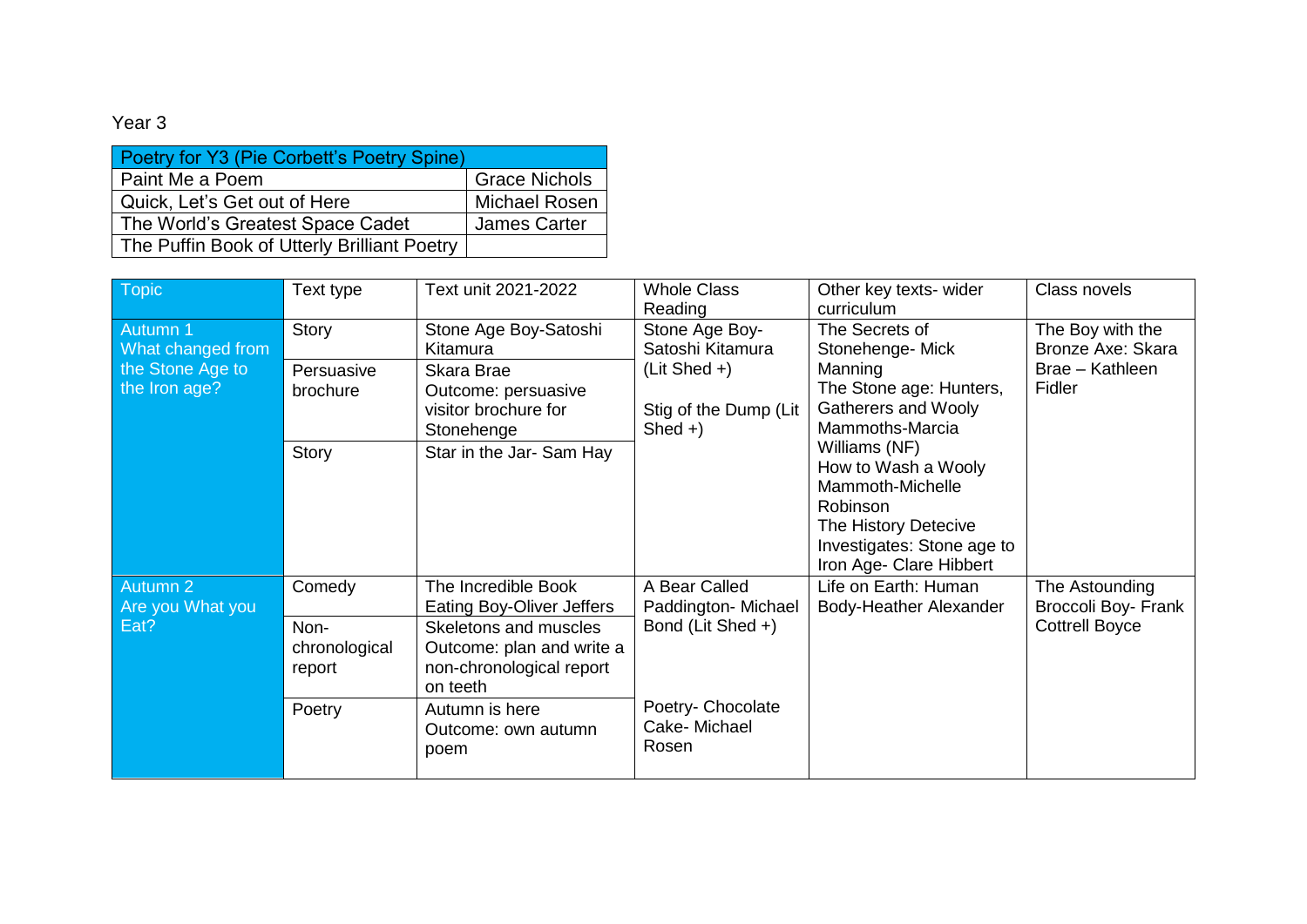| Spring 1<br>How were the<br>pyramids built?                               | <b>Traditional tale</b><br>Diary<br>Suspense<br>Story      | The true Story of the<br>Three Little Pigs- Jon<br>Scieszka<br>Secrets of a Sun King-<br>Egyptians (Y4 unit)<br>The Wolves in the Walls-<br>Neil Gaiman<br>Star in the Jar- Sam Hay | Arthur and the<br>Golden Rope- Joe<br><b>Todd Stanton (Lit</b><br>$Shed +$ | The Egyptian Cinderella-<br><b>Shirley Climo</b><br>So You Think You've Got<br>it Bad: A Kid's Life in<br>Ancient Egypt- Chae<br><b>Strathie</b><br>Ancient Egypt: Tales of<br><b>Gods and Pharoes-</b><br><b>Marcia Williams</b> |                                |
|---------------------------------------------------------------------------|------------------------------------------------------------|-------------------------------------------------------------------------------------------------------------------------------------------------------------------------------------|----------------------------------------------------------------------------|-----------------------------------------------------------------------------------------------------------------------------------------------------------------------------------------------------------------------------------|--------------------------------|
| Spring 2<br>Where are the<br>world's most<br>famous landmarks<br>located? | Explanation                                                | <b>Street Beneath my Feet-</b><br><b>Charlotte Guillain and</b><br><b>Yuval Zommer</b><br>Outcome: explanation<br>about layers of soil and<br>rock                                  | The Train to<br>Impossible Places-<br>P.G. Bell (Lit Shed<br>$+)$          | The Pebble in my Pocket:<br>A History of our Earth-<br>Meredith Hooper<br>The Rock Factory: A Story<br>about Rocks and Stones-<br>Jacqui Bailey                                                                                   |                                |
|                                                                           | Non-<br>chronological<br>report<br><b>Traditional tale</b> | Earthquakes<br>The Happy Prince- Jane<br>Ray                                                                                                                                        |                                                                            |                                                                                                                                                                                                                                   |                                |
| Summer 1<br>What do we know<br>about ancient<br>civilisations?            | Story<br>Instructions<br><b>Traditional tale</b>           | The Blue Umbrella-Pixar<br>My Strong Mind-Niels Van<br>Hove<br>Outcome: instructions on<br>creating a strong mind<br>based on commitment and<br>confidence<br>The Magic Paintbrush- | Harley Hitch and the<br>Iron Forest- Vashti<br>Hardy (Lit Shed +)          | Shang Dynasty China<br>(Great Civilisations)-<br><b>Tracey Kelly</b><br>The Willow Pattern Story-<br><b>Allan Drummond</b><br>Daily Life in Ancient<br><b>Sumer- Nick Hunter</b>                                                  |                                |
|                                                                           | Poetry                                                     | Julia Donaldson<br>I asked the little boy who<br>couldn't see                                                                                                                       |                                                                            | <b>Stories From the Silk</b><br><b>Road-Cherry Gilchrist</b>                                                                                                                                                                      |                                |
| Summer 2<br>How can we make a<br>difference?                              | Tragedy<br>Persuasive<br>advert                            | Flood- Alvaro F. Villa<br>An alternative to plastic<br>straws                                                                                                                       |                                                                            | Wangari's Tree of Peace:<br>A True Story from Africa-                                                                                                                                                                             | Bloom-Nicola<br><b>Skinner</b> |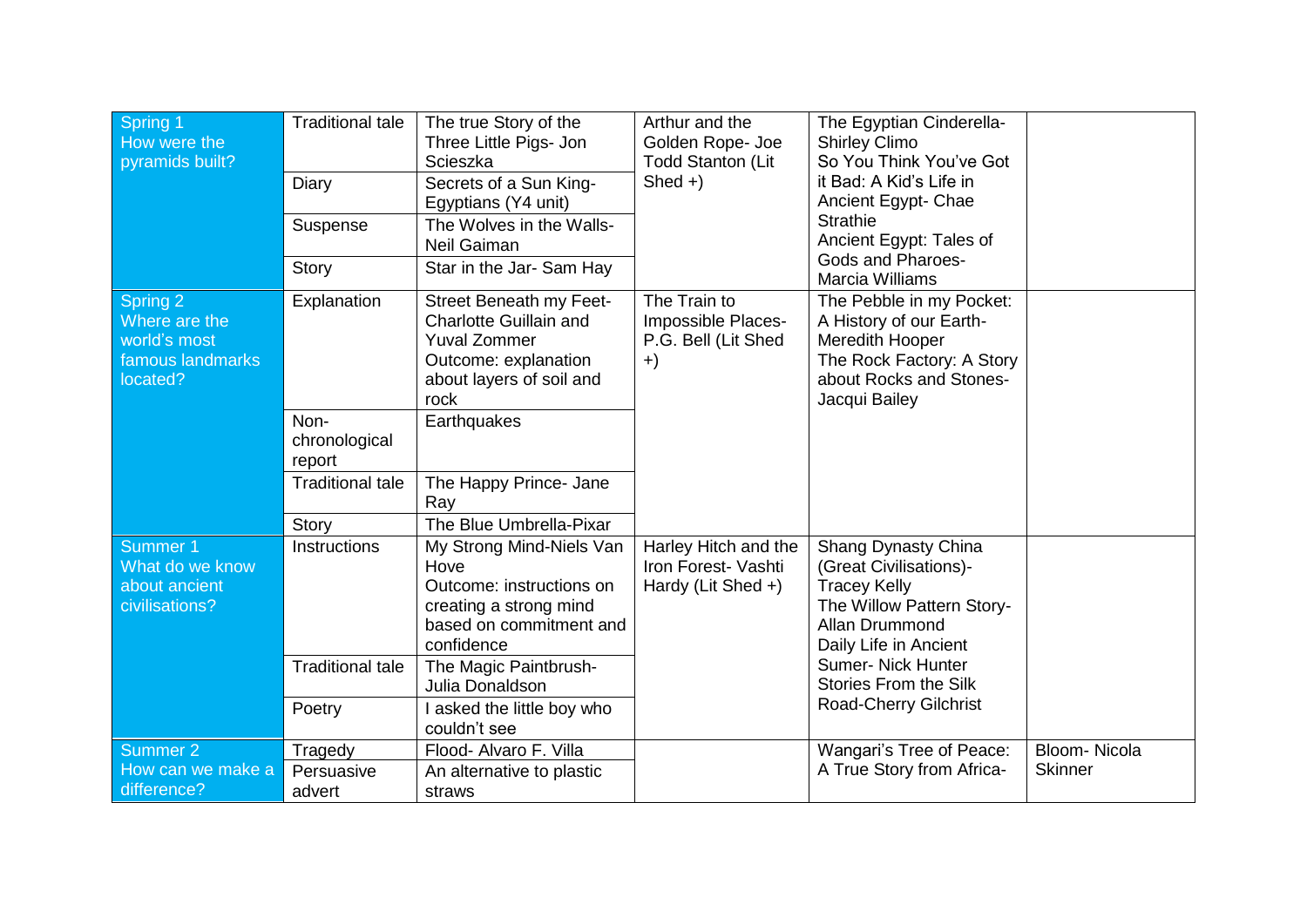| The Secret of Black Rock-<br>Adventure<br>Joe Todd-Stanton | Poetry- Life Doesn't<br>Frighten Me at All-<br>Maya Angelou | Jeanette Winter (cultural<br>diversity)<br><sup>1</sup> The Great Kapok Tree-<br>Lynne Cherry |  |
|------------------------------------------------------------|-------------------------------------------------------------|-----------------------------------------------------------------------------------------------|--|
|------------------------------------------------------------|-------------------------------------------------------------|-----------------------------------------------------------------------------------------------|--|

| Writing:<br>composition           | <b>Continue to embed:</b><br><b>Plan writing:</b><br>Write ideas and/or key words including new vocabulary.<br><b>Drafting and writing:</b><br>Encapsulate what they want to say sentence by sentence.<br>Make additions, revisions and corrections to their own writing<br>by:<br>Evaluating their writing with the teacher or other pupils.<br>Re-reading to check it makes sense and that verbs to<br>indicate time are used correctly and consistently,<br>including verbs in the continuous form.<br>Proof-read what they have written to check for errors in<br>spelling, grammar and punctuation. | Teach:<br><b>Plan writing:</b><br>Discuss writing similar to that which they are planning to write in<br>order to understand and learn from its structure, vocabulary and<br>grammar.<br>Discuss and record ideas.<br><b>Drafting and writing:</b><br>Compose and rehears sentences orally, including dialogue,<br>progressively building a rich and varied vocabulary and<br>increasing range of sentence structures.<br>Organise paragraphs around a theme.<br>In narratives create settings, characters and plot.<br>In non-narratives use simple organisational devices such as |
|-----------------------------------|----------------------------------------------------------------------------------------------------------------------------------------------------------------------------------------------------------------------------------------------------------------------------------------------------------------------------------------------------------------------------------------------------------------------------------------------------------------------------------------------------------------------------------------------------------------------------------------------------------|-------------------------------------------------------------------------------------------------------------------------------------------------------------------------------------------------------------------------------------------------------------------------------------------------------------------------------------------------------------------------------------------------------------------------------------------------------------------------------------------------------------------------------------------------------------------------------------|
|                                   | Read aloud their writing with appropriate intonation to make the<br>meaning clear.                                                                                                                                                                                                                                                                                                                                                                                                                                                                                                                       | headings and sub-headings.<br>Evaluate and edit:<br>Assess the effectiveness of their own and others' writing and<br>suggest improvements.<br>Propose changes to grammar and vocabulary to improve<br>consistency, including the accurate use of pronouns in<br>sentences.<br>Proof read for spelling and punctuation errors.<br>Read aloud their writing to a group or whole class, using<br>appropriate intonation and controlling the tone and volume so<br>that the meaning is clear.                                                                                           |
| Writing:<br>Sentence<br>structure | <b>Continue to embed:</b><br>Joining words and joining sentences using and.<br>Subordination (using when, if, that, because) and co-<br>ordination (using or, and, but).<br>Expanded noun phrases for description and specification.                                                                                                                                                                                                                                                                                                                                                                     | Teach:<br>Use adverbs/adverbial phrases that position in time e.g. then<br>next, soon, later that day, as dawn broke.<br>Use adverbs/adverbial phrases that build a relationship or<br>'cause' e.g. therefore, as a result. Expressing time, place and<br>cause using conjunctions, adverbs or prepositions.                                                                                                                                                                                                                                                                        |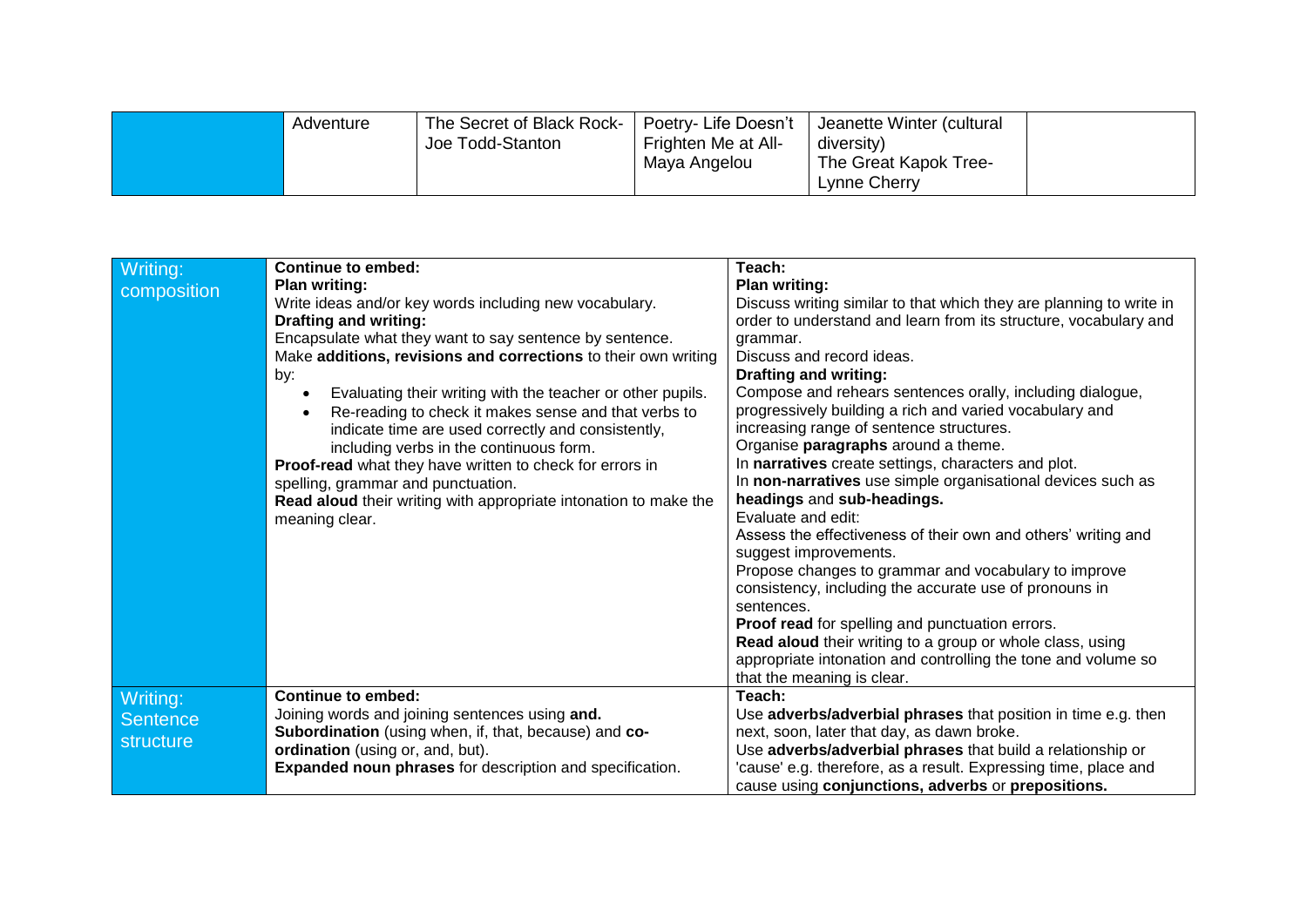|                                    | The function of a sentence as a statement, question,<br>exclamation or command.<br>Begin sentences with an adverb/adverbial phrase and<br>reposition in different places within the sentence e.g. 'ly' word,<br>quickly                                                                                                       |                                                                                                                                                                                                                                     |
|------------------------------------|-------------------------------------------------------------------------------------------------------------------------------------------------------------------------------------------------------------------------------------------------------------------------------------------------------------------------------|-------------------------------------------------------------------------------------------------------------------------------------------------------------------------------------------------------------------------------------|
| <b>Writing: Text</b><br>structure  | <b>Continue to embed:</b><br>Correct choice and consistent use of the present tense and<br>past tense throughout writing.<br>Use of the progressive form of verbs in the present and past<br>tense to mark actions in progress.                                                                                               | Teach:<br>Introduce and use paragraphs as a way to group related<br>material and ideas around a theme.<br>Headings and sub-headings to aid presentation.<br>Use of the present perfect form of verbs instead of the simple<br>past. |
| Writing:<br>Punctuation            | Continue to embed:<br>Capital letters for names and the personal pronoun I.<br>Use of capital letters, full stops, question marks and<br>explanation marks to demarcate sentences.<br><b>Commas</b> to separate items in a list.<br>Apostrophes to mark where letters are missing in to mark<br>singular possession in nouns. | Teach:<br>Introduction and use of inverted commas and other punctuation<br>to indicate direct speech.                                                                                                                               |
| Writing:<br>Writerly<br>techniques | <b>Continue to embed:</b><br>Use onomatopoeia to grab the reader's attention.<br>Use alliteration to make writing interesting.<br>Use rhyme for effect e.g. He was snoring and roaring.<br>Use repetition in a basic way that follows story models e.g. run,<br>run, as fast as you can.                                      | Teach:<br>Write sentences that use repetition of key words for impact e.g.<br>He ran and ran. He ran until his bones ached.<br>Use the word 'like' to build a simile e.g. Her eyes were like deep<br>pools.                         |
| Vocabulary                         | <b>Continue to embed:</b><br>Use simple speech- like words.<br>Use simple descriptive words (shape, colour, size, emotion)<br>Choose words appropriate to the writing.<br>Construct sentences that include adjectives, adverbs and<br>precise verbs.                                                                          | Teach:<br>Choose words because of the effect they will have on the reader.                                                                                                                                                          |
| Writing:<br>Terminology            | <b>Continue to embed:</b><br>Letter, capital letter<br>$\bullet$<br>Word, singular, plural<br><b>Sentence</b><br>$\bullet$<br>noun, noun phrase<br>Statement, command, exclamation, question<br><b>Compound, suffix</b><br>Tense (past, present)                                                                              | Teach:<br><b>Preposition, conjunction</b><br>$\bullet$<br>Word family, prefix<br>Clause, subordinate clause<br>Direst speech<br><b>Consonant, vowel</b><br><b>Inverted commas</b>                                                   |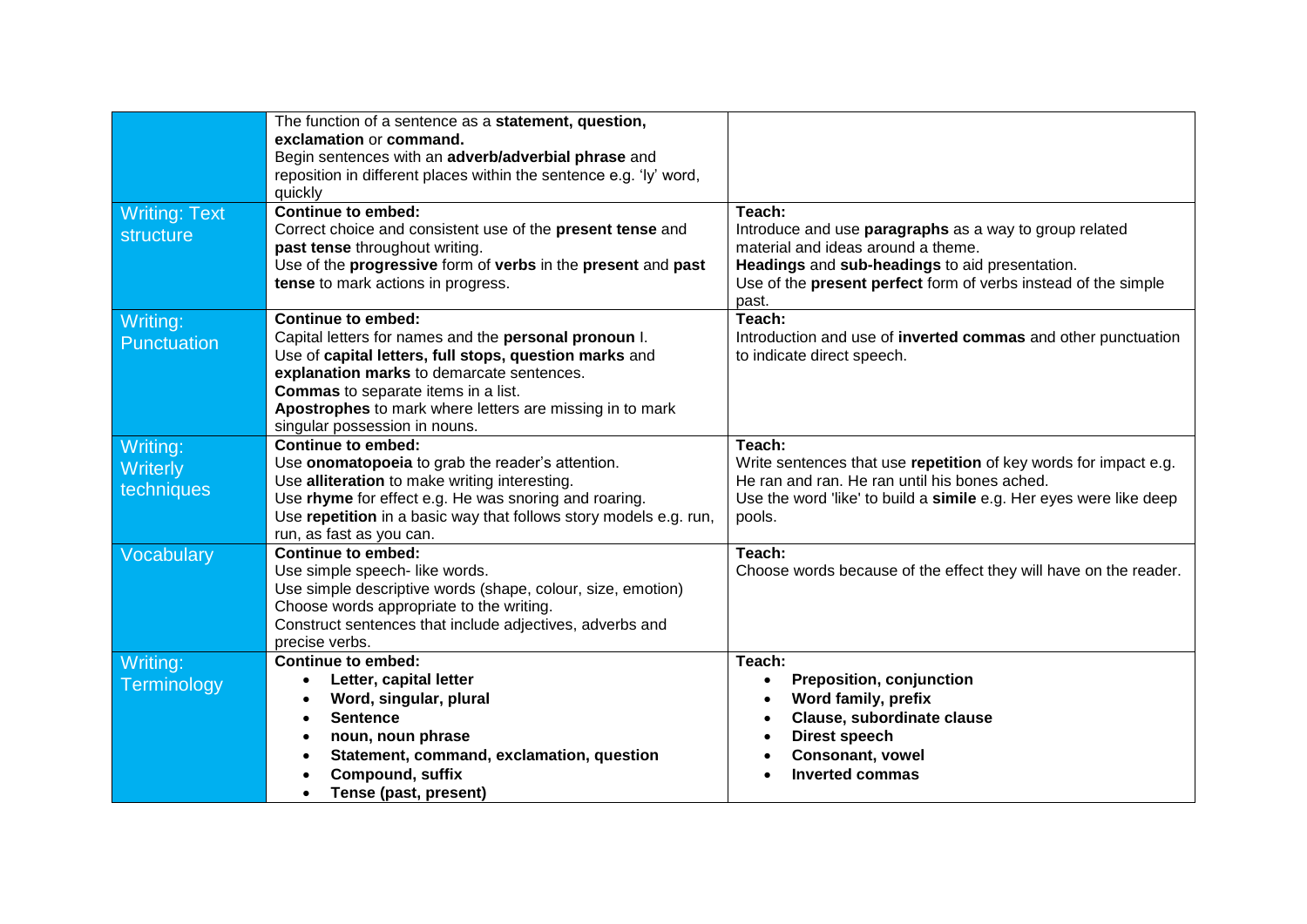|                    | Apostrophe, comma                                                  |                                                                      |
|--------------------|--------------------------------------------------------------------|----------------------------------------------------------------------|
| Writing:           | Continue to embed:                                                 | Teach:                                                               |
| <b>Spelling</b>    | Spell by segmenting words into <b>phonemes</b> and representing    | Spell further homophones.                                            |
|                    | these by graphemes, spelling many correctly.                       | Spell words that are often misspelt.                                 |
|                    | Learn new ways of spelling <b>phonemes</b> for which one or more   | Use the first two or three letters in a word to check its meaning in |
|                    | spellings are already known and learn some words with each         | a dictionary.                                                        |
|                    | spelling, including a few common homophones.                       | Use further prefixes and suffixes and understand how to add          |
|                    | Spell common exception words.                                      | them.                                                                |
|                    | Spell more words with contracted forms.                            | Write from memory simple sentences dictated by the teacher that      |
|                    | Distinguish between homophones and near homophones.                | include taught words and punctuation.                                |
|                    | Add prefixes and suffixes to spell longer words: -s or -es, -un,   | Place the possessive apostrophe accurately in words with regular     |
|                    | -ing, -ed, -er, -est, -ment, -ness, -ful, -less and -ly.           | and irregular plurals.                                               |
|                    | Spell words using the possessive apostrophe (singular).            |                                                                      |
|                    | Spell days of the week.                                            |                                                                      |
|                    | Write from memory simple sentences dictated by the teacher         |                                                                      |
|                    | that include words using the phonemes and common exception         |                                                                      |
|                    | words and punctuation taught so far.                               |                                                                      |
| <b>Handwriting</b> | Continue to embed:                                                 | Teach:                                                               |
|                    | Form <b>lower case</b> letters of the correct size relative to one | Use the diagonal and horizontal strokes needed to join letters       |
|                    | another.                                                           | and understand which letters, when adjacent to one another, are      |
|                    | Start using some of the diagonal and horizontal strokes needed     | best left un-joined.                                                 |
|                    | to join letters and understand which letters, when adjacent to     | Increase the legibility quality and consistency of handwriting.      |
|                    | one another, are best left un-joined.                              |                                                                      |
|                    | Write capital letters in the correct size, orientation and         |                                                                      |
|                    | relationship to one and other and to lower case letters.           |                                                                      |
|                    | Use spacing between words that reflects the size of the letters.   |                                                                      |
|                    | Write digits of the correct size and orientation.                  |                                                                      |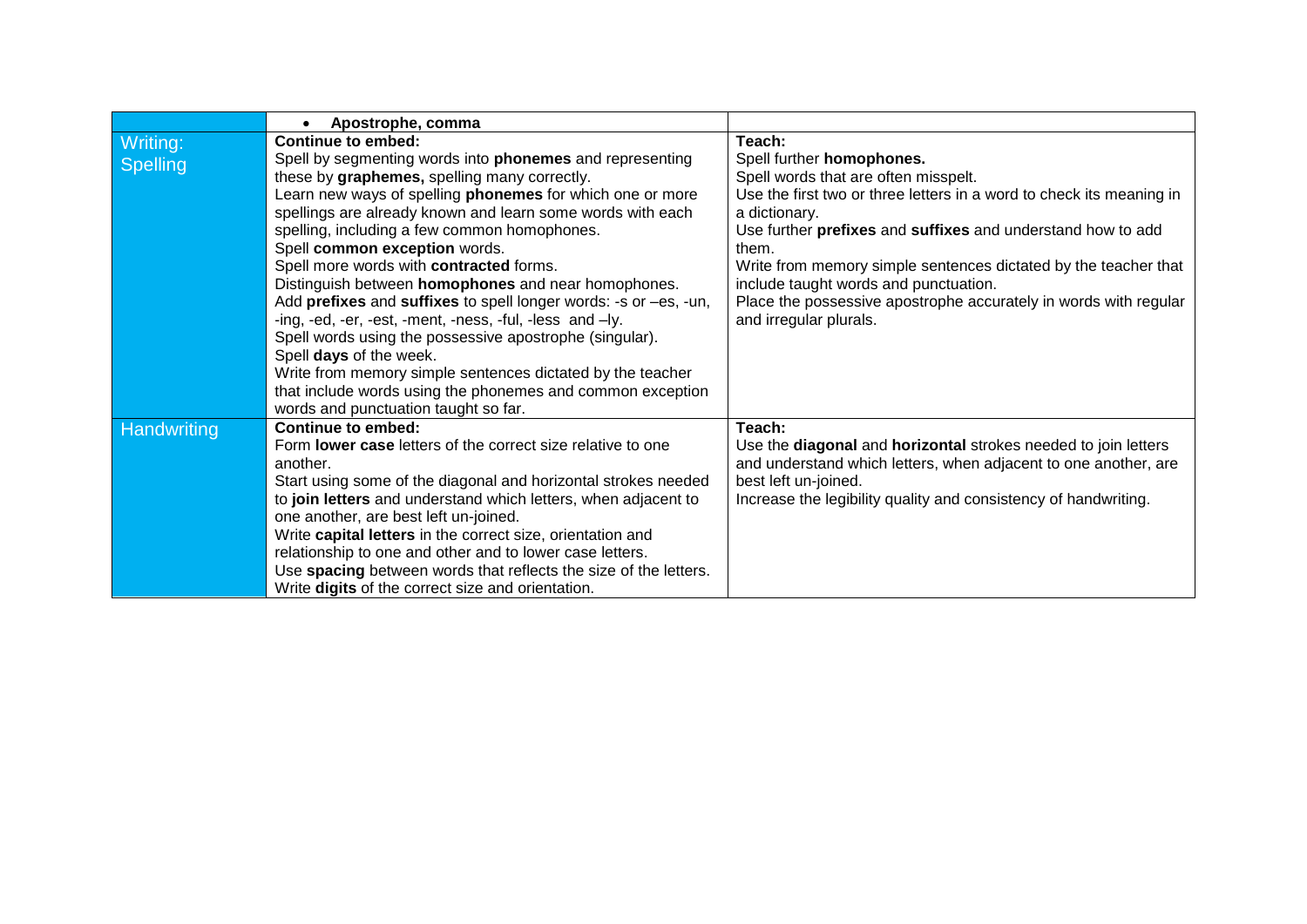| Poetry for Y4 (Pie Corbett's Poetry Spine) |                         |  |  |
|--------------------------------------------|-------------------------|--|--|
| Deep in the Green Wood   Wes Magee         |                         |  |  |
| Hot Like Fire                              | Valerie Bloom           |  |  |
| Hello H <sub>2</sub> O                     | John Agard              |  |  |
| Sensational                                | Chosen by Roger McGough |  |  |

| <b>Topic</b>                        | Text type                       | Text-unit 2021-2022                                                               | <b>Whole Class Reading</b>                                       | Other key texts-wider<br>curriculum            | Class novels                                                        |
|-------------------------------------|---------------------------------|-----------------------------------------------------------------------------------|------------------------------------------------------------------|------------------------------------------------|---------------------------------------------------------------------|
| Autumn 1<br>What did the<br>Ancient | Myth                            | Theseus and the Minotaur-<br>retold by Hugh Lupton and<br>Daniel Morgan (Y3 unit) | Leo and the Gorgon's<br>Curse- Joe Todd-<br>Stanton (Lit Shed +) | <b>Greek Myths- Marcia</b><br><b>Williams</b>  | Beasts of Olympus:<br>Beast Keeper- Lucy<br><b>Coates and David</b> |
| Greeks do for<br>us?                | Adventure                       | Charlie and the Chocolate<br>Factory-Roald Dahl                                   | Poetry-The                                                       |                                                | <b>Roberts</b>                                                      |
|                                     | Explanation                     | Digestion explanation-Gut<br>Garden                                               | Foresakenb Merman-<br><b>Matthew Arnold</b><br>(Opening Doors)   |                                                | Who Let the Gods<br>Out?-Maz Evans                                  |
| Autumn 2<br>Why do<br>people        | Non-<br>chronological<br>report | Emperor Penguins (Y5 unit)                                                        | The Butterfly Lion -<br>Michael Morpergo (Lit<br>$Shed +$        |                                                |                                                                     |
| explore?                            | Adventure                       | Journey- Aaron Becker                                                             |                                                                  |                                                |                                                                     |
|                                     | Fantasy                         | The Lost Thing- Shaun<br>Tann                                                     | Shackleton's Journey-<br>William Grill (Lit Shed<br>$+) NF$      |                                                |                                                                     |
|                                     |                                 |                                                                                   | Poetry- Oh the Places<br>you'll go- Dr Seuss                     |                                                |                                                                     |
| Spring 1                            | Persuasive<br>writing           | Sicily Holiday brochure                                                           | The Lion's Slave- Terry<br>Deary (Lit Shed +)                    | <b>Escape from Pompeii-</b><br>Christina Balit | Empire's End-A<br>Roman Story- Leila                                |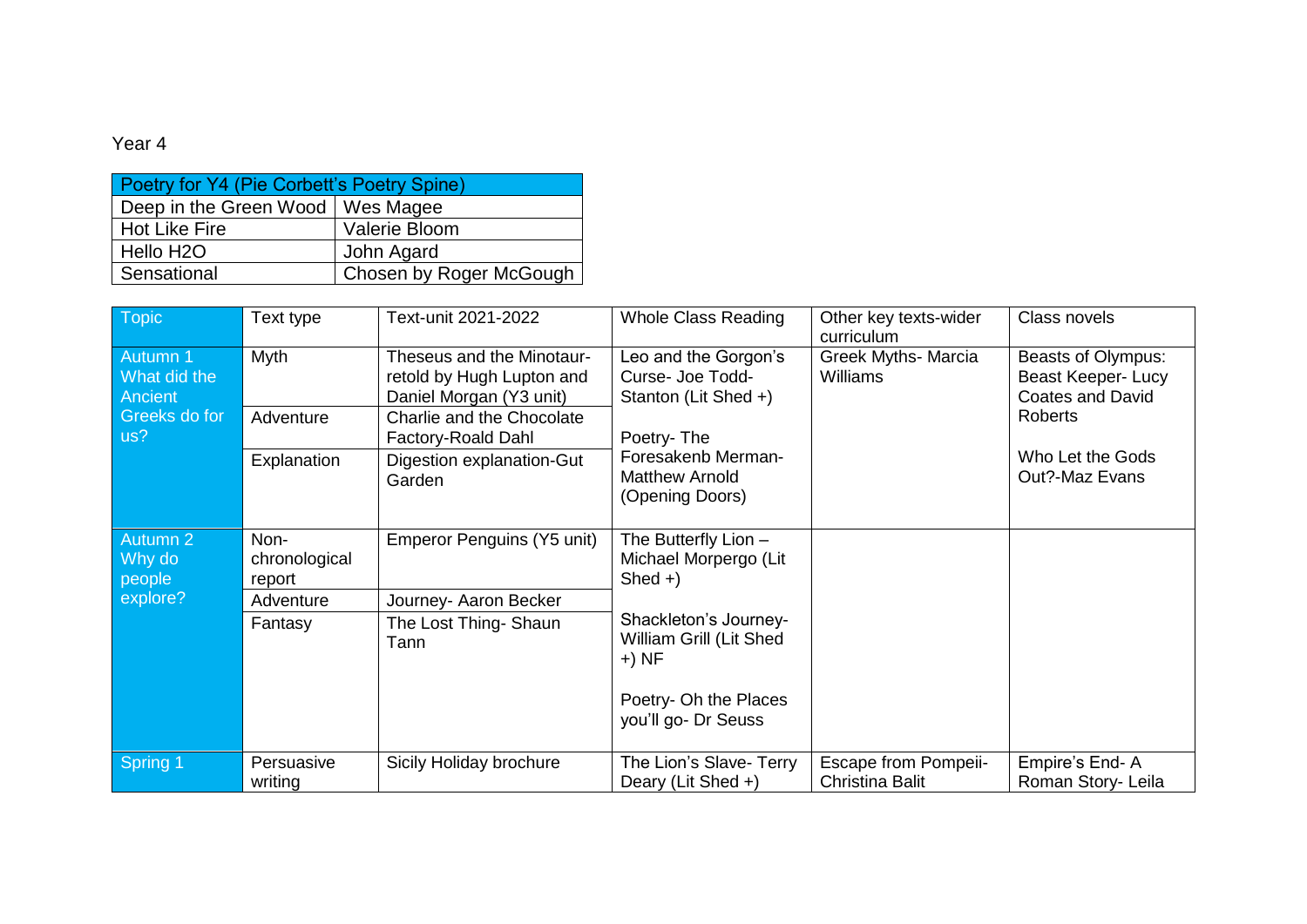| What was the<br>Roman<br>Empire?                | Outcome: Write a brochure<br>about modern day Rome<br>Poetry-Sound<br>Poetry<br>Collector-Roger<br>Still I Rise- Maya Angelou<br><b>MCGough</b><br>Outcome: poem to show<br>strength in adversity using<br>the same structure |                                                                                                                  | Meet the Ancient<br>Romans- James<br>Davies (NF)                                        | Rasheed (BAME in<br>British history)                                                                  |                                                            |
|-------------------------------------------------|-------------------------------------------------------------------------------------------------------------------------------------------------------------------------------------------------------------------------------|------------------------------------------------------------------------------------------------------------------|-----------------------------------------------------------------------------------------|-------------------------------------------------------------------------------------------------------|------------------------------------------------------------|
|                                                 | Diary                                                                                                                                                                                                                         | The Journal of Iliona-A<br>Young Slave (Y3 unit)                                                                 |                                                                                         |                                                                                                       |                                                            |
|                                                 | <b>Traditional tale</b>                                                                                                                                                                                                       | The Princess and the Pea-<br><b>Lauren Child</b>                                                                 |                                                                                         |                                                                                                       |                                                            |
| Spring 2<br>Could you<br>survive?               | Poetry                                                                                                                                                                                                                        | The River- Valerie Bloom<br>Outcome: own poem about<br>a volcano or earthquake                                   | The Pebble in my<br>Pocket, A history of our<br>earth-Meredith Hooper                   | <b>Earth Shattering</b><br>Events-Sophie<br><b>Williams and Robin</b>                                 |                                                            |
|                                                 | Persuasive<br>writing                                                                                                                                                                                                         | Inviting an author into<br>school<br>Outcome: persuasive letter<br>to an author of choice                        |                                                                                         | Jacobs                                                                                                |                                                            |
|                                                 | <b>Mystery</b>                                                                                                                                                                                                                | The Whale- Ethan and Vita<br><b>Murrow</b>                                                                       |                                                                                         |                                                                                                       |                                                            |
| Summer <sub>1</sub>                             | Playscript                                                                                                                                                                                                                    | The Plague                                                                                                       | How to be a Viking-                                                                     | Beowulf (Usborne)-Rob                                                                                 | The 1000-year-old                                          |
| How did<br>invaders                             | <b>Mystery</b>                                                                                                                                                                                                                | The Great Chocoplot- Chris<br>Callaghan                                                                          | Cressida Cowell (Lit<br>$Shed +$                                                        | Lloyd Jones<br>King Arthur and the<br>Knights of the Round                                            | Boy-Ros Welford<br>There's a Viking in my<br>Bed and Other |
| change<br><b>Britain?</b>                       | Science fiction                                                                                                                                                                                                               | The Iron Man-Ted Hughes                                                                                          | <b>Thorfinn the Nicest</b><br>Viking- David McPhail<br>$(Lit Shed +)$                   | Table- Marcia Williams<br>The History Detective<br>Investigates: Anglo-<br>Saxons- Neil Tonge<br>(NF) | stories- Jeremy<br>Strong                                  |
| Summer <sub>2</sub><br>Why do we<br>need water? | Newspaper<br>report                                                                                                                                                                                                           | The Creature<br>Outcome: Newspaper report<br>on plastic pollution (choose<br>a creature damaged by<br>pollution) | Flotsam-David Wiesner<br>(lit Shed $+$ )<br>Poetry- The Owl and<br>the Pussycat- Edward | Why Water's Worth it-<br>Lori Harrison (NF)<br>A River-Marc Martin                                    |                                                            |
|                                                 | <b>Story</b>                                                                                                                                                                                                                  | <b>Float- Daniel Miyares</b>                                                                                     | Lear                                                                                    |                                                                                                       |                                                            |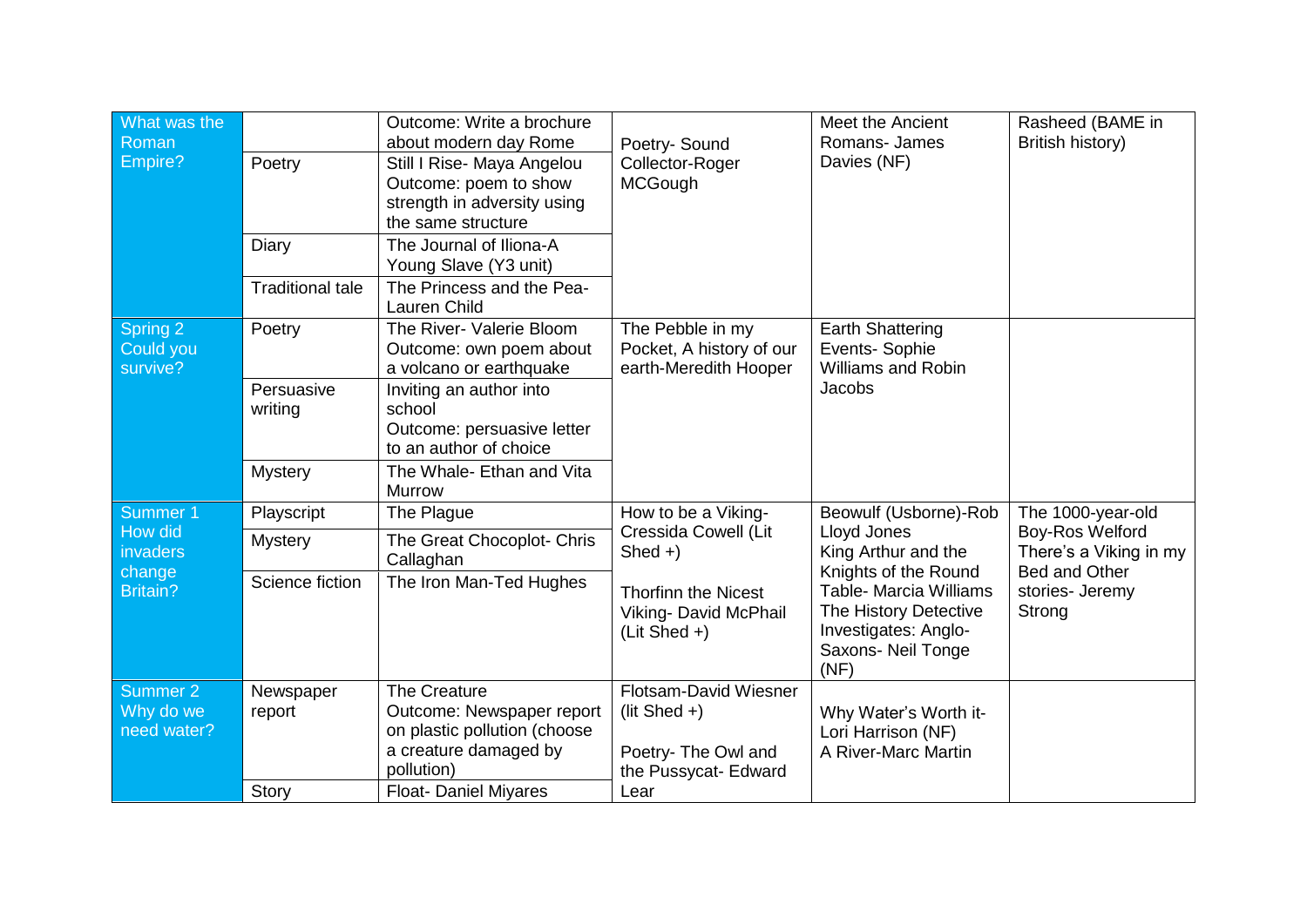|                                          | <b>Factual tour</b>                                                                                                                          | Once Upon a Raindrop-<br>James Carter<br>Outcome: tour of school<br>water use- link to work of<br>Water Aid- assembly to rest<br>of the school                                                                                                                                                                                                                                                                                                                                                                                                           |                                                                                                                                                                                                                                                                                                                                                                                                                                                                                                                                                                                                                                                                                                                                                                                                                                                                                                                                                                                                                                                                           |  |
|------------------------------------------|----------------------------------------------------------------------------------------------------------------------------------------------|----------------------------------------------------------------------------------------------------------------------------------------------------------------------------------------------------------------------------------------------------------------------------------------------------------------------------------------------------------------------------------------------------------------------------------------------------------------------------------------------------------------------------------------------------------|---------------------------------------------------------------------------------------------------------------------------------------------------------------------------------------------------------------------------------------------------------------------------------------------------------------------------------------------------------------------------------------------------------------------------------------------------------------------------------------------------------------------------------------------------------------------------------------------------------------------------------------------------------------------------------------------------------------------------------------------------------------------------------------------------------------------------------------------------------------------------------------------------------------------------------------------------------------------------------------------------------------------------------------------------------------------------|--|
| Writing:<br>composition                  | <b>Continue to embed:</b><br><b>Plan writing:</b><br><b>Drafting and writing:</b><br>$\bullet$<br>grammar and punctuation.<br>meaning clear. | Write ideas and/or key words including new vocabulary.<br>Encapsulate what they want to say sentence by sentence.<br>Make additions, revisions and corrections to their own writing by:<br>Evaluating their writing with the teacher or other pupils.<br>Re-reading to check it makes sense and that verbs to<br>indicate time are used correctly and consistently, including<br>verbs in the continuous form.<br>Proof-read what they have written to check for errors in spelling,<br>Read aloud their writing with appropriate intonation to make the | Teach:<br>Plan writing:<br>Discuss writing similar to that which they are planning to<br>write in order to understand and learn from its structure,<br>vocabulary and grammar.<br>Discuss and record ideas.<br><b>Drafting and writing:</b><br>Compose and rehears sentences orally, including dialogue,<br>progressively building a rich and varied vocabulary and<br>increasing range of sentence structures.<br>Organise paragraphs around a theme.<br>In narratives create settings, characters and plot.<br>In non-narratives use simple organisational devices such as<br>headings and sub-headings.<br>Evaluate and edit:<br>Assess the effectiveness of their own and others' writing and<br>suggest improvements.<br>Propose changes to grammar and vocabulary to improve<br>consistency, including the accurate use of pronouns in<br>sentences.<br>Proof read for spelling and punctuation errors.<br>Read aloud their writing to a group or whole class, using<br>appropriate intonation and controlling the tone and volume so<br>that the meaning is clear. |  |
| Writing:<br><b>Sentence</b><br>structure | <b>Continue to embed:</b><br>(using or, and, but).<br>or command.                                                                            | Joining words and joining sentences using and.<br><b>Subordination</b> (using when, if, that, because) and co-ordination<br><b>Expanded noun phrases for description and specification.</b><br>The function of a sentence as a statement, question, exclamation                                                                                                                                                                                                                                                                                          | Teach:<br>Noun phrases expanded by the addition of modifying<br>adjectives, nouns and preposition phrases.<br><b>Fronted adverbials.</b><br>Use 'where' adverbial phrases in fronted position in<br>sentences e.g. At the seaside, Janice fed the<br>seagulls.                                                                                                                                                                                                                                                                                                                                                                                                                                                                                                                                                                                                                                                                                                                                                                                                            |  |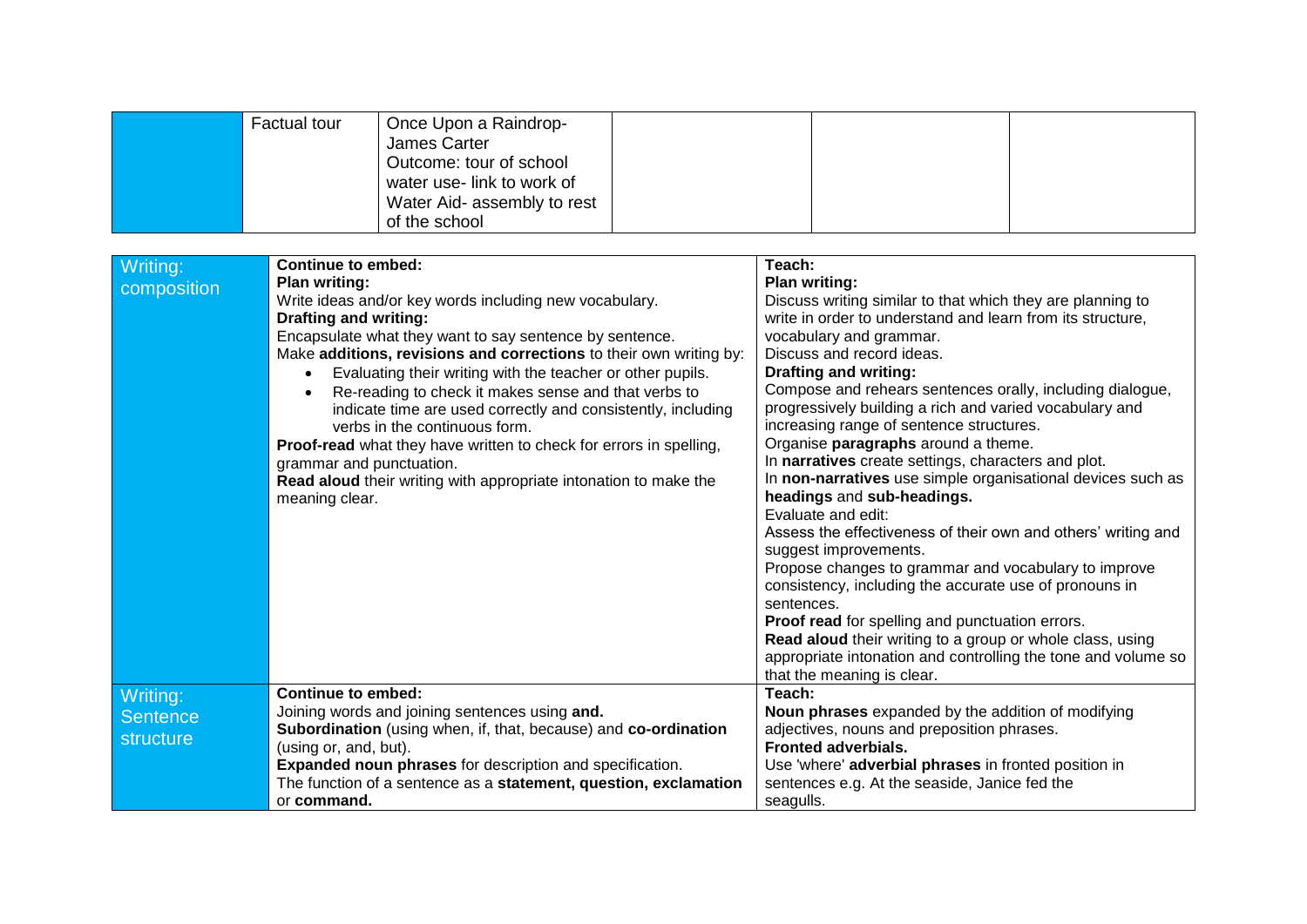|                                   | Expressing time, place and cause using conjunctions, adverbs or<br>prepositions.<br>Use adverbs/adverbial phrases that position in time e.g. then next,<br>soon, later that day, as dawn broke.<br>Use adverbs/adverbial phrases that build a relationship or 'cause'<br>e.g. therefore, as a result. Expressing time, place and cause using<br>conjunctions, adverbs or prepositions. | Use 'how' 'ly' adverbs and ' ing' adverbial phrases in<br>fronted position in sentences e.g. Rushing against the clock,<br>Jack knew it would be difficult. |
|-----------------------------------|----------------------------------------------------------------------------------------------------------------------------------------------------------------------------------------------------------------------------------------------------------------------------------------------------------------------------------------------------------------------------------------|-------------------------------------------------------------------------------------------------------------------------------------------------------------|
| <b>Writing: Text</b><br>structure | <b>Continue to embed:</b><br>Correct choice and consistent use of the present tense and past                                                                                                                                                                                                                                                                                           | Teach:<br>Use paragraphs to organise ideas around a theme.                                                                                                  |
|                                   | tense throughout writing.                                                                                                                                                                                                                                                                                                                                                              | Use of the <b>present perfect</b> form of verbs instead of the                                                                                              |
|                                   | Use of the progressive form of verbs in the present and past                                                                                                                                                                                                                                                                                                                           | simple past.                                                                                                                                                |
|                                   | tense to mark actions in progress.<br>Introduce and use paragraphs as a way to group related material                                                                                                                                                                                                                                                                                  | Appropriate choice of pronoun and noun within and across<br>sentences to aid cohesion and avoid repetition.                                                 |
|                                   | and ideas around a theme.                                                                                                                                                                                                                                                                                                                                                              |                                                                                                                                                             |
|                                   | Headings and sub-headings to aid presentation.                                                                                                                                                                                                                                                                                                                                         |                                                                                                                                                             |
| Writing:                          | <b>Continue to embed:</b>                                                                                                                                                                                                                                                                                                                                                              | Teach:                                                                                                                                                      |
| Punctuation                       | Capital letters for names and the personal pronoun I.                                                                                                                                                                                                                                                                                                                                  | Apostrophes to mark plural possession.                                                                                                                      |
|                                   | Use of capital letters, full stops, question marks and explanation<br>marks to demarcate sentences.                                                                                                                                                                                                                                                                                    | Use of commas after fronted adverbials.<br>Use of inverted commas and other punctuation to indicate                                                         |
|                                   | <b>Commas</b> to separate items in a list.                                                                                                                                                                                                                                                                                                                                             | direct speech.                                                                                                                                              |
|                                   | Apostrophes to mark where letters are missing in to mark singular                                                                                                                                                                                                                                                                                                                      |                                                                                                                                                             |
|                                   | possession in nouns.                                                                                                                                                                                                                                                                                                                                                                   |                                                                                                                                                             |
|                                   | Use of inverted commas and other punctuation to indicate direct                                                                                                                                                                                                                                                                                                                        |                                                                                                                                                             |
| Writing:                          | speech.<br><b>Continue to embed:</b>                                                                                                                                                                                                                                                                                                                                                   | Teach:                                                                                                                                                      |
| Writerly                          | Use onomatopoeia to grab the reader's attention.                                                                                                                                                                                                                                                                                                                                       | Use the word 'as' to build a simile e.g. the train was as slow                                                                                              |
| techniques                        | Use alliteration to make writing interesting.                                                                                                                                                                                                                                                                                                                                          | as a hearse.                                                                                                                                                |
|                                   | Use rhyme for effect e.g. He was snoring and roaring.                                                                                                                                                                                                                                                                                                                                  | Use metaphor to create vivid images in the reader's mind.                                                                                                   |
|                                   | Use repetition in a basic way that follows story models e.g. run, run,                                                                                                                                                                                                                                                                                                                 |                                                                                                                                                             |
|                                   | as fast as you can.<br>Write sentences that use repetition of key words for impact e.g. He                                                                                                                                                                                                                                                                                             |                                                                                                                                                             |
|                                   | ran and ran. He ran until his bones ached.                                                                                                                                                                                                                                                                                                                                             |                                                                                                                                                             |
|                                   | Use the word 'like' to build a simile e.g. Her eyes were like deep                                                                                                                                                                                                                                                                                                                     |                                                                                                                                                             |
|                                   | pools.                                                                                                                                                                                                                                                                                                                                                                                 |                                                                                                                                                             |
|                                   | Use the word 'as' to build a simile e.g. the train was as slow as a                                                                                                                                                                                                                                                                                                                    |                                                                                                                                                             |
|                                   | hearse.<br>Use metaphor to create vivid images in the reader's mind.                                                                                                                                                                                                                                                                                                                   |                                                                                                                                                             |
| Vocabulary                        | <b>Continue to embed:</b>                                                                                                                                                                                                                                                                                                                                                              | Teach:                                                                                                                                                      |
|                                   |                                                                                                                                                                                                                                                                                                                                                                                        |                                                                                                                                                             |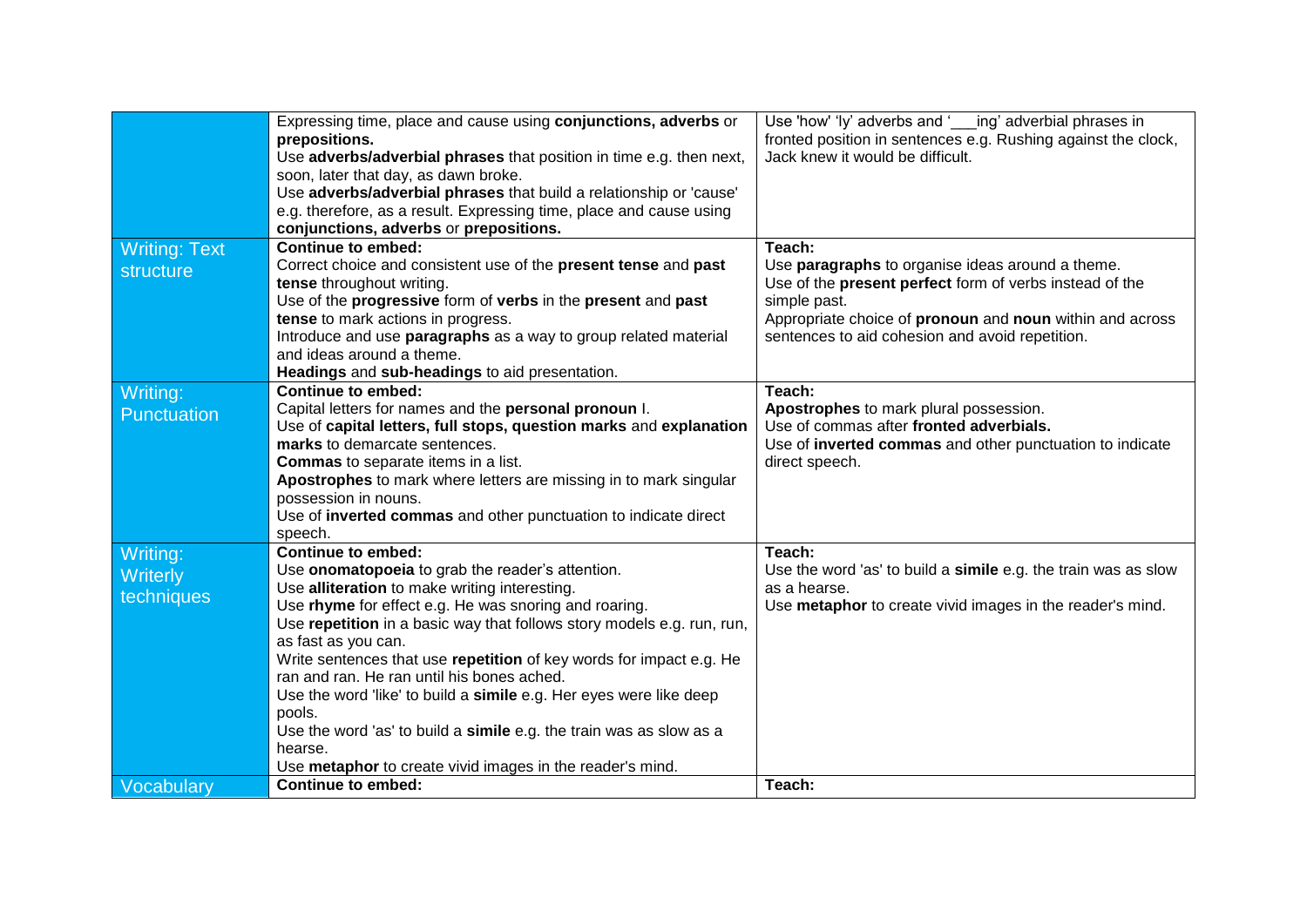| Writing:<br>Terminology     | Use simple speech- like words.<br>Use simple descriptive words (shape, colour, size, emotion)<br>Choose words appropriate to the writing.<br>Construct sentences that include adjectives, adverbs and precise<br>verbs. Choose words because of the effect they will have on the<br>reader.<br>Make language choices that are interesting and varied.<br><b>Continue to embed:</b><br>Letter, capital letter<br>$\bullet$<br>Word, singular, plural<br><b>Sentence</b><br>$\bullet$<br>Noun, noun phrase<br>Statement, command, exclamation, question<br>Compound, suffix<br>Tense (past, present)<br>Apostrophe, comma<br><b>Preposition, conjunction</b><br>Word family, prefix<br>Clause, subordinate clause<br><b>Direst speech</b><br><b>Consonant, vowel</b><br><b>Inverted commas</b> | Make language choices that are interesting and varied.<br>Teach:<br><b>Determiner</b><br>$\bullet$<br>Pronoun, possessive pronoun<br><b>Adverbial</b><br><b>Simile</b><br><b>Metaphor</b>                                                                                                                                                                                                                                                              |
|-----------------------------|----------------------------------------------------------------------------------------------------------------------------------------------------------------------------------------------------------------------------------------------------------------------------------------------------------------------------------------------------------------------------------------------------------------------------------------------------------------------------------------------------------------------------------------------------------------------------------------------------------------------------------------------------------------------------------------------------------------------------------------------------------------------------------------------|--------------------------------------------------------------------------------------------------------------------------------------------------------------------------------------------------------------------------------------------------------------------------------------------------------------------------------------------------------------------------------------------------------------------------------------------------------|
| Writing:<br><b>Spelling</b> | <b>Continue to embed:</b><br>Spell by segmenting words into phonemes and representing these<br>by graphemes, spelling many correctly.<br>Learn new ways of spelling phonemes for which one or more<br>spellings are already known and learn some words with each<br>spelling, including a few common homophones.<br>Spell common exception words.<br>Spell more words with contracted forms.<br>Distinguish between homophones and near homophones.<br>Add prefixes and suffixes to spell longer words: -s or -es, -un, -ing,<br>-ed, -er, -est, -ment, -ness, -ful, -less and -ly.<br>Spell words using the possessive apostrophe (singular).                                                                                                                                               | Teach:<br>Spell further homophones.<br>Spell words that are often misspelt.<br>Use the first two or three letters in a word to check its<br>meaning in a dictionary.<br>Use further prefixes and suffixes and understand how to<br>add them.<br>Write from memory simple sentences dictated by the teacher<br>that include taught words and punctuation.<br>Place the possessive apostrophe accurately in words with<br>regular and irregular plurals. |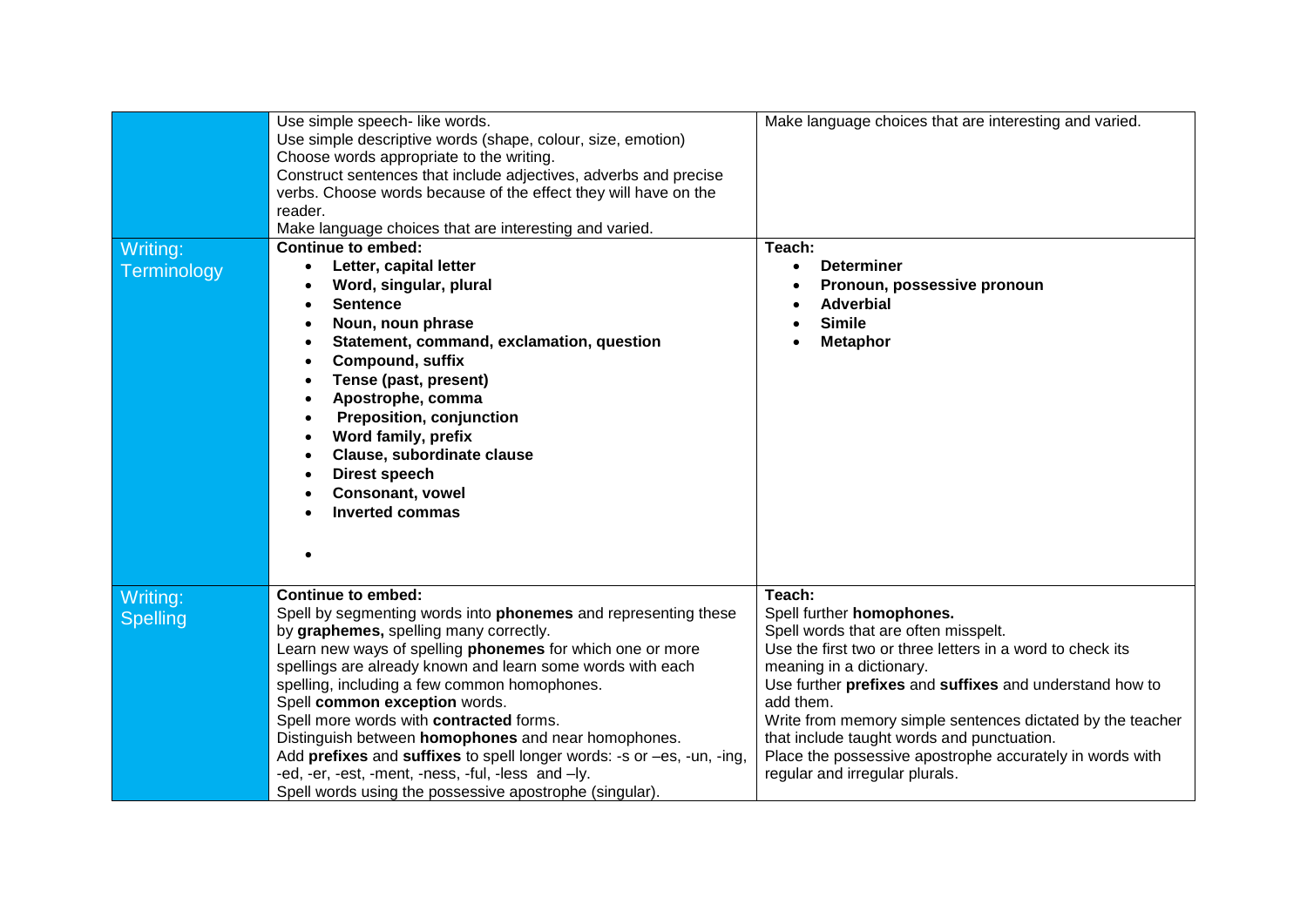|             | Spell days of the week.<br>Write from memory simple sentences dictated by the teacher that<br>include words using the phonemes and common exception words<br>and punctuation taught so far.                                                                                                                                                                                                                                                                                                                                       |                                                                                                                                                                                                                                        |
|-------------|-----------------------------------------------------------------------------------------------------------------------------------------------------------------------------------------------------------------------------------------------------------------------------------------------------------------------------------------------------------------------------------------------------------------------------------------------------------------------------------------------------------------------------------|----------------------------------------------------------------------------------------------------------------------------------------------------------------------------------------------------------------------------------------|
| Handwriting | <b>Continue to embed:</b><br>Form lower case letters of the correct size relative to one another.<br>Start using some of the diagonal and horizontal strokes needed to<br>join letters and understand which letters, when adjacent to one<br>another, are best left un-joined.<br>Write capital letters in the correct size, orientation and relationship<br>to one and other and to lower case letters.<br>Use spacing between words that reflects the size of the letters.<br>Write digits of the correct size and orientation. | Teach:<br>Use the diagonal and horizontal strokes needed to join<br>letters and understand which letters, when adjacent to one<br>another, are best left un-joined.<br>Increase the legibility quality and consistency of handwriting. |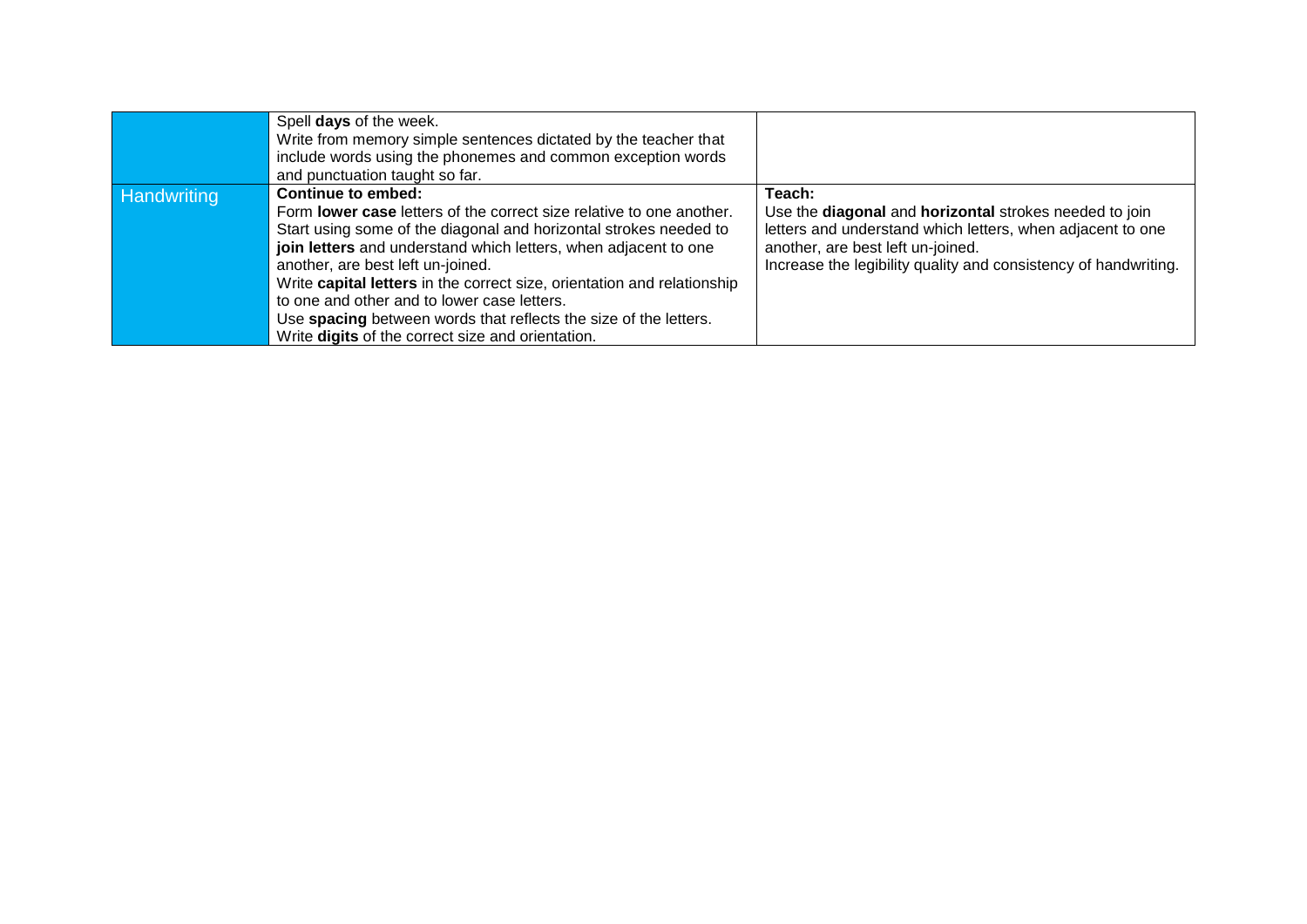| Poetry for Y5 (Pie Corbett's Poetry Spine) |                                       |  |  |
|--------------------------------------------|---------------------------------------|--|--|
| <b>Lost Magic</b>                          | <b>Brian Moses</b>                    |  |  |
| The Magic Box                              | Kit Wright                            |  |  |
| Juggling with Gerbils   Brian Patten       |                                       |  |  |
| The Works 4                                | Chosen by Pie Corbett and Gaby Morgan |  |  |

| Topic                                                 | Text type                                            | Text unit 2021-2022                                                                                                                                                                  | <b>Whole Class</b><br>Reading                                                                                           | Other key texts-wider<br>curriculum                                                                                                                  | Class novels |
|-------------------------------------------------------|------------------------------------------------------|--------------------------------------------------------------------------------------------------------------------------------------------------------------------------------------|-------------------------------------------------------------------------------------------------------------------------|------------------------------------------------------------------------------------------------------------------------------------------------------|--------------|
| Autumn 1<br>What is Islam<br>and how did<br>it begin? | Adventure<br>Picture book<br><b>Mystery</b>          | The Explorer- Katherine Rundell<br>Gorilla- Anthony Browne<br>The Nowhere Emporium- Ross<br><b>McKenzie</b>                                                                          | Malala's Magic<br>Pencil- Malala<br>Yousafzai (Lit Shed<br>$+)$<br>Poetry-Travel by<br><b>Robert Louis</b><br>Stevenson | Daily life in the Islamic<br>Golden Age- Don Nardo<br>The History Detective<br>Investigates: Early<br><b>Islamic Civilisation-</b><br>Claudia Martin |              |
| Autumn 2<br>What is it<br>made from?                  | Fantasy<br>Persuasive<br>letter<br>Story             | The Fantastic Flying Books of Mr<br>Morris Lessmoor- Moonbot Studios<br>Kick-Mitch Johnson<br>Outcome: persuasive letter- use of fair-<br>trade footballs<br>The Present- Jacob Frey | Boy in the Tower-<br>Polly Ho-Yen (Lit<br>Shed $+$ )<br>Poetry- A Boy's<br>Head by Miroslav<br>Holub                    |                                                                                                                                                      |              |
| Spring 1<br>What was<br>the Kingdom<br>of Benin?      | Picture book<br><b>Balanced</b><br>argument<br>Story | Zoo- Anthony Browne<br>Screen use<br>Outcome: balanced argument- would<br>you like to have lived in Benin?<br>believe in Unicorns- Michael<br>Morpergo                               | Holes- Louis Sashar<br>$(Lit Shed +)$<br>Poetry-Ozymandias<br>by Percy Bysshe<br>Shelley                                | Diary of an Edo<br>Princess-Fidelia<br><b>Nimmons</b><br>Kingdom of Benin Short<br>Stories: Ehi and Uki                                              |              |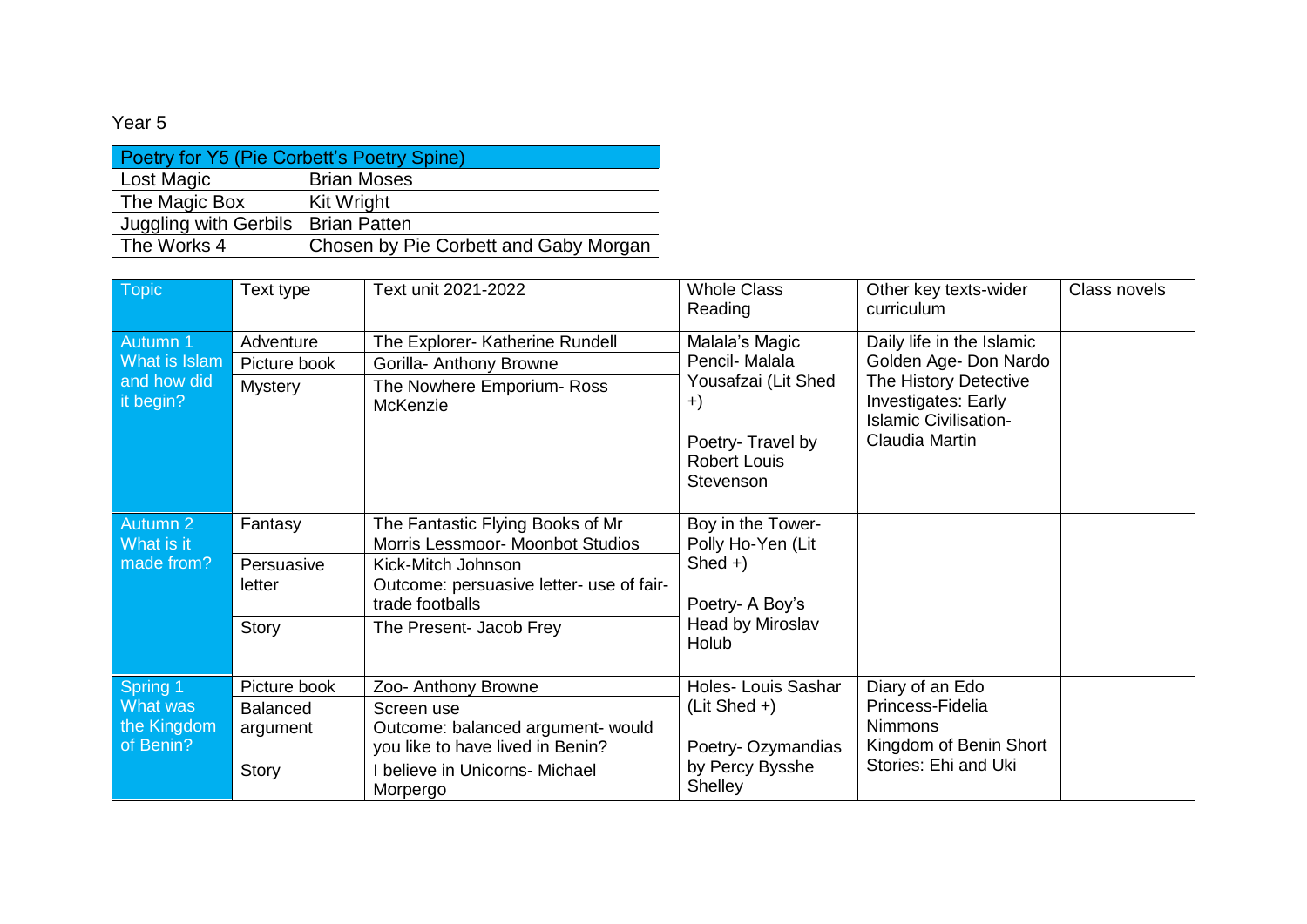| Spring 2<br>How can we<br>look after our<br>planet? | Poetry<br>Non-<br>chronological<br>report<br>Speech | The Malfeasance<br><b>Emperor Penguins</b><br>Outcome: report on polar bears and<br>how global warming is impacting them<br>Plastic pollution<br>Outcome: build on understanding from<br>Y4 of ocean pollution. Speech on the<br>use of single use plastic in school. | <b>Floodland-Marcus</b><br>Sedgwick (Lit Shed<br>$+)$<br>Poetry-<br>environmental poetry                      |                                                                                                                                                                                                                                                                                                                                                                                                              |                                                                                              |
|-----------------------------------------------------|-----------------------------------------------------|-----------------------------------------------------------------------------------------------------------------------------------------------------------------------------------------------------------------------------------------------------------------------|---------------------------------------------------------------------------------------------------------------|--------------------------------------------------------------------------------------------------------------------------------------------------------------------------------------------------------------------------------------------------------------------------------------------------------------------------------------------------------------------------------------------------------------|----------------------------------------------------------------------------------------------|
| Summer 1<br>Where do we<br>Belong?                  | Science fiction<br>Story-refugees<br>Speech         | <b>Cosmic- Frank Cottrell Boyce</b><br>The Journey- Francesca Sanna (Y6<br>unit)<br>Refugees<br>Outcome: Speech on<br>homelessness/refugees                                                                                                                           | No Ballet Shoes in<br>Syria- Catherine<br>Bruton (Lit Shed +)<br>Poetry-We<br>Refugees- Benjamin<br>Zepheniah | The Lightless Sky: My<br>Journey to Safety as a<br>Child Refugee- Gulwali<br>Passarlay<br>On the Move- poems<br>about migration-<br>Michael Rosen<br>Azzi in Between- Sarah<br>Garland<br>Illegal- Eoin Colfer<br><b>Andrew Donkin</b><br>Dr Maggie's Grand Tour<br>of the Solar System- Dr<br>Maggie Aderin Pocock<br><b>Hidden Figures: The</b><br>True Story of Four Black<br>Women and the Space<br>Race | Boy at the<br>Back of the<br>Class-Onjali Q<br>Rauf<br>Cosmic-Frank<br><b>Cottrell Boyce</b> |
| Summer 2<br>Who were<br>the Tudors?                 | Poetry<br>Biography                                 | The Highwayman- Alfred Noyes<br>Powerful women- Hatsghepsut<br>Outcome: biography of Elizabeth 1 (or<br>another powerful Tudor female)                                                                                                                                | <b>Black Powder-Ally</b><br>Sherrick (Lit Shed +)<br>Poetry-How to Paint<br>a Donkey by Naomi<br>Shihab Nye   | Diver's Daughter<br>(voices series BAME)-<br>Patrice Lawrence<br>The Tudors: Kings,<br>Queens, Scribes and<br>Ferrets- Marcia Williams                                                                                                                                                                                                                                                                       | Treason-Berlie<br><b>Doherty</b><br>My Friend<br>Walter-<br>Michael<br>Morpergo              |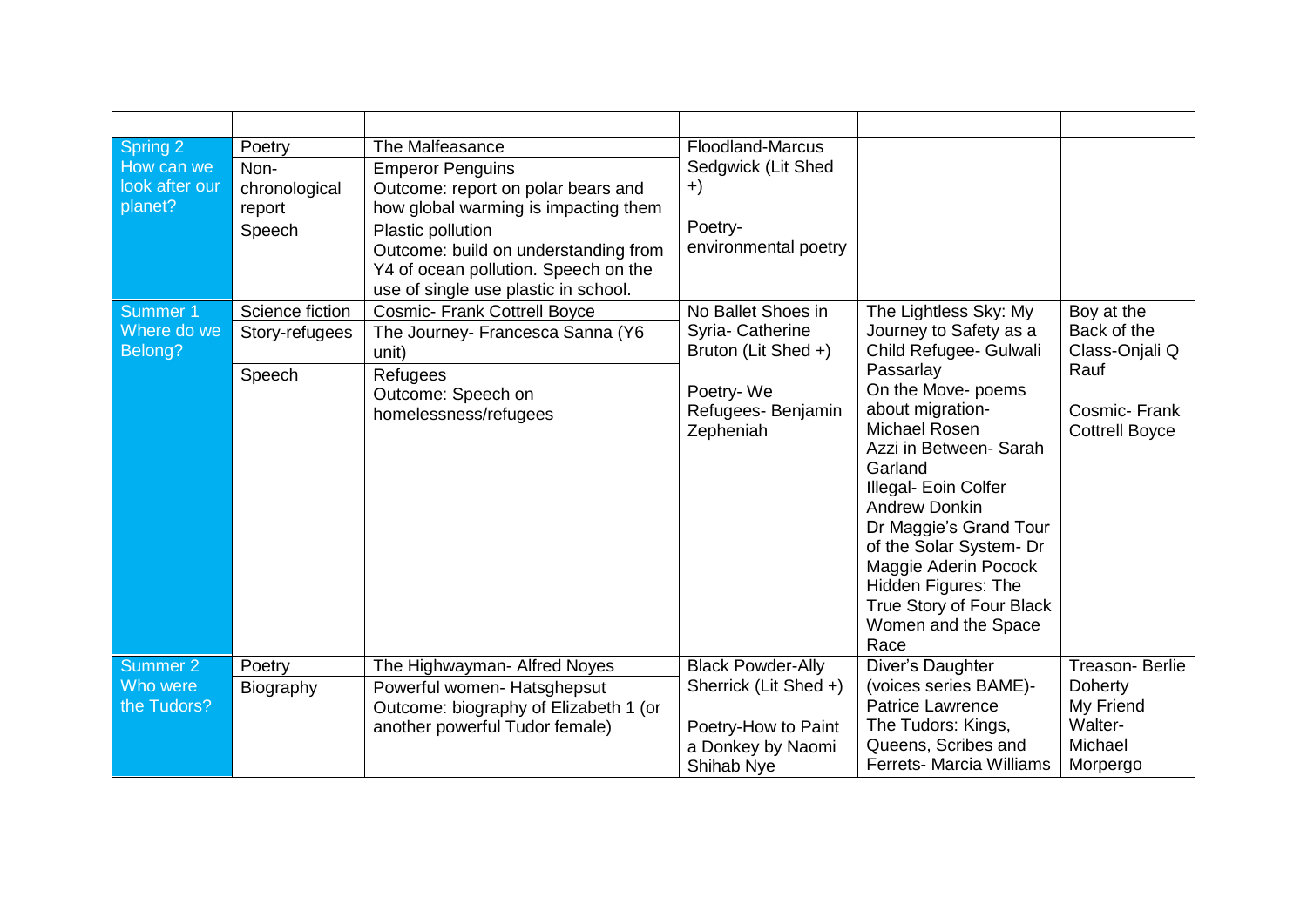| Writing:        | <b>Continue to embed:</b>                                                                                                                                                                                                                                                                                                                                                                                                                                                                                                                                                                                                                                                                                                                                                                                                                                                                                                                                                                                                                                                      | Teach:                                                                                                                                                                                                                                                                                                                                                                                                                                                                                                                                                                                                                                                                                                                                                                                                                                                                                                                                                                                                                                                                                                                                                                                                                                                                                                                                                                                                                                                                                                                            |
|-----------------|--------------------------------------------------------------------------------------------------------------------------------------------------------------------------------------------------------------------------------------------------------------------------------------------------------------------------------------------------------------------------------------------------------------------------------------------------------------------------------------------------------------------------------------------------------------------------------------------------------------------------------------------------------------------------------------------------------------------------------------------------------------------------------------------------------------------------------------------------------------------------------------------------------------------------------------------------------------------------------------------------------------------------------------------------------------------------------|-----------------------------------------------------------------------------------------------------------------------------------------------------------------------------------------------------------------------------------------------------------------------------------------------------------------------------------------------------------------------------------------------------------------------------------------------------------------------------------------------------------------------------------------------------------------------------------------------------------------------------------------------------------------------------------------------------------------------------------------------------------------------------------------------------------------------------------------------------------------------------------------------------------------------------------------------------------------------------------------------------------------------------------------------------------------------------------------------------------------------------------------------------------------------------------------------------------------------------------------------------------------------------------------------------------------------------------------------------------------------------------------------------------------------------------------------------------------------------------------------------------------------------------|
|                 |                                                                                                                                                                                                                                                                                                                                                                                                                                                                                                                                                                                                                                                                                                                                                                                                                                                                                                                                                                                                                                                                                |                                                                                                                                                                                                                                                                                                                                                                                                                                                                                                                                                                                                                                                                                                                                                                                                                                                                                                                                                                                                                                                                                                                                                                                                                                                                                                                                                                                                                                                                                                                                   |
| composition     | <b>Plan writing:</b><br>Discuss writing similar to that which they are planning to write in<br>order to understand and learn from its structure, vocabulary and<br>grammar.<br>Discuss and record ideas.<br><b>Drafting and writing:</b><br>Compose and rehearse sentences orally (including dialogue)<br>progressively building a rich and varied vocabulary and<br>increasing range of sentence structures.<br>Organise paragraphs around a theme.<br>In narratives create settings, characters and plot.<br>In non-narratives use simple organisational devices such as<br>headings and sub-headings.<br><b>Evaluate and edit:</b><br>Assess the effectiveness of their own and others' writing<br>and suggest improvements.<br>Propose changes to grammar and vocabulary to<br>improve consistency, including the accurate use of<br>pronouns in sentences.<br>Proof read for spelling and punctuation errors.<br>Read aloud their writing to a group or whole class, using<br>appropriate intonation and controlling the tone and volume so<br>that the meaning is clear. | <b>Plan writing:</b><br>Identify audience and purpose, selecting appropriate<br>$\bullet$<br>form and use of similar writing as a model<br>Note and develop initial ideas, drawing on reading and<br>research where necessary<br>In writing narratives, consider how authors have<br>developed characters and settings in what pupils have<br>read, listened to and seen performed.<br><b>Drafting and writing:</b><br>Select appropriate grammar and vocabulary, understand how<br>such choices can change and enhance meaning.<br>Use a wide range of devices to build cohesion within and across<br>paragraphs.<br>Precis longer paragraphs.<br>In narratives, describe settings, characters and atmosphere and<br>integrate dialogue to convey character and advance the action.<br>In non-narratives use further organisational devices such as<br>headings, bullet points and underlining.<br><b>Evaluate and edit:</b><br>Assess the effectiveness of their own and others' writing.<br>Propose changes to grammar and vocabulary to<br>enhance effects and clarify meaning<br>Ensure the consistent and correct use of tense<br>throughout a piece of writing.<br>Ensure correct subject and verb agreement when using<br>singular and plural, distinguishing between the language<br>of speech and writing and choosing the appropriate<br>register.<br>Proof read for spelling and punctuation errors.<br>Perform their own compositions using appropriate intonation,<br>volume and movement so that meaning is clear. |
| Writing:        | <b>Continue to embed:</b>                                                                                                                                                                                                                                                                                                                                                                                                                                                                                                                                                                                                                                                                                                                                                                                                                                                                                                                                                                                                                                                      | Teach:                                                                                                                                                                                                                                                                                                                                                                                                                                                                                                                                                                                                                                                                                                                                                                                                                                                                                                                                                                                                                                                                                                                                                                                                                                                                                                                                                                                                                                                                                                                            |
|                 | Subordination (using when, if, that, because) and co-                                                                                                                                                                                                                                                                                                                                                                                                                                                                                                                                                                                                                                                                                                                                                                                                                                                                                                                                                                                                                          | Relative clauses beginning with who, which, where, why,                                                                                                                                                                                                                                                                                                                                                                                                                                                                                                                                                                                                                                                                                                                                                                                                                                                                                                                                                                                                                                                                                                                                                                                                                                                                                                                                                                                                                                                                           |
| <b>Sentence</b> | ordination (using or, and, but).                                                                                                                                                                                                                                                                                                                                                                                                                                                                                                                                                                                                                                                                                                                                                                                                                                                                                                                                                                                                                                               | whose, that.                                                                                                                                                                                                                                                                                                                                                                                                                                                                                                                                                                                                                                                                                                                                                                                                                                                                                                                                                                                                                                                                                                                                                                                                                                                                                                                                                                                                                                                                                                                      |
| structure       | The function of a sentence as a statement, question,                                                                                                                                                                                                                                                                                                                                                                                                                                                                                                                                                                                                                                                                                                                                                                                                                                                                                                                                                                                                                           | Omit a relative pronoun when it is the subject of the clause.                                                                                                                                                                                                                                                                                                                                                                                                                                                                                                                                                                                                                                                                                                                                                                                                                                                                                                                                                                                                                                                                                                                                                                                                                                                                                                                                                                                                                                                                     |
|                 | exclamation or command.                                                                                                                                                                                                                                                                                                                                                                                                                                                                                                                                                                                                                                                                                                                                                                                                                                                                                                                                                                                                                                                        | Indicate degrees of possibility using adverbs (perhaps, surely)                                                                                                                                                                                                                                                                                                                                                                                                                                                                                                                                                                                                                                                                                                                                                                                                                                                                                                                                                                                                                                                                                                                                                                                                                                                                                                                                                                                                                                                                   |
|                 |                                                                                                                                                                                                                                                                                                                                                                                                                                                                                                                                                                                                                                                                                                                                                                                                                                                                                                                                                                                                                                                                                | and modal verbs (might, should, will, must).                                                                                                                                                                                                                                                                                                                                                                                                                                                                                                                                                                                                                                                                                                                                                                                                                                                                                                                                                                                                                                                                                                                                                                                                                                                                                                                                                                                                                                                                                      |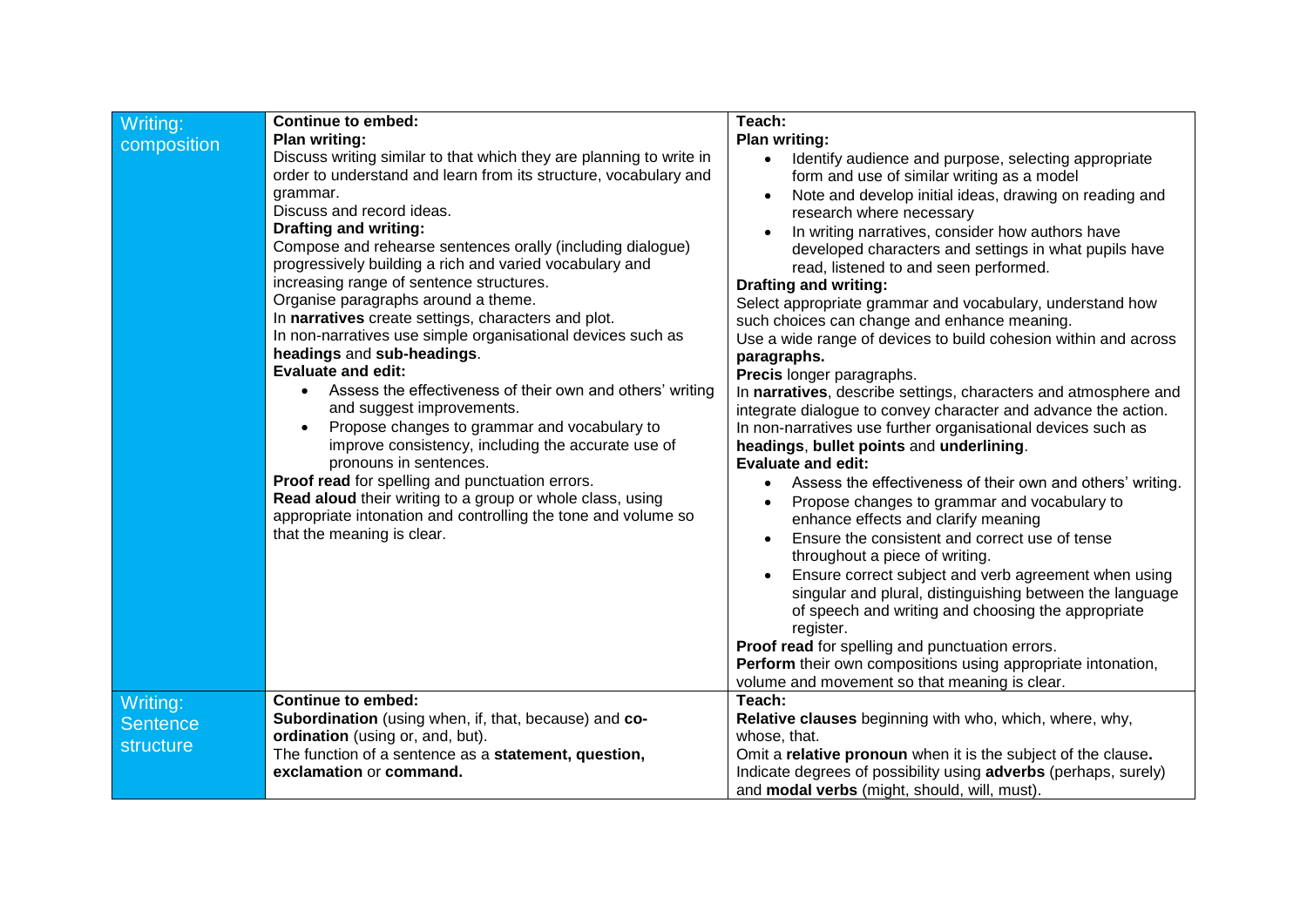|                      | Expressing time, place and cause using conjunctions, adverbs<br>or prepositions.              | Indicate degree of possibility using adverbs e.g. perhaps, surely.<br>Use a range of <b>adverbs</b> to link ideas: adverbs of time e.g. later, |
|----------------------|-----------------------------------------------------------------------------------------------|------------------------------------------------------------------------------------------------------------------------------------------------|
|                      | Noun phrases expanded by the addition of modifying                                            | adverbs of place e.g. nearby and number e.g. secondly.                                                                                         |
|                      | adjectives, nouns and preposition phrases.                                                    |                                                                                                                                                |
|                      | Use adverbs/adverbial phrases that position in time e.g. then                                 |                                                                                                                                                |
|                      | next, soon, later that day, as dawn broke.                                                    |                                                                                                                                                |
|                      | Use adverbs/adverbial phrases that build a relationship or                                    |                                                                                                                                                |
|                      | 'cause' e.g. therefore, as a result. Expressing time, place and                               |                                                                                                                                                |
|                      | cause using conjunctions, adverbs or prepositions.                                            |                                                                                                                                                |
|                      | <b>Fronted adverbials.</b>                                                                    |                                                                                                                                                |
|                      | Use 'where' adverbial phrases in fronted position in sentences                                |                                                                                                                                                |
|                      | e.g. At the seaside, Janice fed the                                                           |                                                                                                                                                |
|                      | seagulls.                                                                                     |                                                                                                                                                |
|                      | Use 'how' 'ly' adverbs and '___ing' adverbial phrases in fronted                              |                                                                                                                                                |
|                      | position in sentences e.g. Rushing against the clock, Jack knew<br>it would be difficult.     |                                                                                                                                                |
|                      | <b>Continue to embed:</b>                                                                     | Teach:                                                                                                                                         |
| <b>Writing: Text</b> | Correct choice and consistent use of the present tense and                                    | Devices to build cohesion within a paragraph (then, after that,                                                                                |
| structure            | past tense throughout writing.                                                                | this, firstly).                                                                                                                                |
|                      | Use of the progressive form of verbs in the present and past                                  | Lining ideas across paragraphs using adverbials of time, place,                                                                                |
|                      | tense to mark actions in progress.                                                            | number and tense choice.                                                                                                                       |
|                      | Introduce and use paragraphs as a way to group related                                        |                                                                                                                                                |
|                      | material and ideas around a theme.                                                            |                                                                                                                                                |
|                      | Headings and sub-headings to aid presentation.                                                |                                                                                                                                                |
|                      | Use of the present perfect form of verbs instead of the simple                                |                                                                                                                                                |
|                      | past.                                                                                         |                                                                                                                                                |
|                      | Appropriate choice of pronoun and noun within and across                                      |                                                                                                                                                |
|                      | sentences to aid cohesion and avoid repetition.                                               |                                                                                                                                                |
| Writing:             | Continue to embed:                                                                            | Teach:                                                                                                                                         |
| Punctuation          | Use of capital letters, full stops, question marks and                                        | Brackets, dashes or commas to indicate parenthesis.                                                                                            |
|                      | explanation marks to demarcate sentences.                                                     | Use of commas to clarify meaning or avoid ambiguity.                                                                                           |
|                      | Commas to separate items in a list and after fronted adverbials.                              |                                                                                                                                                |
|                      | Apostrophes to mark where letters are missing, singular                                       |                                                                                                                                                |
|                      | possession and plural possession.<br>Use of inverted commas and other punctuation to indicate |                                                                                                                                                |
|                      | direct speech.                                                                                |                                                                                                                                                |
| Writing:             | <b>Continue to embed:</b>                                                                     | Teach:                                                                                                                                         |
|                      | Use onomatopoeia to grab the reader's attention.                                              | Use pathetic fallacy to mirror and extend character's emotions                                                                                 |
|                      | Use alliteration to make writing interesting.                                                 | e.g. (aspect of nature or weather reflects feeling.)                                                                                           |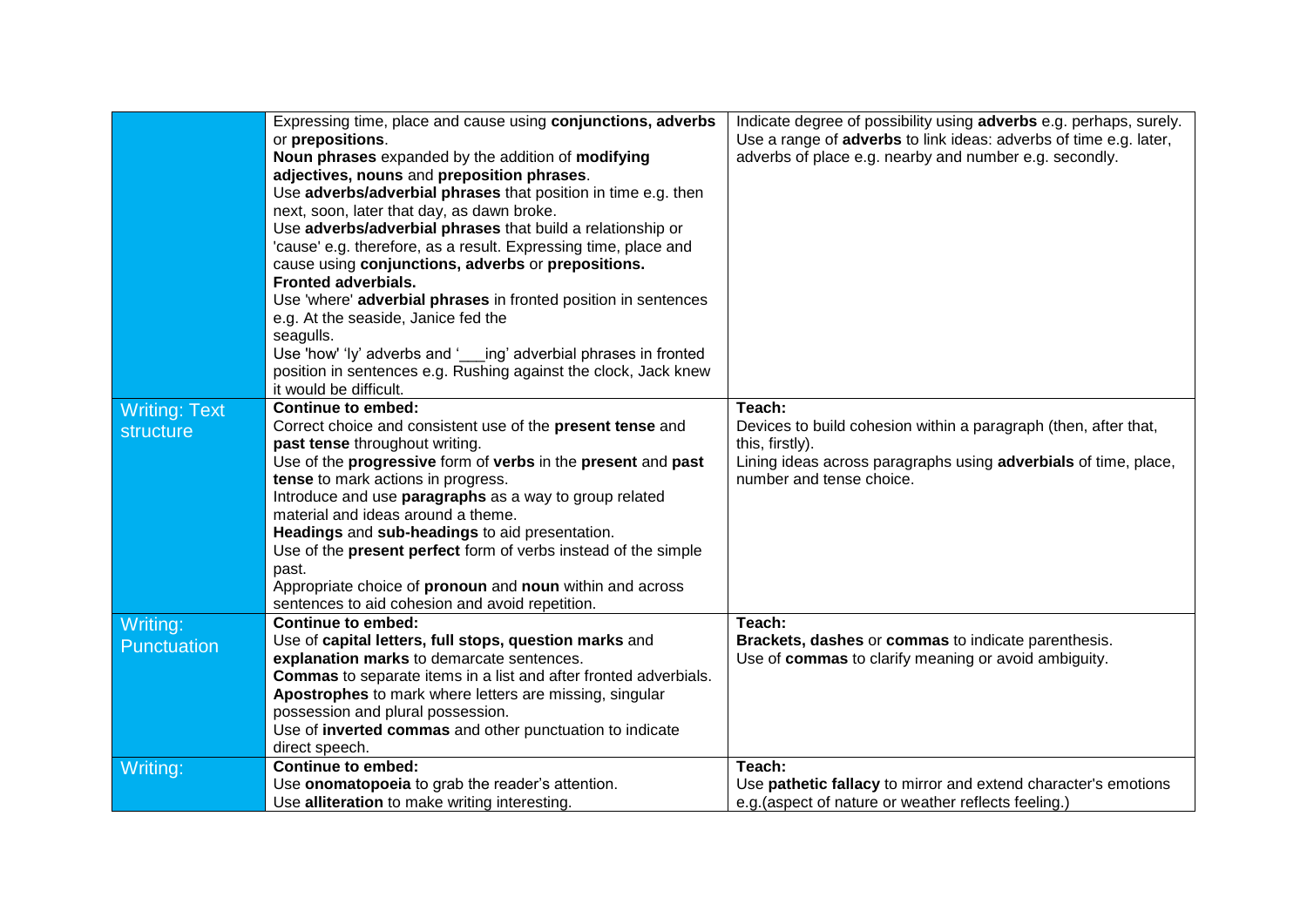| Writerly    | Use rhyme for effect e.g. He was snoring and roaring.               | Use pun to enhance the double meaning of language e.g. The |
|-------------|---------------------------------------------------------------------|------------------------------------------------------------|
| techniques  | Use repetition in a basic way that follows story models e.g. run,   | cheetah, a predatory cheater of the jungle.                |
|             | run, as fast as you can.                                            |                                                            |
|             | Write sentences that use repetition of key words for impact e.g.    |                                                            |
|             | He ran and ran. He ran until his bones ached.                       |                                                            |
|             | Use the word 'like' to build a simile e.g. Her eyes were like deep  |                                                            |
|             | pools.                                                              |                                                            |
|             | Use the word 'as' to build a simile e.g. the train was as slow as a |                                                            |
|             | hearse.                                                             |                                                            |
|             | Use metaphor to create vivid images in the reader's mind.           |                                                            |
| Vocabulary  | <b>Continue to embed:</b>                                           | Teach:                                                     |
|             | Use simple speech- like words.                                      | Some vocabulary choices are for effect or emphasis e.g.    |
|             | Use simple descriptive words (shape, colour, size, emotion)         | technical terminology, vivid language.                     |
|             | Choose words appropriate to the writing.                            |                                                            |
|             | Construct sentences that include adjectives, adverbs and            |                                                            |
|             | precise verbs. Choose words because of the effect they will have    |                                                            |
|             | on the reader.                                                      |                                                            |
|             | Make language choices that are interesting and varied.              |                                                            |
| Writing:    | <b>Continue to embed:</b>                                           | Teach:                                                     |
| Terminology | Letter, capital letter<br>$\bullet$                                 | Modal verb, relative pronoun<br>$\bullet$                  |
|             | Word, singular, plural                                              | <b>Relative clause</b>                                     |
|             | <b>Sentence</b>                                                     | Parenthesis, bracket, dash                                 |
|             | noun, noun phrase                                                   | <b>Cohesion, ambiguity</b>                                 |
|             | Statement, command, exclamation, question                           | <b>Pathetic fallacy</b>                                    |
|             | <b>Compound, suffix</b><br>$\bullet$                                | Pun                                                        |
|             | Tense (past, present)                                               |                                                            |
|             | Apostrophe, comma                                                   |                                                            |
|             | <b>Preposition, conjunction</b>                                     |                                                            |
|             | Word family, prefix                                                 |                                                            |
|             | Clause, subordinate clause<br>$\bullet$                             |                                                            |
|             | Direst speech                                                       |                                                            |
|             | <b>Consonant, vowel</b>                                             |                                                            |
|             | <b>Inverted commas</b>                                              |                                                            |
|             | <b>Determiner</b>                                                   |                                                            |
|             | Pronoun, possessive pronoun                                         |                                                            |
|             |                                                                     |                                                            |
|             |                                                                     |                                                            |
| Writing:    | <b>Adverbial</b><br><b>Continue to embed:</b>                       | Teach:                                                     |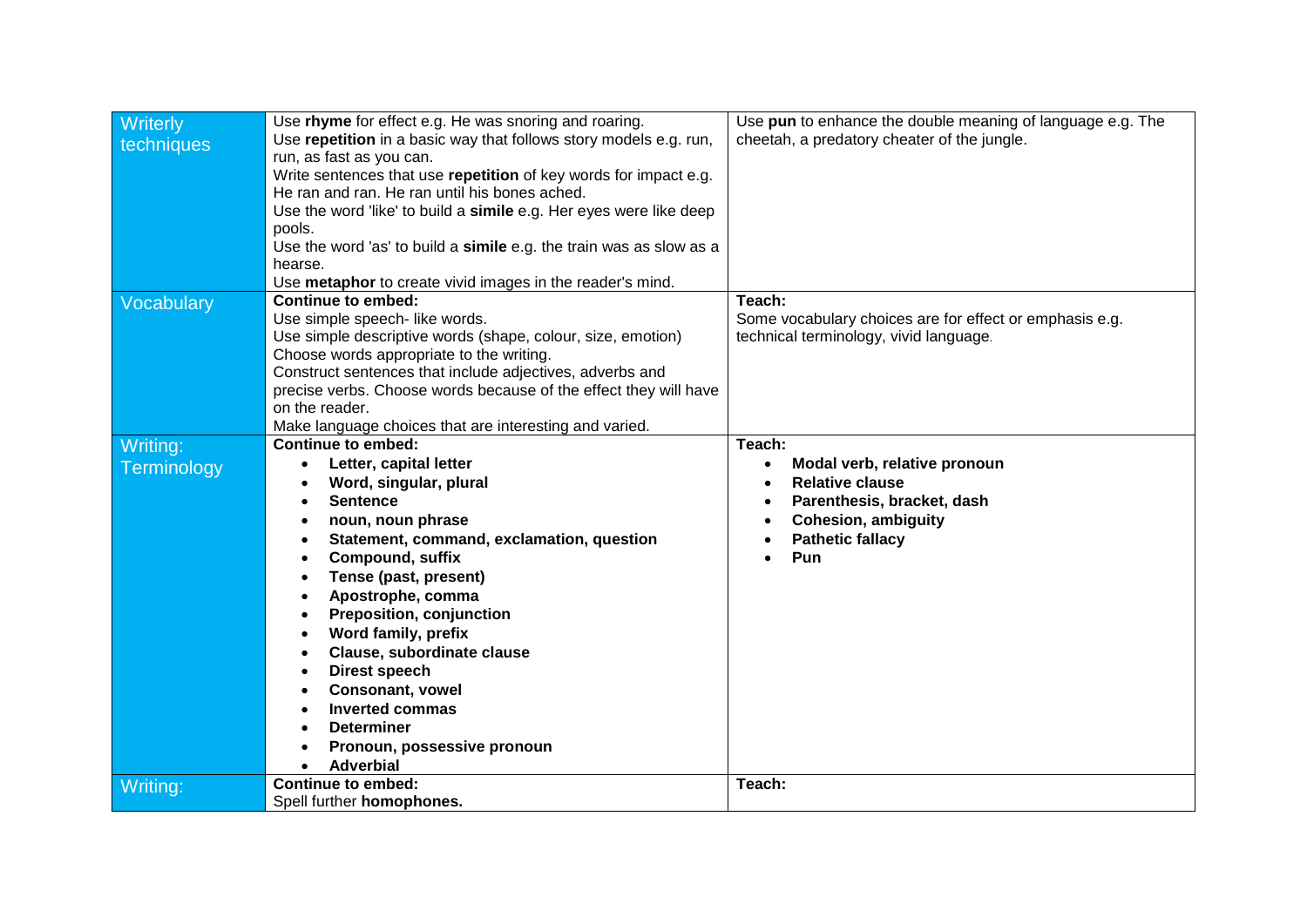| Spelling           | Spell words that are often misspelt.<br>Use the first two or three letters in a word to check its meaning in<br>a dictionary.<br>Use further prefixes and suffixes and understand how to add<br>them.<br>Write from memory simple sentences dictated by the teacher<br>that include taught words and punctuation.<br>Place the possessive apostrophe accurately in words with<br>regular and irregular plurals. | Continue to distinguish between homophones and other words<br>which are often confused.<br>Use the first three or four letters in a word to check its meaning in<br>Я<br>dictionary.<br>Use dictionaries to check the spelling and meaning of words.<br>Use a thesaurus.<br>Spell words with silent letters.<br>Use knowledge of morphology and etymology in spelling and<br>understand that the spelling of some words needs to be learned<br>specifically, |
|--------------------|-----------------------------------------------------------------------------------------------------------------------------------------------------------------------------------------------------------------------------------------------------------------------------------------------------------------------------------------------------------------------------------------------------------------|--------------------------------------------------------------------------------------------------------------------------------------------------------------------------------------------------------------------------------------------------------------------------------------------------------------------------------------------------------------------------------------------------------------------------------------------------------------|
| <b>Handwriting</b> | <b>Continue to embed:</b><br>Use the diagonal and horizontal strokes needed to join letters<br>and understand which letters, when adjacent to one another, are<br>best left un-joined.<br>Increase the legibility quality and consistency of handwriting.                                                                                                                                                       | Teach:<br>Write legibly, fluently and with increasing speed by:<br>Choosing which shape of letter to use when given<br>choices and deciding whether or not to join specific<br>letters<br>Choosing the best writing implement that is suited to the<br>task.                                                                                                                                                                                                 |

| Poetry for Y6 (Pie Corbett's Poetry Spine)             |  |  |  |  |
|--------------------------------------------------------|--|--|--|--|
| Collected Poems for Children<br><b>Charles Causley</b> |  |  |  |  |
| Collected Poems for Children<br><b>Ted Hughes</b>      |  |  |  |  |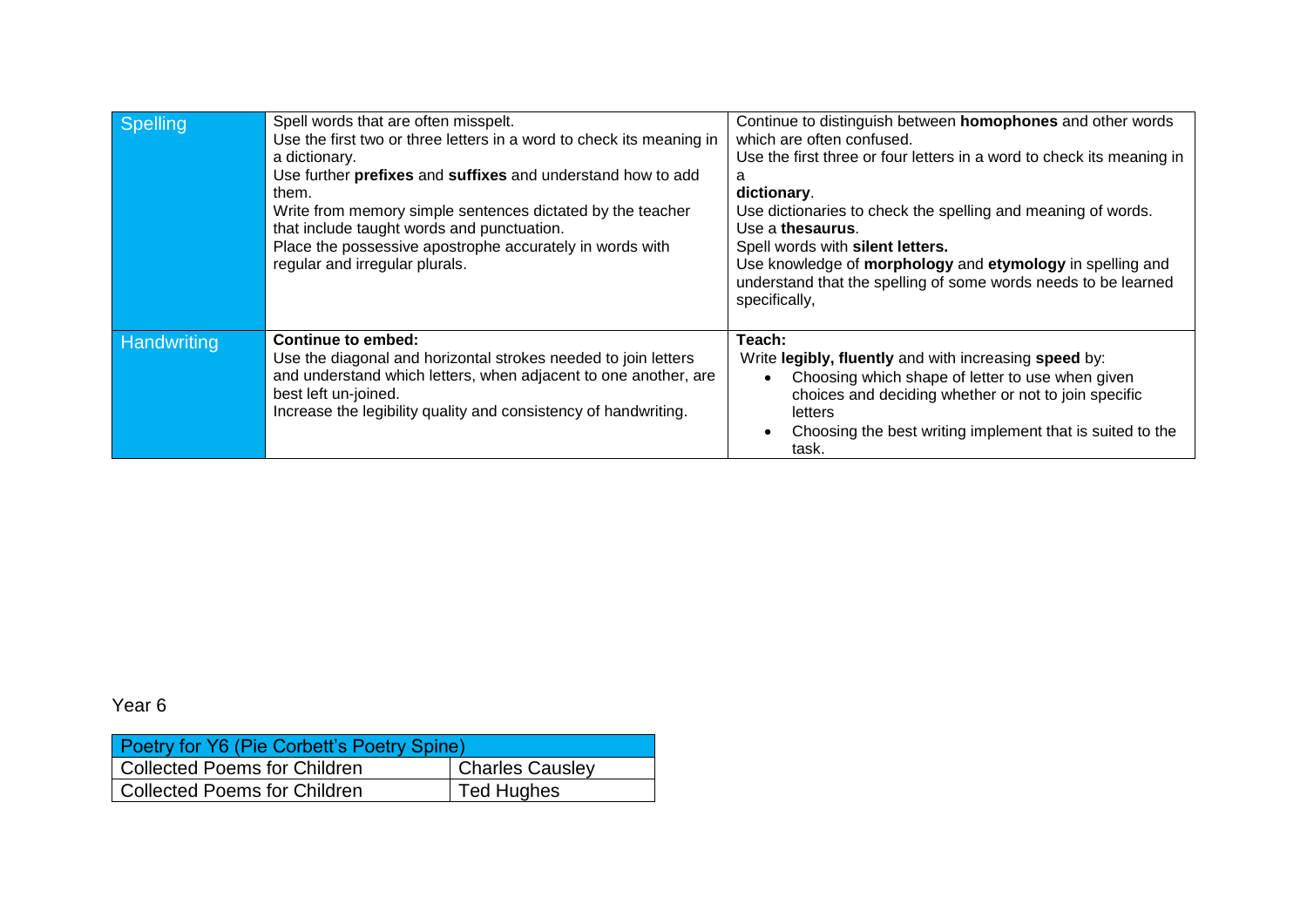| New and Collected Poems for Children   Carol Ann Duffy |                       |
|--------------------------------------------------------|-----------------------|
| The Works KS2                                          | Chosen by Pie Corbett |

| Topic                              | Text type                       | Text-unit 2020-2021                                                                                       | <b>Whole Class Reading</b>                           | Other key texts-<br>wider curriculum              | Class novels                        |
|------------------------------------|---------------------------------|-----------------------------------------------------------------------------------------------------------|------------------------------------------------------|---------------------------------------------------|-------------------------------------|
| Autumn 1<br>What was the           | Adventure                       | The Firework Maker's<br>Daughter- Philip Pullman                                                          | <b>Street Child-Berlie</b><br>Doherty (Lit Shed +)   | You Wouldn't Want to<br>Be a Victorian Miner! -   | Son of the Circus<br>(Voices series |
| <b>Industrial Revolution?</b>      | Speech                          | Greta<br>Outcome: speech on land<br>use impact on climate<br>change                                       | Poetry-Invictus<br><b>William Ernest Henry</b>       | John Malam                                        | BAME)- E.L.<br>Norry                |
|                                    | Newspaper<br>report             | Goldilocks:<br>Outcome: own 'Once<br>Upon a Times' report                                                 |                                                      |                                                   |                                     |
| Autumn 2<br>What is evolution?     | Persuasive<br>letter            | Letter to Mr Scrooge<br>Outcome: persuade the<br>owners of Harrods to<br>adopt the Spirit of<br>Christmas | Darwin's Dragons-<br>Lindsay Galvin (Lit<br>$Shed +$ | <b>What Mr Darwin Saw-</b><br><b>Mick Manning</b> |                                     |
|                                    | Non-<br>chronological<br>report | The origin of species                                                                                     |                                                      |                                                   |                                     |
|                                    | Narrative poem                  | <b>Moth</b>                                                                                               |                                                      |                                                   |                                     |
|                                    | Story                           | <b>Varmints- Marc Craste</b>                                                                              |                                                      |                                                   |                                     |
|                                    | Adventure                       | Kensuke's Kingdom-<br>Michael Morpergo                                                                    |                                                      |                                                   |                                     |
| Spring 1 and Spring 2              | Recount                         | Letters from the<br>Lighthouse- Emma Carroll                                                              | Friend or Foe? -<br>Michael Morpergo (Lit            | Moth- An Evolution<br>story                       | Carrie's War-<br>Nina Bawden        |
| What were the causes               | Narrative poem                  | Hope-to-Docus                                                                                             | $Shed +$                                             | <b>Amazing Evolution-The</b>                      | I am David-Anne                     |
| and consequences of<br><b>WW2?</b> | Story                           | Rose Blanche- Ian<br>McEwan (Y5 unit)                                                                     | Goodnight Mr Tom-                                    | Journey of Life<br>When we Became                 | Holm                                |
|                                    | Persuasive<br>speech            | Anglo-Saxon battle                                                                                        | Michelle Magorian (Lit<br>$Shed +)$                  | Humans- our incredible<br>evolutionary journey    |                                     |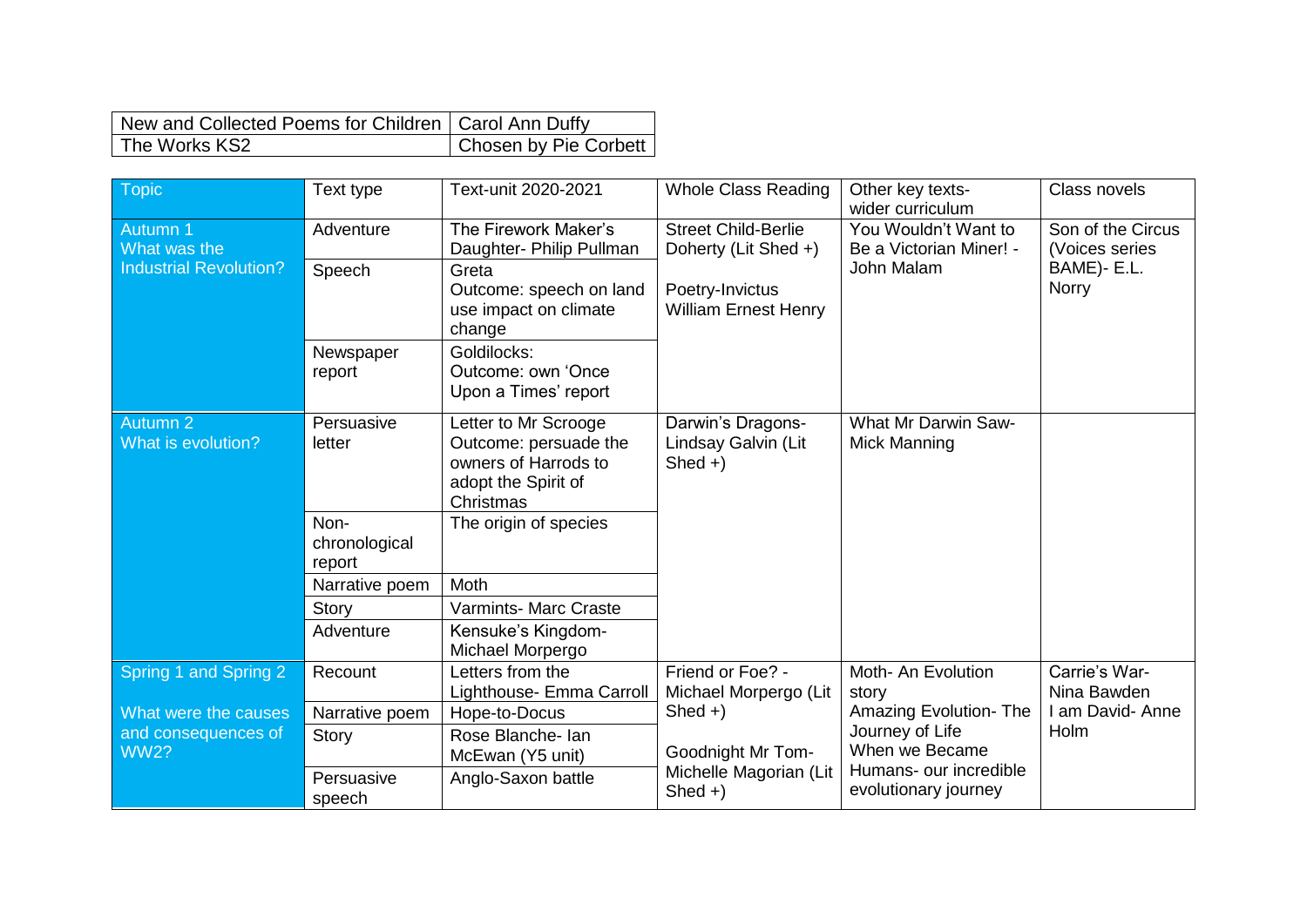|                                     |                         | Outcome: battle speech<br><b>Battle of Britain</b> | Letters from the<br>Lighthouse- Emma<br>Carroll (Lit Shed +) |                                                                                                                  |  |
|-------------------------------------|-------------------------|----------------------------------------------------|--------------------------------------------------------------|------------------------------------------------------------------------------------------------------------------|--|
| Summer 1                            | Ghost story             | Thornhill- Pam Smy                                 | Oranges in No- man's                                         | <b>Make More Noise-</b>                                                                                          |  |
| What are civil and<br>human rights? | <b>Mystery</b>          | The Graveyard Book- Neil<br>Gaiman                 | Land-Elizabeth Laird<br>$(Lit Shed +)$                       | Votes for Women-<br>various<br>WE March-Shane W.<br>Evans<br>Martin Luther King-<br>Little People, Big<br>Dreams |  |
| Summer 2<br>How do you stay         | Narrative               | A Monster Calls-Patrick<br><b>Ness</b>             |                                                              |                                                                                                                  |  |
| healthy?                            | <b>Traditional Tale</b> | Hansel and Gretel- Neil<br>Gaiman                  |                                                              |                                                                                                                  |  |

| Writing:    | <b>Continue to embed:</b>                                                                                                            |  |  |  |
|-------------|--------------------------------------------------------------------------------------------------------------------------------------|--|--|--|
|             |                                                                                                                                      |  |  |  |
| composition | <b>Plan writing:</b>                                                                                                                 |  |  |  |
|             | Identify audience and purpose, selecting appropriate form and use of similar writing as a model<br>$\bullet$                         |  |  |  |
|             | Note and develop initial ideas, drawing on reading and research where necessary<br>$\bullet$                                         |  |  |  |
|             | In writing narratives, consider how authors have developed characters and settings in what pupils have read, listened to and         |  |  |  |
|             | seen performed.                                                                                                                      |  |  |  |
|             | Drafting and writing:                                                                                                                |  |  |  |
|             | Select appropriate grammar and vocabulary, understand how such choices can change and enhance meaning.                               |  |  |  |
|             | Use a wide range of devices to build cohesion within and across paragraphs.                                                          |  |  |  |
|             | Precis longer paragraphs.                                                                                                            |  |  |  |
|             | In narratives, describe settings, characters and atmosphere and integrate dialogue to convey character and advance the action.       |  |  |  |
|             | In non-narratives use further organisational devices such as headings, bullet points and underlining.                                |  |  |  |
|             | <b>Evaluate and edit:</b>                                                                                                            |  |  |  |
|             | Assess the effectiveness of their own and others' writing.                                                                           |  |  |  |
|             | Propose changes to grammar and vocabulary to enhance effects and clarify meaning                                                     |  |  |  |
|             | Ensure the consistent and correct use of tense throughout a piece of writing.<br>$\bullet$                                           |  |  |  |
|             | Ensure correct subject and verb agreement when using singular and plural, distinguishing between the language of speech<br>$\bullet$ |  |  |  |
|             | and writing and choosing the appropriate register.                                                                                   |  |  |  |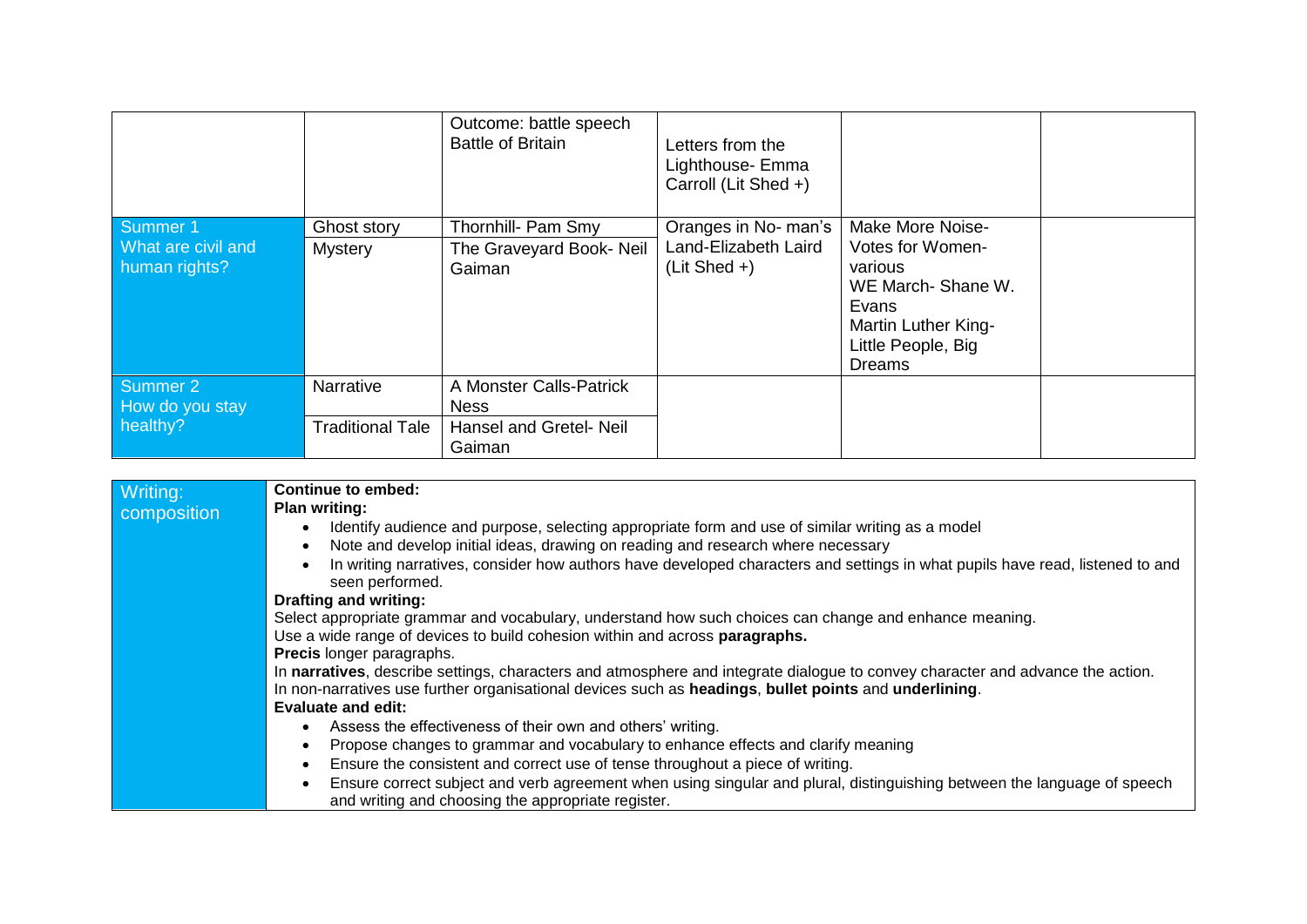|                      | Proof read for spelling and punctuation errors.                                                                             |                                                                                                                       |  |  |  |  |
|----------------------|-----------------------------------------------------------------------------------------------------------------------------|-----------------------------------------------------------------------------------------------------------------------|--|--|--|--|
|                      | Perform their own compositions using appropriate intonation, volume and movement so that meaning is clear.                  |                                                                                                                       |  |  |  |  |
| Writing:             | <b>Continue to embed:</b>                                                                                                   | Teach:                                                                                                                |  |  |  |  |
| <b>Sentence</b>      | Relative clauses beginning with who, which, where, why,                                                                     | Use of the <b>passive voice</b> to affect the presentation of                                                         |  |  |  |  |
| structure            | whose, that.                                                                                                                | information in a sentence.                                                                                            |  |  |  |  |
|                      | Omit a relative pronoun when it is the subject of the clause.                                                               | The difference between structures typical of formal and informal                                                      |  |  |  |  |
|                      | Indicate degrees of possibility using adverbs (perhaps, surely)                                                             | speech.                                                                                                               |  |  |  |  |
|                      | and <b>modal verbs</b> (might, should, will, must).                                                                         | Use of the subjunctive form in some very formal writing and                                                           |  |  |  |  |
|                      | Subordination (using when, if, that, because) and co-                                                                       | speech.                                                                                                               |  |  |  |  |
|                      | ordination (using or, and, but).                                                                                            | Use more complicated adverbial phrases to link ideas e.g. on                                                          |  |  |  |  |
|                      | The function of a sentence as a statement, question,                                                                        | the other hand, in contrast, as a consequence.                                                                        |  |  |  |  |
|                      | exclamation or command.                                                                                                     | Use adverbs and adverbial phrases to qualify, intensify or                                                            |  |  |  |  |
|                      | Expressing time, place and cause using conjunctions, adverbs                                                                | emphasise e.g. 'The dog is so incredibly stupid', '                                                                   |  |  |  |  |
|                      | or prepositions.                                                                                                            | an exceptional result.'                                                                                               |  |  |  |  |
|                      | Noun phrases expanded by the addition of modifying                                                                          |                                                                                                                       |  |  |  |  |
|                      | adjectives, nouns and preposition phrases.                                                                                  |                                                                                                                       |  |  |  |  |
|                      | <b>Fronted adverbials.</b>                                                                                                  |                                                                                                                       |  |  |  |  |
|                      | Use adverbs/adverbial phrases that position in time e.g. then                                                               |                                                                                                                       |  |  |  |  |
|                      | next, soon, later that day, as dawn broke.                                                                                  |                                                                                                                       |  |  |  |  |
|                      | Use adverbs/adverbial phrases that build a relationship or                                                                  |                                                                                                                       |  |  |  |  |
|                      | 'cause' e.g. therefore, as a result. Expressing time, place and                                                             |                                                                                                                       |  |  |  |  |
|                      | cause using conjunctions, adverbs or prepositions.                                                                          |                                                                                                                       |  |  |  |  |
|                      | <b>Fronted adverbials.</b>                                                                                                  |                                                                                                                       |  |  |  |  |
|                      | Use 'where' adverbial phrases in fronted position in sentences                                                              |                                                                                                                       |  |  |  |  |
|                      | e.g. At the seaside, Janice fed the                                                                                         |                                                                                                                       |  |  |  |  |
|                      | seagulls.                                                                                                                   |                                                                                                                       |  |  |  |  |
|                      | Use 'how' 'ly' adverbs and ' ing' adverbial phrases in fronted                                                              |                                                                                                                       |  |  |  |  |
|                      | position in sentences e.g. Rushing against the clock, Jack knew<br>it would be difficult.                                   |                                                                                                                       |  |  |  |  |
|                      |                                                                                                                             |                                                                                                                       |  |  |  |  |
|                      | Use a range of adverbs to link ideas: adverbs of time e.g. later,<br>adverbs of place e.g. nearby and number e.g. secondly. |                                                                                                                       |  |  |  |  |
|                      | <b>Continue to embed:</b>                                                                                                   | Teach:                                                                                                                |  |  |  |  |
| <b>Writing: Text</b> |                                                                                                                             |                                                                                                                       |  |  |  |  |
| structure            | Devices to build cohesion within a paragraph (then, after that,<br>this, firstly).                                          | Linking ideas across paragraphs using a wider range of<br>cohesive devices: repetition of word or phrase, grammatical |  |  |  |  |
|                      | Appropriate choice of pronoun and noun within and across                                                                    | connections (e.g. use of adverbials) and ellipses.                                                                    |  |  |  |  |
|                      | sentences to aid cohesion and avoid repetition.                                                                             | Layout devices such as headings, sub headings, columns,                                                               |  |  |  |  |
|                      | Lining ideas across paragraphs using <b>adverbials</b> of time, place,                                                      | bullet points, tables to structure text.                                                                              |  |  |  |  |
|                      | number and tense choice.                                                                                                    |                                                                                                                       |  |  |  |  |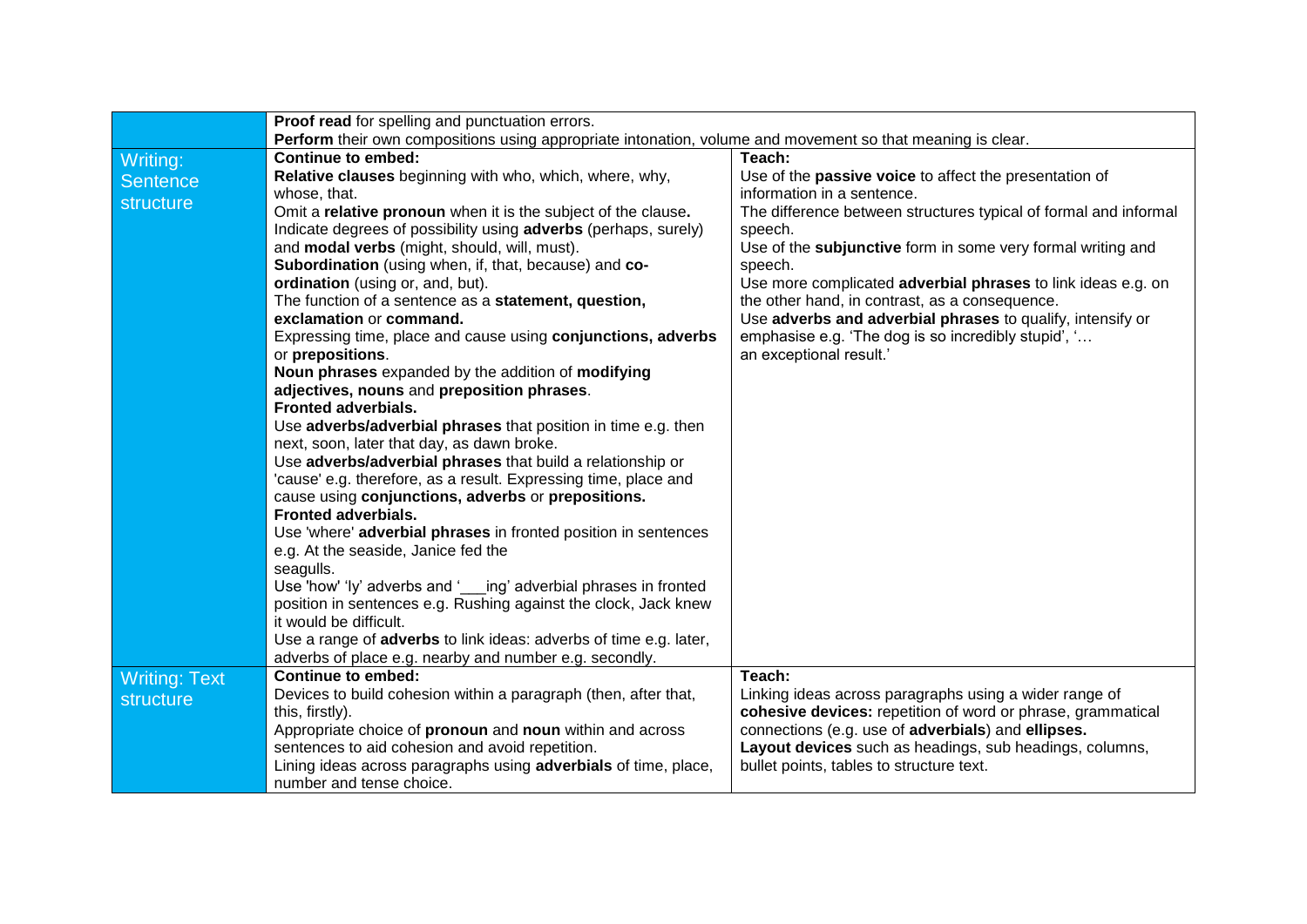| Writing:<br>Punctuation            | Correct choice and consistent use of the present tense, past<br>tense, progressive past and progressive present and present<br>perfect form of verbs.<br>Headings and sub-headings to aid presentation.<br><b>Continue to embed:</b><br>Use of capital letters, full stops, question marks and<br>explanation marks to demarcate sentences.<br>Brackets, dashes or commas to indicate parenthesis.<br><b>Commas</b> to separate items in a list, after fronted adverbials and<br>to clarify meaning or avoid ambiguity.<br>Apostrophes to mark where letters are missing, singular<br>possession and plural possession.<br>Use of inverted commas and other punctuation to indicate direct<br>speech.                                                                                                                                                                               | Teach:<br>Use of semi-colon, colon and dash to mark the boundary<br>between independent clauses.<br>Use of the colon to introduce a list and use of the semi-colon<br>within lists.<br>Punctuation of <b>bullet points</b> to list information.<br>How hyphens can be used to avoid ambiguity. |
|------------------------------------|-------------------------------------------------------------------------------------------------------------------------------------------------------------------------------------------------------------------------------------------------------------------------------------------------------------------------------------------------------------------------------------------------------------------------------------------------------------------------------------------------------------------------------------------------------------------------------------------------------------------------------------------------------------------------------------------------------------------------------------------------------------------------------------------------------------------------------------------------------------------------------------|------------------------------------------------------------------------------------------------------------------------------------------------------------------------------------------------------------------------------------------------------------------------------------------------|
| Writing:<br>Writerly<br>techniques | <b>Continue to embed:</b><br>Use onomatopoeia to grab the reader's attention.<br>Use alliteration to make writing interesting.<br>Use rhyme for effect e.g. He was snoring and roaring.<br>Use repetition in a basic way that follows story models e.g. run,<br>run, as fast as you can.<br>Write sentences that use repetition of key words for impact e.g.<br>He ran and ran. He ran until his bones ached.<br>Use the word 'like' to build a simile e.g. Her eyes were like deep<br>pools.<br>Use the word 'as' to build a simile e.g. the train was as slow as a<br>hearse.<br>Use metaphor to create vivid images in the reader's mind.<br>Use pathetic fallacy to mirror and extend character's emotions<br>e.g. (aspect of nature or weather reflects feeling.)<br>Use pun to enhance the double meaning of language e.g. The<br>cheetah, a predatory cheater of the jungle. | Teach:<br>Use personification to give human attributes to inanimate<br>objects/things.<br>Use symbolism as a recurring idea to emphasise a themed<br>motif e.g. ongoing referencing to water.                                                                                                  |
| Vocabulary                         | <b>Continue to embed:</b><br>Use simple speech- like words.<br>Use simple descriptive words (shape, colour, size, emotion)<br>Choose words appropriate to the writing.                                                                                                                                                                                                                                                                                                                                                                                                                                                                                                                                                                                                                                                                                                              | Teach:<br>Use varied and precise vocabulary to create particular stylistic<br>effects.                                                                                                                                                                                                         |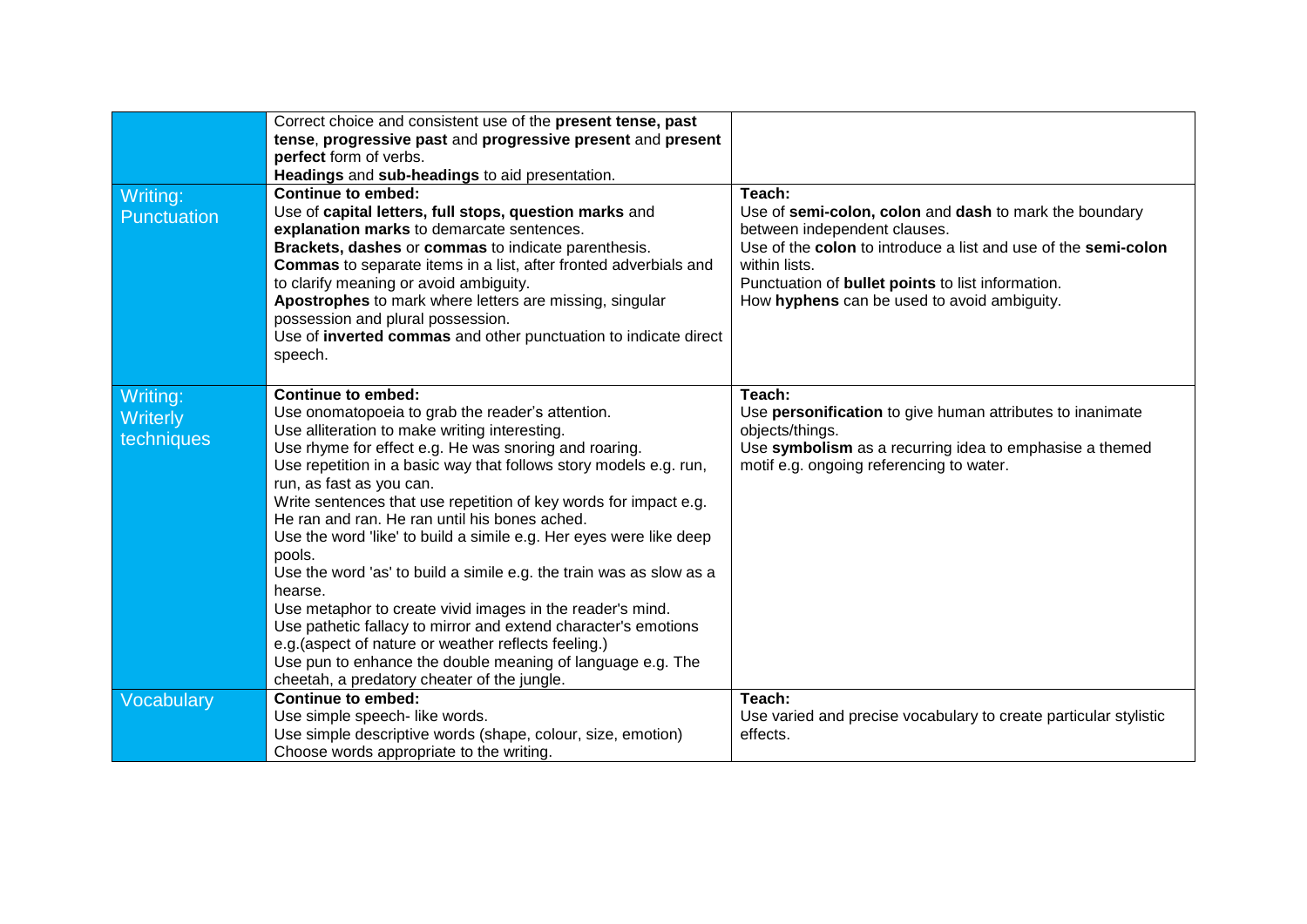|                 | Construct sentences that include adjectives, adverbs and precise                     |                                                    |  |  |  |
|-----------------|--------------------------------------------------------------------------------------|----------------------------------------------------|--|--|--|
|                 | verbs. Choose words because of the effect they will have on the                      |                                                    |  |  |  |
|                 | reader.                                                                              |                                                    |  |  |  |
|                 | Make language choices that are interesting and varied.                               |                                                    |  |  |  |
|                 | Some vocabulary choices are for effect or emphasis e.g.                              |                                                    |  |  |  |
|                 | technical terminology, vivid language                                                |                                                    |  |  |  |
| Writing:        | Continue to embed:                                                                   | Teach:                                             |  |  |  |
| Terminology     | Letter, capital letter                                                               | Subject, object<br>$\bullet$                       |  |  |  |
|                 | Word, singular, plural                                                               | Active, passive                                    |  |  |  |
|                 | <b>Sentence</b>                                                                      | Synonym, antonym                                   |  |  |  |
|                 | noun, noun phrase                                                                    | Ellipses, hyphen, colon, semi-colon, bullet points |  |  |  |
|                 | Statement, command, exclamation, question                                            | personification                                    |  |  |  |
|                 | <b>Compound, suffix</b>                                                              |                                                    |  |  |  |
|                 | Tense (past, present)                                                                |                                                    |  |  |  |
|                 | Apostrophe, comma                                                                    |                                                    |  |  |  |
|                 | <b>Preposition, conjunction</b>                                                      |                                                    |  |  |  |
|                 | Word family, prefix                                                                  |                                                    |  |  |  |
|                 | Clause, subordinate clause                                                           |                                                    |  |  |  |
|                 | Direst speech                                                                        |                                                    |  |  |  |
|                 | <b>Consonant, vowel</b>                                                              |                                                    |  |  |  |
|                 | <b>Inverted commas</b>                                                               |                                                    |  |  |  |
|                 | <b>Determiner</b>                                                                    |                                                    |  |  |  |
|                 | Pronoun, possessive pronoun                                                          |                                                    |  |  |  |
|                 | <b>Adverbial</b>                                                                     |                                                    |  |  |  |
|                 | Modal verb, relative pronoun                                                         |                                                    |  |  |  |
|                 | <b>Relative clause</b>                                                               |                                                    |  |  |  |
|                 | Parenthesis, bracket, dash                                                           |                                                    |  |  |  |
|                 | <b>Cohesion, ambiguity</b>                                                           |                                                    |  |  |  |
|                 | <b>Pathetic fallacy</b>                                                              |                                                    |  |  |  |
|                 | Pun                                                                                  |                                                    |  |  |  |
| Writing:        | <b>Continue to embed:</b>                                                            |                                                    |  |  |  |
| <b>Spelling</b> | Continue to distinguish between homophones and other words which are often confused. |                                                    |  |  |  |
|                 | Use the first three or four letters in a word to check its meaning in a              |                                                    |  |  |  |
|                 | dictionary.                                                                          |                                                    |  |  |  |
|                 | Use dictionaries to check the spelling and meaning of words.                         |                                                    |  |  |  |
|                 | Use a thesaurus.                                                                     |                                                    |  |  |  |
|                 | Spell words with silent letters.                                                     |                                                    |  |  |  |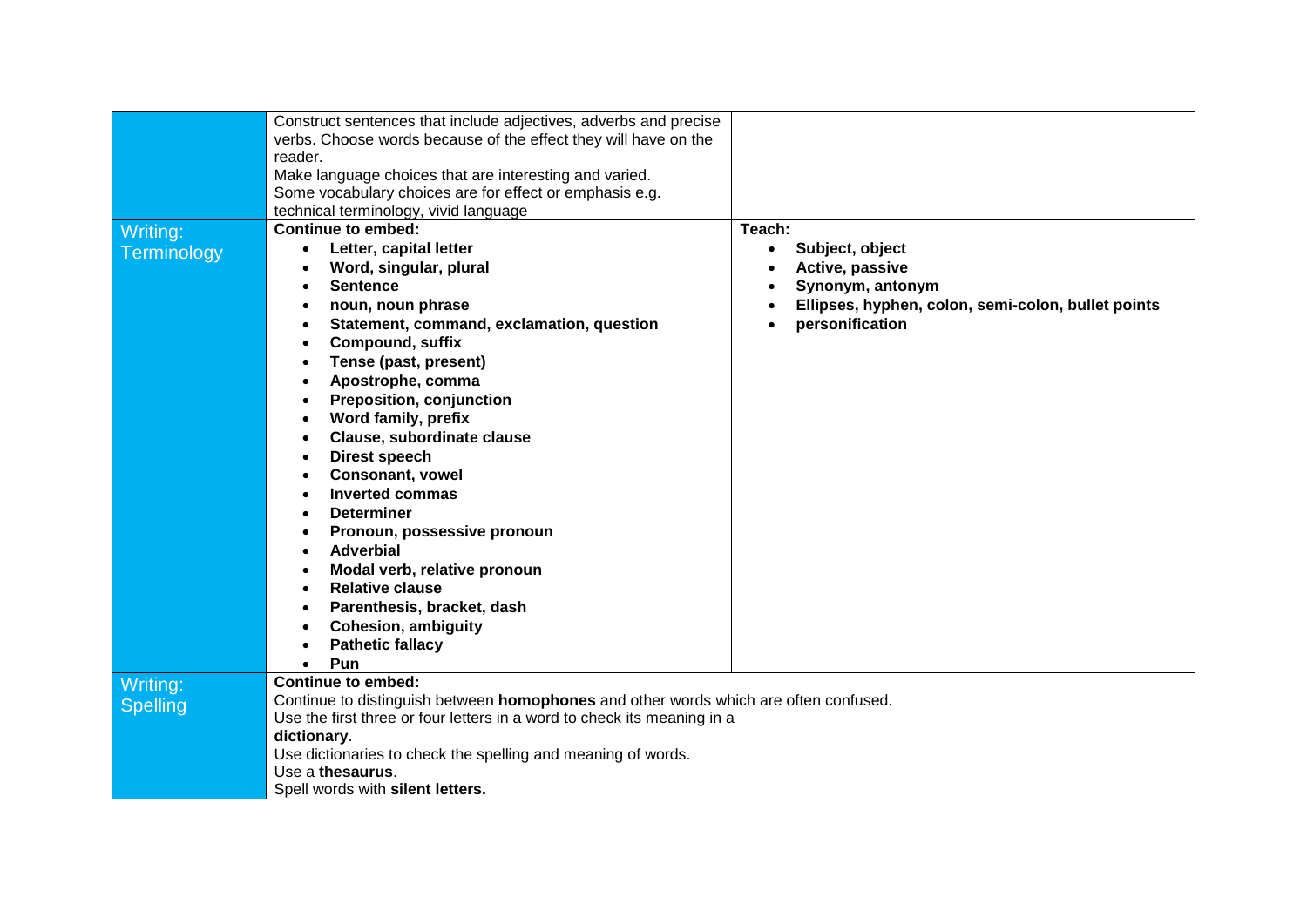|                    | Use knowledge of morphology and etymology in spelling and understand that the spelling of some words needs to be learned<br>specifically, |  |  |  |  |
|--------------------|-------------------------------------------------------------------------------------------------------------------------------------------|--|--|--|--|
| <b>Handwriting</b> | Continue to embed:                                                                                                                        |  |  |  |  |
|                    | Write legibly, fluently and with increasing speed by:                                                                                     |  |  |  |  |
|                    | Choosing which shape of letter to use when given choices and deciding whether or not to join specific letters                             |  |  |  |  |
|                    | Choosing the best writing implement that is suited to the task.                                                                           |  |  |  |  |

Non-fiction genres covered in each year group:

| Y <sub>1</sub>        | Y <sub>2</sub>              | Y <sub>3</sub>              | Y4                     | Y <sub>5</sub>              | Y <sub>6</sub>              |
|-----------------------|-----------------------------|-----------------------------|------------------------|-----------------------------|-----------------------------|
| Recount               | Lyrical explanation         | Persuasive brochure         | Persuasive letter      | Persuasive letter           | Speech                      |
| Persuasive<br>leaflet | Instructions                | Non-chronological<br>report | Explanation            | Speech                      | Newspaper                   |
| Travel journal        | Non-chronological<br>report | Explanation                 | Diary                  | Non-chronological<br>report | Persuasive letter           |
|                       | Diary                       | Diary                       | Persuasive<br>brochure | <b>Balanced argument</b>    | Non-chronological<br>report |
|                       | Non-chronological<br>report | Non-chronological<br>report | Diary                  | Speech                      | Recount                     |
|                       | Persuasive letter           | <b>Instructions</b>         | Newspaper              | Biography                   | Persuasive speech           |